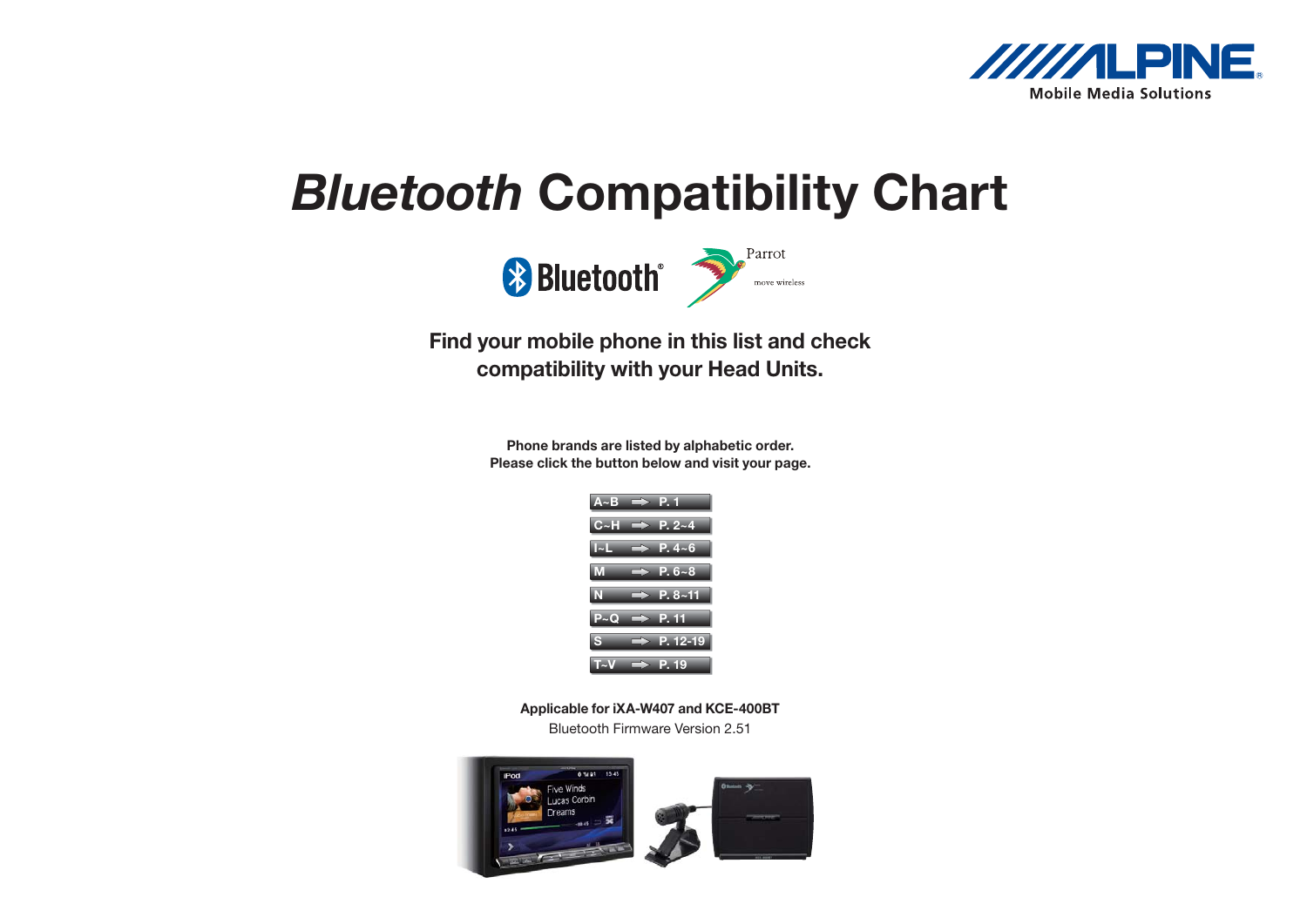<span id="page-1-0"></span>

| Model                      | <b>ROM Version</b>           | Pairing<br>From<br>Phone | <b>Connection</b><br><b>From</b><br><b>KCE-400BT/</b><br><b>iXA-W407</b> | Connection<br><b>From Phone</b> | <b>Can I Answer</b><br>and Hang-up<br>Calls? | <b>Can I Dial</b><br>Numbers? | <b>Can I Redia</b><br>Numbers? | <b>Can I Reject</b><br>Incoming<br>Calls? | Phonebook<br><b>Automatic</b><br>Synchro | <b>IM Contacts</b><br>Automatic<br>Synchro | <b>Can I View</b><br><b>My Call</b><br>History? | Object<br>Push | Get<br>Caller<br>Name | <b>Enable To</b><br><b>Use Phone</b><br>Voice<br>Recognition | Can I Stream<br><b>Music From</b><br><b>My Phone?</b><br>(A2DP) | <b>Can I Control</b><br><b>Audio</b><br>and Video<br>Playback?<br>(AVRCP) |
|----------------------------|------------------------------|--------------------------|--------------------------------------------------------------------------|---------------------------------|----------------------------------------------|-------------------------------|--------------------------------|-------------------------------------------|------------------------------------------|--------------------------------------------|-------------------------------------------------|----------------|-----------------------|--------------------------------------------------------------|-----------------------------------------------------------------|---------------------------------------------------------------------------|
| Amoi                       |                              |                          |                                                                          |                                 |                                              |                               |                                |                                           |                                          |                                            |                                                 |                |                       |                                                              |                                                                 |                                                                           |
| N <sub>6</sub>             | N6-V60-080201-MP-DLVMAR      | $\checkmark$             | ℐ                                                                        | ✓                               | J                                            | $\mathsf{X}$                  | ✓                              | $\checkmark$                              | n/a                                      | n/a                                        | n/a                                             | n/a            | $\checkmark$          | n/a                                                          | n/a                                                             | n/a                                                                       |
| Apple                      |                              |                          |                                                                          |                                 |                                              |                               |                                |                                           |                                          |                                            |                                                 |                |                       |                                                              |                                                                 |                                                                           |
| iPhone (AT&T)              | 2.1 (5F136)                  | ✓                        | $\checkmark$                                                             | ✓                               | ✓                                            | ✓                             | ✓                              | $\checkmark$                              | $\checkmark$                             | n/a                                        | $\checkmark$                                    | n/a            | $\checkmark$          | n/a                                                          | n/a                                                             | n/a                                                                       |
| iPhone 3G (AT&T)           | 2.1 (5F136)                  | $\checkmark$             | $\checkmark$                                                             | ✓                               | $\checkmark$                                 | $\checkmark$                  | $\checkmark$                   | $\checkmark$                              | $\checkmark$                             | n/a                                        | n/a                                             | n/a            | $\checkmark$          | n/a                                                          | n/a                                                             | n/a                                                                       |
| iPhone 3G (AT&T)           | 3.0 (7A341)                  | ✓                        | $\checkmark$                                                             | ✓                               | ✓                                            | ✓                             | ✓                              | $\checkmark$                              | $\checkmark$                             | ✓                                          | $\checkmark$                                    | ✓              | $\checkmark$          | n/a                                                          | n/a                                                             | n/a                                                                       |
| iPhone 3G, 16Gb            | 2.1 (5F136)                  | ✓                        | ✓                                                                        | n/a                             | $\checkmark$                                 | ✓                             | J                              | $\checkmark$                              | $\checkmark$                             | n/a                                        | n/a                                             | n/a            | $\checkmark$          | n/a                                                          | n/a                                                             | n/a                                                                       |
| iPhone 3G, 16Gb            | 3.0 (7A341)                  | $\checkmark$             | $\checkmark$                                                             | n/a                             | $\checkmark$                                 | $\checkmark$                  | $\checkmark$                   | $\checkmark$                              | $\checkmark$                             | n/a                                        | $\sqrt{2}$                                      | n/a            | $\checkmark$          | n/a                                                          | X                                                               | $\checkmark$                                                              |
| iPhone 3G, 8Gb             | 3.0 (7A341)GM                | $\checkmark$             | $\checkmark$                                                             | ✓                               | ✓                                            | $\checkmark$                  | $\checkmark$                   | $\checkmark$                              | $\checkmark$                             | n/a                                        | ✓                                               | n/a            | $\checkmark$          | n/a                                                          | $\pmb{\mathsf{X}}$                                              | $\checkmark$                                                              |
| iPhone 3GS (AT&T)          | 3.0.1 (7A400)                |                          |                                                                          |                                 | J                                            |                               |                                | $\checkmark$                              | ✓                                        | n/a                                        | ✓                                               | n/a            | J                     | n/a                                                          | $\checkmark$                                                    | $\checkmark$                                                              |
| Asus                       |                              |                          |                                                                          |                                 |                                              |                               |                                |                                           |                                          |                                            |                                                 |                |                       |                                                              |                                                                 |                                                                           |
| P525                       | 3.20.0 WWE                   | $\checkmark$             | $\checkmark$                                                             | ✓                               | ✓                                            | ✓                             | ✓                              | $\checkmark$                              | $\checkmark$                             | n/a                                        | ✓                                               | $\checkmark$   | $\checkmark$          | $\checkmark$                                                 | n/a                                                             | n/a                                                                       |
| AU                         |                              |                          |                                                                          |                                 |                                              |                               |                                |                                           |                                          |                                            |                                                 |                |                       |                                                              |                                                                 |                                                                           |
| H001                       |                              | ✓                        | $\checkmark$                                                             | ✓                               | ✓                                            | ✓                             | ✓                              | $\checkmark$                              | n/a                                      | n/a                                        | n/a                                             | ✓              | $\checkmark$          | n/a                                                          | ✓                                                               | $\checkmark$                                                              |
| S001                       |                              | $\checkmark$             | $\checkmark$                                                             | $\checkmark$                    | $\checkmark$                                 | $\checkmark$                  | $\checkmark$                   | $\checkmark$                              | n/a                                      | n/a                                        | n/a                                             | $\checkmark$   | $\checkmark$          | n/a                                                          | ✓                                                               | $\checkmark$                                                              |
| SH001                      |                              | $\checkmark$             | $\checkmark$                                                             | n/a                             | $\checkmark$                                 | $\checkmark$                  | $\checkmark$                   | $\checkmark$                              | n/a                                      | n/a                                        | n/a                                             | $\checkmark$   | $\checkmark$          | n/a                                                          | ✓                                                               | $\checkmark$                                                              |
| <b>W54S</b>                |                              | J                        | $\checkmark$                                                             | n/a                             | $\checkmark$                                 | ✓                             | J                              | $\checkmark$                              | n/a                                      | n/a                                        | n/a                                             | ✓              | $\checkmark$          | n/a                                                          | ✓                                                               | X                                                                         |
| <b>W54T</b>                | Inconnu                      |                          | ✓                                                                        | n/a                             | ✓                                            | ✓                             | J                              | $\checkmark$                              | n/a                                      | n/a                                        | n/a                                             | ✓              | J                     | n/a                                                          | ✓                                                               | ✓                                                                         |
| <b>W61S</b>                |                              | $\checkmark$             | $\checkmark$                                                             | ✓                               | $\checkmark$                                 | $\checkmark$                  | $\checkmark$                   | $\checkmark$                              | n/a                                      | n/a                                        | n/a                                             | $\checkmark$   | $\checkmark$          | n/a                                                          | $\checkmark$                                                    | $\checkmark$                                                              |
| W61SA                      |                              |                          | $\checkmark$                                                             | n/a                             | $\checkmark$                                 | ✓                             | $\checkmark$                   | $\checkmark$                              | n/a                                      | n/a                                        | n/a                                             | $\mathsf{X}$   | $\checkmark$          | n/a                                                          | ✓                                                               | $\checkmark$                                                              |
| W62CA                      |                              | J                        | ✓                                                                        | ✓                               | ✓                                            | ✓                             | ✓                              | $\checkmark$                              | n/a                                      | n/a                                        | n/a                                             | J              | ✓                     | n/a                                                          | ✓                                                               | $\checkmark$                                                              |
| W62H                       |                              | $\overline{J}$           | $\checkmark$                                                             | n/a                             | $\checkmark$                                 | ✓                             | $\checkmark$                   | $\checkmark$                              | n/a                                      | n/a                                        | n/a                                             | ✓              | $\checkmark$          | n/a                                                          | $\checkmark$                                                    | $\checkmark$                                                              |
| W62SH                      |                              | $\checkmark$             | $\checkmark$                                                             | n/a                             | $\checkmark$                                 | ✓                             | $\checkmark$                   | $\checkmark$                              | n/a                                      | n/a                                        | n/a                                             | $\checkmark$   | $\checkmark$          | n/a                                                          | ✓                                                               | $\checkmark$                                                              |
| W63SA                      |                              | $\checkmark$             | $\checkmark$                                                             | n/a                             | ✓                                            | ✓                             | ✓                              | $\checkmark$                              | n/a                                      | n/a                                        | n/a                                             | ✓              | $\checkmark$          | n/a                                                          | ✓                                                               | $\checkmark$                                                              |
| <b>W63T</b>                |                              | $\checkmark$             | ✓                                                                        | n/a                             | $\checkmark$                                 | ✓                             | ✓                              | $\checkmark$                              | n/a                                      | n/a                                        | n/a                                             | √              | √                     | n/a                                                          | ✓                                                               | ✓                                                                         |
| W64SA                      |                              | J                        | $\checkmark$                                                             | n/a                             | $\checkmark$                                 |                               |                                | $\checkmark$                              | n/a                                      | n/a                                        | n/a                                             |                | J                     | n/a                                                          | V                                                               | $\checkmark$                                                              |
| BenQ-Siemens               |                              |                          |                                                                          |                                 |                                              |                               |                                |                                           |                                          |                                            |                                                 |                |                       |                                                              |                                                                 |                                                                           |
| EF61                       | 1.00                         | $\checkmark$             | $\mathsf{X}$                                                             | ✓                               | ✓                                            | ✓                             | ✓                              | $\checkmark$                              | n/a                                      | n/a                                        | n/a                                             | $\checkmark$   | $\mathsf{X}$          | n/a                                                          | n/a                                                             | n/a                                                                       |
| Blackberry                 |                              |                          |                                                                          |                                 |                                              |                               |                                |                                           |                                          |                                            |                                                 |                |                       |                                                              |                                                                 |                                                                           |
| 7105t (T-Mobile)           | 4.0.2.49                     | √                        | $\checkmark$                                                             | ✓                               | ✓                                            | ✓                             | J                              | $\checkmark$                              | $\checkmark$                             | n/a                                        | n/a                                             | n/a            | $\checkmark$          | n/a                                                          | n/a                                                             | n/a                                                                       |
| 7130e (Verizon)            |                              | ✓                        | $\checkmark$                                                             | ✓                               | $\checkmark$                                 | ✓                             | $\checkmark$                   | $\checkmark$                              | $\checkmark$                             | ✓                                          | $\checkmark$                                    | ✓              | $\checkmark$          | ✓                                                            | n/a                                                             | n/a                                                                       |
| 8100 Pearl                 | 4.2.0.64                     | ✓                        | $\checkmark$                                                             | ✓                               | $\checkmark$                                 | ✓                             | $\checkmark$                   | $\checkmark$                              | $\mathsf{X}$                             | n/a                                        | n/a                                             | n/a            | $\checkmark$          | ✓                                                            | n/a                                                             | n/a                                                                       |
| 8100 Pearl                 | 4.2.1.96                     | √                        | ✓                                                                        | ✓                               | ✓                                            | ✓                             | ✓                              | $\checkmark$                              | $\checkmark$                             | ✓                                          | ✓                                               |                | J                     | J                                                            | n/a                                                             | n/a                                                                       |
| 8100 Pearl (T-Mobile)      | 4.2.0.42                     | $\checkmark$             | $\checkmark$                                                             | ✓                               | $\checkmark$                                 | ✓                             | $\checkmark$                   | $\checkmark$                              | $\checkmark$                             | $\checkmark$                               | $\checkmark$                                    | $\checkmark$   | $\checkmark$          | ✓                                                            | n/a                                                             | n/a                                                                       |
| 8110 Pearl                 | 4.5.0.53                     | $\checkmark$             | $\checkmark$                                                             | ✓                               | $\checkmark$                                 | ✓                             | ✓                              | $\checkmark$                              | $\checkmark$                             | X                                          | $\checkmark$                                    | n/a            | $\checkmark$          | ✓                                                            | ✓                                                               | $\checkmark$                                                              |
| 8120                       | 4.3.0.79 (platform 2.6.0.43) | ✓                        | J                                                                        | J                               | ✓                                            | ✓                             | J                              | $\checkmark$                              | $\checkmark$                             | $\pmb{\mathsf{X}}$                         | ✓                                               | n/a            | $\checkmark$          | J                                                            | ✓                                                               | $\checkmark$                                                              |
| 8130 Pearl (Verizon)       | 4.3.0.60                     | $\checkmark$             | $\checkmark$                                                             | ✓                               | $\checkmark$                                 | $\checkmark$                  | $\checkmark$                   | $\checkmark$                              | $\checkmark$                             | n/a                                        | ✓                                               | ✓              | $\checkmark$          | n/a                                                          | n/a                                                             | n/a                                                                       |
| 8220 Pearl                 | 4.6.0.155                    | ✓                        | $\checkmark$                                                             | ✓                               |                                              |                               | √                              |                                           |                                          |                                            |                                                 |                | ✓                     | ✓                                                            | ✓                                                               |                                                                           |
|                            |                              | J                        |                                                                          |                                 | ✓                                            | ✓                             | J                              | $\checkmark$                              | ✓<br>J.                                  | $\checkmark$<br>$\checkmark$               | ✓                                               | n/a            |                       |                                                              | $\checkmark$                                                    | $\checkmark$                                                              |
| 8220 Pearl Flip (T-mobile) | v4.6.0.200(plt 4.1.0.71)     |                          | $\checkmark$                                                             | ✓                               | $\checkmark$                                 | ✓                             |                                | $\checkmark$                              |                                          |                                            | ✓                                               | J              | J                     | ✓                                                            |                                                                 | $\checkmark$                                                              |

n/a : feature is not supported by phone



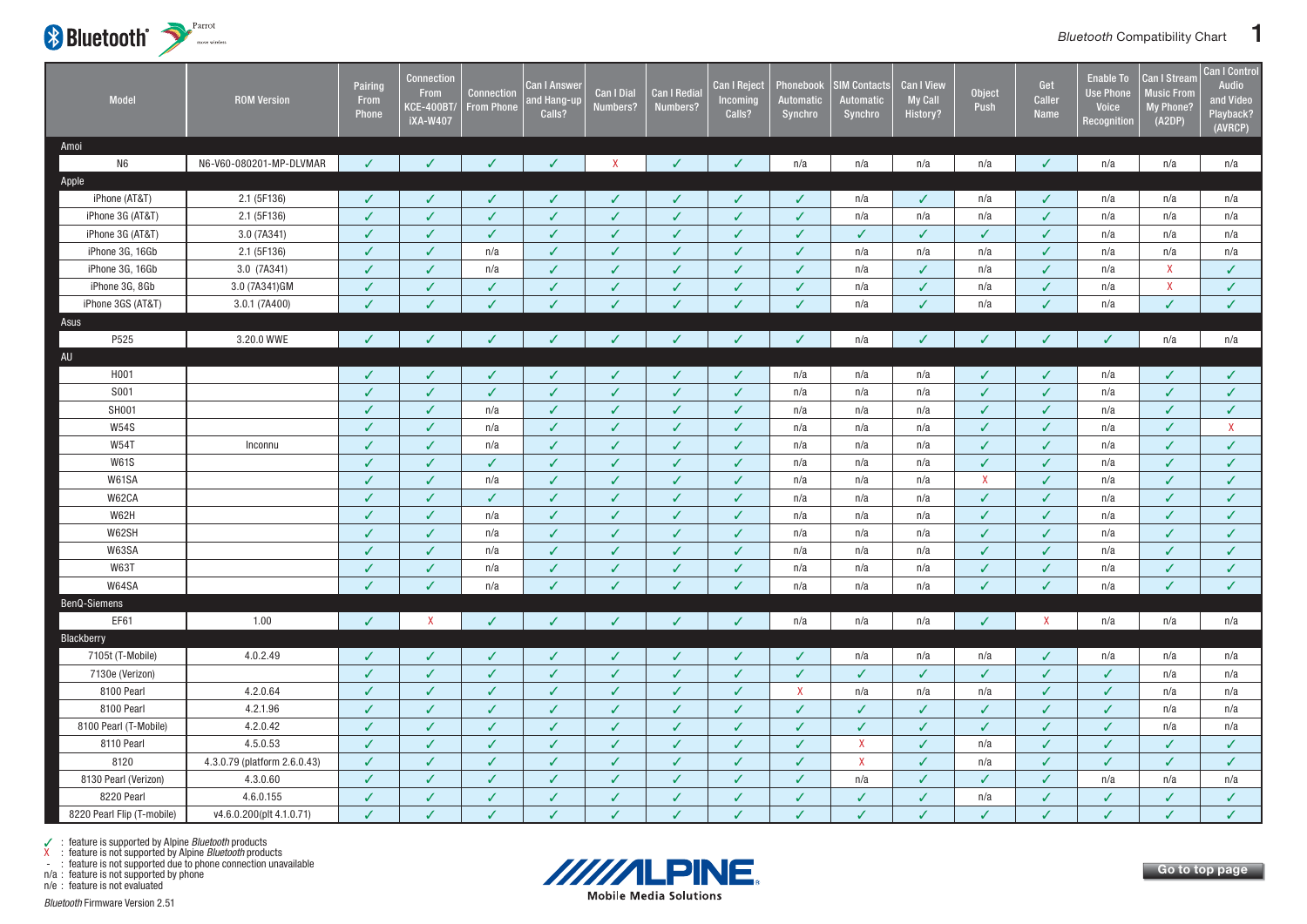<span id="page-2-0"></span>

| Model                   | <b>ROM Version</b>              | Pairing<br>From<br>Phone  | <b>Connection</b><br><b>From</b><br><b>KCE-400BT/</b><br><b>iXA-W407</b> | <b>Connection</b><br><b>From Phone</b> | Can I Answer<br><b>nd Hang-up</b><br>Calls? | <b>Can I Dial</b><br>Numbers? | <b>Can I Redia</b><br>Numbers? | <b>Can I Reject</b><br>Incoming<br>Calls? | Phonebook<br>Automatic<br>Synchro | <b>SIM Contacts</b><br><b>Automatic</b><br>Synchro | Can I View<br><b>My Call</b><br>History? | <b>Object</b><br>Push | Get<br><b>Caller</b><br><b>Name</b> | <b>Enable To</b><br><b>Use Phone</b><br>Voice<br>Recognition | <b>Can I Stream</b><br><b>Music From</b><br>My Phone?<br>(A2DP) | <b>Can I Control</b><br>Audio<br>and Video<br>Playback?<br>(AVRCP) |
|-------------------------|---------------------------------|---------------------------|--------------------------------------------------------------------------|----------------------------------------|---------------------------------------------|-------------------------------|--------------------------------|-------------------------------------------|-----------------------------------|----------------------------------------------------|------------------------------------------|-----------------------|-------------------------------------|--------------------------------------------------------------|-----------------------------------------------------------------|--------------------------------------------------------------------|
| 8300 Curve (AT&T)       | 4.2.2.89                        | ✓                         | $\checkmark$                                                             | ✓                                      | ✓                                           | ✓                             | ✓                              | $\checkmark$                              | ✓                                 | n/a                                                | n/a                                      | ✓                     | $\checkmark$                        | ✓                                                            | n/a                                                             | n/a                                                                |
| 8310                    | 4.5.0.102                       | ✓                         | $\checkmark$                                                             | ✓                                      | $\checkmark$                                | ✓                             | ✓                              | $\checkmark$                              | ✓                                 | $\mathsf{X}$                                       | ✓                                        | n/a                   | $\checkmark$                        | ✓                                                            | ✓                                                               | $\checkmark$                                                       |
| 8310                    | 4.5.0.48                        | $\checkmark$              | $\checkmark$                                                             | $\checkmark$                           | $\checkmark$                                | $\checkmark$                  | ✓                              | $\checkmark$                              | $\checkmark$                      | $\checkmark$                                       | ✓                                        | n/a                   | $\checkmark$                        | ✓                                                            | $\checkmark$                                                    | $\checkmark$                                                       |
| 8320                    | 4.2.2.184                       | ✓                         | $\checkmark$                                                             | $\checkmark$                           | $\checkmark$                                | ✓                             | $\checkmark$                   | $\checkmark$                              | $\checkmark$                      | X                                                  | ✓                                        | n/a                   | $\checkmark$                        | ✓                                                            | $\mathsf{X}$                                                    | $\checkmark$                                                       |
| 8330 Curve (Verizon)    | 4.5.0.51                        | J                         | $\checkmark$                                                             | ✓                                      | $\checkmark$                                | ✓                             | ✓                              | $\checkmark$                              | $\checkmark$                      | n/a                                                | ✓                                        | ✓                     | ✓                                   | ✓                                                            | $\checkmark$                                                    | $\checkmark$                                                       |
| 8350i Curve (Nextel)    | v4.6.1.83 (Platform 3.0.0.41)   | ✓                         | $\checkmark$                                                             | ✓                                      | $\checkmark$                                | ✓                             | ✓                              | $\checkmark$                              | ✓                                 | $\pmb{\chi}$                                       | ✓                                        | n/a                   | $\checkmark$                        | ✓                                                            | ✓                                                               | ✓                                                                  |
| 8700g (T-Mobile)        | 4.1.0.284                       | $\checkmark$              | J                                                                        | ✓                                      | $\checkmark$                                | ✓                             | $\checkmark$                   | $\checkmark$                              | $\checkmark$                      | $\checkmark$                                       | ✓                                        | J                     | ✓                                   | n/a                                                          | n/a                                                             | n/a                                                                |
| 8703e (Sprint)          | 4.1.0.384 (Platfrom 2.2.0.182)  | ✓                         | $\checkmark$                                                             | ✓                                      | ✓                                           | ✓                             | ✓                              | $\checkmark$                              | ✓                                 | n/a                                                | ✓                                        | √                     | $\checkmark$                        | $\checkmark$                                                 | n/a                                                             | n/a                                                                |
| 8703e (Verizon)         | 4.1.0.377 (Platform 2.2.0.176)  | J                         | $\checkmark$                                                             | $\checkmark$                           | $\checkmark$                                | ✓                             | J                              | $\checkmark$                              | $\checkmark$                      | n/a                                                | n/a                                      | J                     | $\checkmark$                        | n/a                                                          | n/a                                                             | n/a                                                                |
| 8707g                   | 4.10.355                        | J                         | J                                                                        | ✓                                      | ✓                                           | ✓                             | J                              | $\checkmark$                              | ℐ                                 | n/a                                                | n/a                                      | n/a                   | √                                   | n/a                                                          | n/a                                                             | n/a                                                                |
| 8800                    | 4.2.1.90                        | $\checkmark$              | $\checkmark$                                                             | $\checkmark$                           | $\checkmark$                                | $\checkmark$                  | $\checkmark$                   | $\checkmark$                              | $\checkmark$                      | $\mathsf{X}$                                       | $\mathsf{X}$                             | n/a                   | $\checkmark$                        | $\checkmark$                                                 | n/a                                                             | n/a                                                                |
| 8800 (Cingular)         | 4.2.1.72                        | J                         | $\checkmark$                                                             | ✓                                      | n/a                                         | n/a                           | $\checkmark$                   | n/a                                       | n/a                               | n/a                                                | n/a                                      | n/a                   | $\checkmark$                        | ✓                                                            | $\checkmark$                                                    | $\checkmark$                                                       |
| 8820                    | 4.2.2.169 (PF 2.4.0.67)         |                           | $\overline{\mathcal{L}}$                                                 | ✓                                      | $\checkmark$                                | ✓                             | J                              | $\checkmark$                              | ✓                                 | ✓                                                  |                                          | n/a                   | ✓                                   | ✓                                                            | ✓                                                               | $\checkmark$                                                       |
| 8820                    | 4.2.2.184                       |                           | $\overline{\mathcal{L}}$                                                 | ℐ                                      | J                                           | J                             |                                | ✓                                         | ℐ                                 | $\mathsf{X}$                                       | $\mathsf{X}$                             | n/a                   | $\checkmark$                        | $\mathsf{X}$                                                 | ℐ                                                               | ✓                                                                  |
| 8820                    | 4.5.0.69                        | $\checkmark$              | $\checkmark$                                                             | ✓                                      | $\checkmark$                                | $\checkmark$                  | $\checkmark$                   | $\checkmark$                              | ✓                                 | $\mathsf{X}$                                       | $\checkmark$                             | n/a                   | $\checkmark$                        | V                                                            | ✓                                                               | $\checkmark$                                                       |
| 8830 (Verizon)          | v4.5.0.33(Platform 3.2.0.30)    | J                         | $\checkmark$                                                             | ✓                                      | ✓                                           | ✓                             | ✓                              | $\checkmark$                              | ✓                                 | n/a                                                | ✓                                        | n/a                   | $\checkmark$                        | ✓                                                            | J                                                               | ✓                                                                  |
| 8900 Curve              | 4.6.1.101                       | ✓                         | $\checkmark$                                                             | $\checkmark$                           | $\checkmark$                                | ✓                             | $\checkmark$                   | $\checkmark$                              | ✓                                 | X                                                  | $\mathsf{X}$                             | n/a                   | $\checkmark$                        | ✓                                                            | ✓                                                               | $\checkmark$                                                       |
| 8900 Curve (T-mobile)   | V4.6.1.51 (plt 4.2.0.49)        | J                         | $\checkmark$                                                             | ✓                                      | $\checkmark$                                | ✓                             | ✓                              | $\checkmark$                              | ✓                                 | $\mathsf{X}$                                       | ✓                                        | n/a                   | ✓                                   | ✓                                                            | ✓                                                               | ✓                                                                  |
| 9000 Bold               | 4.6.0.126                       | $\checkmark$              | $\checkmark$                                                             | $\checkmark$                           | $\checkmark$                                | $\checkmark$                  | $\checkmark$                   | $\checkmark$                              | $\checkmark$                      | n/a                                                | $\checkmark$                             | n/a                   | $\checkmark$                        | ✓                                                            | $\checkmark$                                                    | $\checkmark$                                                       |
| 9000 Bold               | v4.6.0.185 (platform 4.0.0.169) | ✓                         | $\checkmark$                                                             | ✓                                      | $\checkmark$                                | ✓                             | ✓                              | $\checkmark$                              | $\checkmark$                      | X                                                  | ✓                                        | $\checkmark$          | $\checkmark$                        | ✓                                                            | $\checkmark$                                                    | ✓                                                                  |
| 9530 Storm (Verizon)    | v4.7.0.65(Platform 4.0.0.82)    | ✓                         | ✓                                                                        | ✓                                      | ✓                                           | ✓                             | ✓                              | $\checkmark$                              | ✓                                 | $\checkmark$                                       | √                                        | n/a                   | ✓                                   | ✓                                                            | ✓                                                               | ✓                                                                  |
| 9630 Tour (Unlock CDMA) | v4.7.1.40 (Platform 4.1.0.40)   | $\checkmark$              | $\checkmark$                                                             | J                                      | $\checkmark$                                |                               |                                | $\checkmark$                              | V                                 | $\checkmark$                                       |                                          | n/a                   | $\checkmark$                        | J                                                            | V                                                               | $\checkmark$                                                       |
| Casio                   |                                 |                           |                                                                          |                                        |                                             |                               |                                |                                           |                                   |                                                    |                                          |                       |                                     |                                                              |                                                                 |                                                                    |
| GzOne Boulder (Verizon) | V9230M06                        | $\boldsymbol{\mathsf{X}}$ | $\overline{a}$                                                           |                                        |                                             |                               |                                | $\sim$                                    | $\overline{\phantom{a}}$          | $\sim$                                             |                                          |                       |                                     | $\sim$                                                       |                                                                 |                                                                    |
| GzOne Boulder (Verizon) | V9230M09                        | ✓                         | $\checkmark$                                                             | $\checkmark$                           | $\checkmark$                                | ✓                             | $\checkmark$                   | $\checkmark$                              | $\checkmark$                      | n/a                                                | $\checkmark$                             | $\checkmark$          | $\checkmark$                        | ✓                                                            | $\checkmark$                                                    | $\checkmark$                                                       |
| GzOne Type-S (Verizon)  | V9210M02                        | $\checkmark$              | $\checkmark$                                                             | ✓                                      | $\checkmark$                                | $\checkmark$                  | $\checkmark$                   | $\checkmark$                              | $\checkmark$                      | n/a                                                | n/a                                      | n/a                   | $\checkmark$                        | J                                                            | n/a                                                             | n/a                                                                |
| Coolpad                 |                                 |                           |                                                                          |                                        |                                             |                               |                                |                                           |                                   |                                                    |                                          |                       |                                     |                                                              |                                                                 |                                                                    |
| 768                     | 2.00.01                         | ✓                         | ✓                                                                        | ✓                                      | ✓                                           | ✓                             | J                              | ✓                                         | n/a                               | n/a                                                | $\checkmark$                             | n/a                   | $\checkmark$                        | J                                                            | J                                                               | $\checkmark$                                                       |
| Docomo                  |                                 |                           |                                                                          |                                        |                                             |                               |                                |                                           |                                   |                                                    |                                          |                       |                                     |                                                              |                                                                 |                                                                    |
| <b>Blackberry Bold</b>  | 4.6.0.224                       | J                         | $\checkmark$                                                             | ✓                                      | ✓                                           | ✓                             | J                              | $\checkmark$                              | $\mathsf{X}$                      | X                                                  | ✓                                        | n/a                   | $\checkmark$                        | ✓                                                            | ℐ                                                               | ✓                                                                  |
| $F-01A$                 |                                 | J                         | $\checkmark$                                                             | $\checkmark$                           | $\checkmark$                                | ✓                             | $\checkmark$                   | $\checkmark$                              | n/a                               | n/a                                                | n/a                                      | n/a                   | $\checkmark$                        | n/a                                                          | ✓                                                               | ✓                                                                  |
| F1100                   | 080228                          | J                         | $\checkmark$                                                             | $\checkmark$                           | $\checkmark$                                | ✓                             | J                              | $\sqrt{2}$                                | J                                 | J                                                  | ✓                                        | J                     | $\checkmark$                        | n/a                                                          | $\mathsf{X}$                                                    | ✓                                                                  |
| HT1100                  |                                 | J                         | $\checkmark$                                                             | $\checkmark$                           | $\checkmark$                                | ✓                             | ✓                              | $\checkmark$                              | $\checkmark$                      | $\checkmark$                                       | ✓                                        | ✓                     | $\checkmark$                        | n/a                                                          | $\checkmark$                                                    | ✓                                                                  |
| N-01A                   |                                 | ✓                         | $\checkmark$                                                             | ✓                                      | $\checkmark$                                | $\checkmark$                  | $\checkmark$                   | $\checkmark$                              | n/a                               | n/a                                                | n/a                                      | n/a                   | $\checkmark$                        | n/a                                                          | $\checkmark$                                                    | $\checkmark$                                                       |
| N-06A                   |                                 | J                         | $\checkmark$                                                             | ✓                                      | ✓                                           | ✓                             | ✓                              | $\checkmark$                              | n/a                               | n/a                                                | n/a                                      | n/a                   | $\checkmark$                        | n/a                                                          | X                                                               | $\checkmark$                                                       |
| <b>NM705i</b>           | 03.09                           | ✓                         | ✓                                                                        | $\checkmark$                           | $\checkmark$                                | ✓                             | $\checkmark$                   | $\checkmark$                              | $\checkmark$                      | n/a                                                | n/a                                      | J                     | $\checkmark$                        | $\checkmark$                                                 | $\checkmark$                                                    | ✓                                                                  |
| P903iX                  |                                 | J                         | J                                                                        | ✓                                      | $\checkmark$                                | ✓                             | J                              | $\checkmark$                              | n/a                               | n/a                                                | n/a                                      | J                     | J                                   | n/a                                                          | $\mathsf{X}$                                                    | $\mathsf{X}$                                                       |
| P904i                   |                                 | ✓                         | ✓                                                                        | ✓                                      | $\checkmark$                                | ✓                             | $\checkmark$                   | $\checkmark$                              | n/a                               | n/a                                                | n/a                                      | $\checkmark$          | ✓                                   | ✓                                                            | $\mathsf{X}$                                                    | $\mathsf{X}$                                                       |
| P905i                   |                                 | J                         | J                                                                        | J                                      | ✓                                           |                               | J                              | J                                         | n/a                               | n/a                                                | n/a                                      |                       | J                                   | J                                                            | $\checkmark$                                                    | X                                                                  |

n/a : feature is not supported by phone



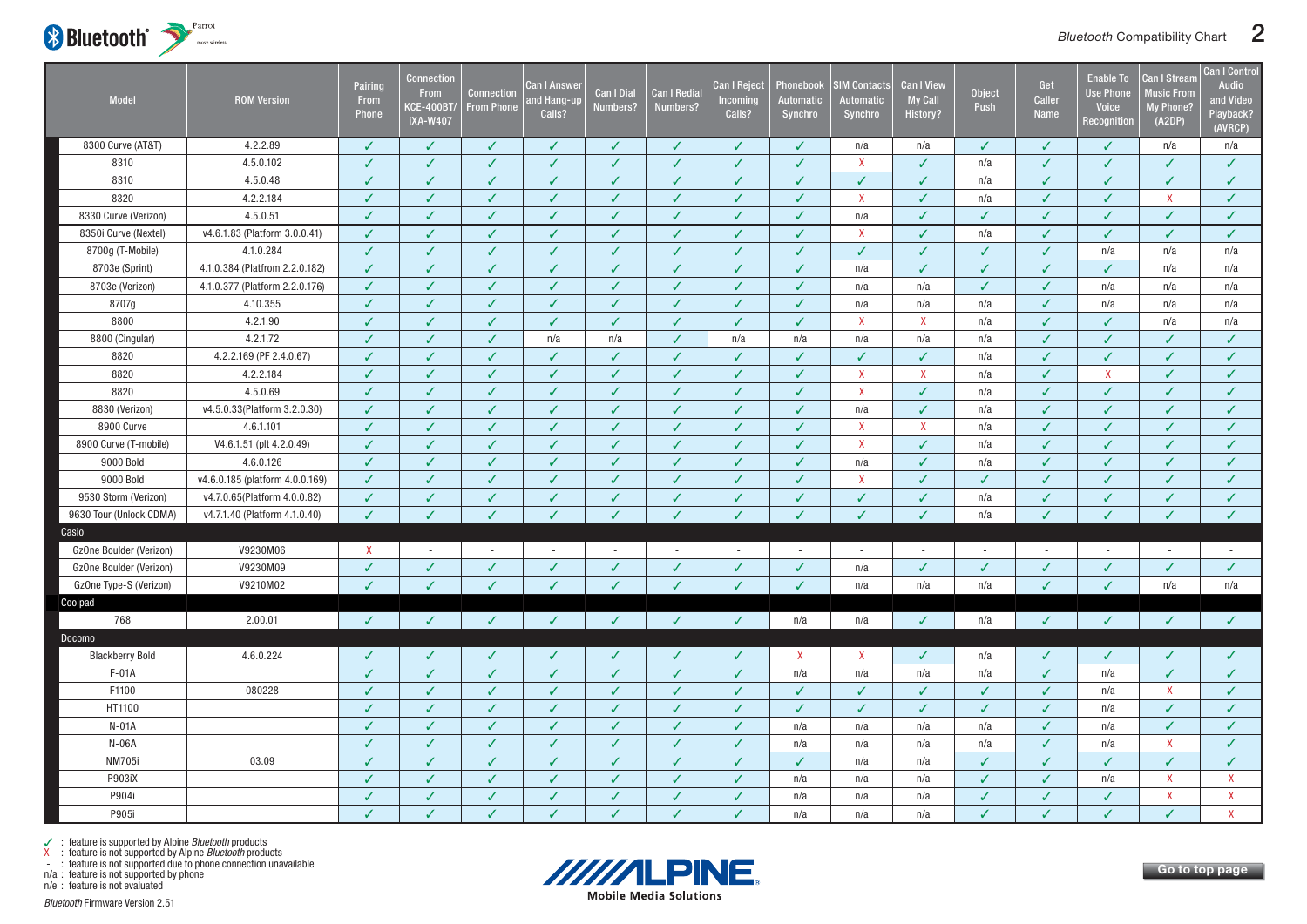

| Model                              | <b>ROM Version</b>                 | Pairing<br>From<br><b>Phone</b> | <b>Connection</b><br>From<br><b>KCE-400BT/</b><br><b>iXA-W407</b> | <b>Connection</b><br><b>From Phone</b> | Can I Answer<br>ind Hang-up<br>Calls? | <b>Can I Dial</b><br>Numbers? | <b>Can I Redia</b><br>Numbers? | <b>Can I Reject</b><br>Incoming<br>Calls? | Phonebook<br>Automatic<br>Synchro | <b>IM Contacts</b><br><b>Automatic</b><br>Synchro | Can I View<br><b>My Call</b><br>History? | <b>Object</b><br>Push | Get<br>Caller<br><b>Name</b> | <b>Enable To</b><br><b>Use Phone</b><br><b>Voice</b><br>Recognition | Can I Stream<br><b>Music From</b><br>My Phone?<br>(A2DP) | <b>Can I Control</b><br><b>Audio</b><br>and Video<br>Playback?<br>(AVRCP) |
|------------------------------------|------------------------------------|---------------------------------|-------------------------------------------------------------------|----------------------------------------|---------------------------------------|-------------------------------|--------------------------------|-------------------------------------------|-----------------------------------|---------------------------------------------------|------------------------------------------|-----------------------|------------------------------|---------------------------------------------------------------------|----------------------------------------------------------|---------------------------------------------------------------------------|
| P905iTV                            |                                    | ✓                               | $\checkmark$                                                      | ✓                                      | ✓                                     | ✓                             | ✓                              | $\checkmark$                              | n/a                               | n/a                                               | n/a                                      | J                     | ✓                            | n/a                                                                 | ✓                                                        | $\mathsf{X}$                                                              |
| P906i                              |                                    | J                               | ✓                                                                 | ✓                                      | ✓                                     | ✓                             | ✓                              | $\checkmark$                              | n/a                               | n/a                                               | n/a                                      | J                     | J                            | n/a                                                                 | $\checkmark$                                             | $\mathsf{X}$                                                              |
| <b>SH906i</b>                      |                                    | J                               | $\checkmark$                                                      | $\checkmark$                           | $\checkmark$                          | ✓                             | $\checkmark$                   | $\sqrt{2}$                                | n/a                               | n/a                                               | n/a                                      | $\checkmark$          | ✓                            | n/a                                                                 | ✓                                                        | $\checkmark$                                                              |
| SH906iTV                           |                                    |                                 | J                                                                 | J                                      | J                                     | ✓                             | $\checkmark$                   | $\checkmark$                              | n/a                               | n/a                                               | n/a                                      | ✓                     | J                            | n/a                                                                 | ✓                                                        | $\checkmark$                                                              |
| Eten                               |                                    |                                 |                                                                   |                                        |                                       |                               |                                |                                           |                                   |                                                   |                                          |                       |                              |                                                                     |                                                          |                                                                           |
| glofiish DX900                     | A13FRA040401                       | J                               | $\overline{\mathcal{L}}$                                          | n/a                                    | J                                     |                               | ✓                              | $\checkmark$                              | ✓                                 | ✓                                                 | ✓                                        | J                     | J                            | J                                                                   | $\mathsf{X}$                                             | $\checkmark$                                                              |
| <b>Hewlett Packard</b>             |                                    |                                 |                                                                   |                                        |                                       |                               |                                |                                           |                                   |                                                   |                                          |                       |                              |                                                                     |                                                          |                                                                           |
| iPaq 514                           | 1.09.00_WWE_GER_FRA (0.76.00)      | ✓                               | J                                                                 | n/a                                    | ✓                                     |                               |                                | $\checkmark$                              | ✓                                 | ✓                                                 |                                          | X                     | ✓                            | ✓                                                                   |                                                          | ✓                                                                         |
| iPAQ 914 Business Messenger        | 2.0.1.11                           | $\checkmark$                    | $\checkmark$                                                      | n/a                                    | $\checkmark$                          | ✓                             | $\checkmark$                   | $\checkmark$                              | $\checkmark$                      | $\checkmark$                                      | $\checkmark$                             | ✓                     | $\checkmark$                 | $\mathsf{X}$                                                        | $\checkmark$                                             | $\checkmark$                                                              |
| iPaq HW6515                        | 1.21.07 WWE                        |                                 |                                                                   | J                                      | ℐ                                     |                               |                                | $\checkmark$                              | n/a                               | n/a                                               | n/a                                      |                       |                              | n/a                                                                 | $\mathsf{X}$                                             | $\mathsf{X}$                                                              |
| HTC                                |                                    |                                 |                                                                   |                                        |                                       |                               |                                |                                           |                                   |                                                   |                                          |                       |                              |                                                                     |                                                          |                                                                           |
| 8125 K-JAM Wizard (Cingular)       | 5.1.195                            |                                 |                                                                   | ✓                                      |                                       |                               |                                | ✓                                         | ✓                                 | ✓                                                 |                                          |                       | J                            | ✓                                                                   | n/a                                                      | n/a                                                                       |
| 8525 TyTN JasJam Hermes (Cingular) | 1.18.256.2                         | $\overline{\mathcal{L}}$        | ✓                                                                 | n/a                                    | $\checkmark$                          | ✓                             | $\checkmark$                   | $\checkmark$                              | $\mathsf{X}$                      | $\mathsf{X}$                                      | $\checkmark$                             | ✓                     | ✓                            | $\checkmark$                                                        | $\checkmark$                                             | $\checkmark$                                                              |
| 8525 TyTN JasJam Hermes (Cingular  | 0S 5.1.195 (Build 14955.2.3.0)     | J                               | $\checkmark$                                                      | $\checkmark$                           | $\checkmark$                          | ✓                             | $\checkmark$                   | $\checkmark$                              | $\checkmark$                      | $\checkmark$                                      | $\checkmark$                             | $\checkmark$          | ✓                            | $\checkmark$                                                        | $\checkmark$                                             | $\checkmark$                                                              |
| 8925 Tilt Kaiser (AT&T)            | 18125.0.4.2                        | $\checkmark$                    | $\checkmark$                                                      | ✓                                      | $\checkmark$                          | $\checkmark$                  | $\checkmark$                   | $\checkmark$                              | $\checkmark$                      | $\checkmark$                                      | $\checkmark$                             | $\checkmark$          | ✓                            | $\mathsf{X}$                                                        | $\checkmark$                                             | $\checkmark$                                                              |
| Dream                              | 1.0                                | ✓                               | $\checkmark$                                                      | ✓                                      | ✓                                     | ✓                             | $\checkmark$                   | $\sqrt{2}$                                | $\checkmark$                      | $\mathsf{X}$                                      | $\checkmark$                             | n/a                   | ✓                            | n/a                                                                 | n/a                                                      | n/a                                                                       |
| Hero                               | 1.76.405.6                         | J                               | ✓                                                                 | ✓                                      | ✓                                     | ✓                             | ✓                              | $\sqrt{2}$                                | ✓                                 | $\checkmark$                                      | ✓                                        | n/a                   | ✓                            | n/a                                                                 | $\mathsf{X}$                                             | $\checkmark$                                                              |
| Magic                              | 1.5                                | J                               | $\checkmark$                                                      | ✓                                      | $\checkmark$                          | ✓                             | ✓                              | $\sqrt{2}$                                | ✓                                 | n/a                                               | $\checkmark$                             | n/a                   | ✓                            | n/a                                                                 | $\checkmark$                                             | ✓                                                                         |
| MP6900 Touch (Sprint)              | CE 0S 5.2.1620 (BUILD 18125.0.4.2) | $\checkmark$                    | $\checkmark$                                                      | $\checkmark$                           | $\checkmark$                          | $\checkmark$                  | $\checkmark$                   | $\checkmark$                              | $\checkmark$                      | n/a                                               | n/a                                      | ✓                     | J                            | n/a                                                                 | $\checkmark$                                             | $\checkmark$                                                              |
| MTeor                              | 1.13.251.2                         | J                               | $\checkmark$                                                      | n/a                                    | $\checkmark$                          | ✓                             | $\checkmark$                   | $\checkmark$                              | ✓                                 | ✓                                                 | $\mathsf{X}$                             | ✓                     | ✓                            | $\checkmark$                                                        | $\mathsf{X}$                                             | $\checkmark$                                                              |
| P3450 Touch (Elf)                  | 1.11.406.1B FRE                    | ✓                               | ✓                                                                 | n/a                                    | ✓                                     | ✓                             | $\checkmark$                   | $\checkmark$                              | ✓                                 | $\checkmark$                                      | $\checkmark$                             | ✓                     | ✓                            | ✓                                                                   | $\checkmark$                                             | $\checkmark$                                                              |
| P3470 (Pharos)                     | 1.13.73.1 FRE                      | ✓                               | J                                                                 | ✓                                      | $\checkmark$                          | $\checkmark$                  | $\checkmark$                   | $\checkmark$                              | $\checkmark$                      | ✓                                                 | $\checkmark$                             | J                     | ✓                            | ✓                                                                   | $\checkmark$                                             | $\checkmark$                                                              |
| P3650 Cruise (Polaris)             | 3.13.406.0                         | ✓                               | $\checkmark$                                                      | ✓                                      | ✓                                     | ✓                             | $\checkmark$                   | $\checkmark$                              | ✓                                 | $\checkmark$                                      | $\checkmark$                             | ✓                     | $\checkmark$                 | $\checkmark$                                                        | $\checkmark$                                             | $\checkmark$                                                              |
| P4350 (Herald)                     | 1.8.405.1 WWE                      |                                 | J                                                                 | ✓                                      | $\checkmark$                          | ✓                             | $\checkmark$                   | $\checkmark$                              | ✓                                 | ✓                                                 | $\checkmark$                             | J                     | J                            | $\checkmark$                                                        | $\checkmark$                                             | $\checkmark$                                                              |
| P4350 (Herald)                     | 1.8.406.2 FRE                      | J                               | J                                                                 | n/a                                    | ✓                                     |                               | ✓                              | ✓                                         | ✓                                 | J                                                 | J                                        | J                     | J                            | ✓                                                                   | ✓                                                        | ✓                                                                         |
| P4350 Wing Herald (T-Mobile)       | Build 17740.0.2.0                  | ✓                               | $\checkmark$                                                      | ✓                                      | $\checkmark$                          | ✓                             | $\checkmark$                   | $\checkmark$                              | ✓                                 | $\checkmark$                                      | $\checkmark$                             | $\checkmark$          | ✓                            | $\checkmark$                                                        | $\checkmark$                                             | $\checkmark$                                                              |
| P6500 (Syrius)                     | 1.10.73.1                          | ✓                               | $\checkmark$                                                      | n/a                                    | $\checkmark$                          | ✓                             | $\checkmark$                   | $\checkmark$                              | ✓                                 | $\checkmark$                                      | $\checkmark$                             | ✓                     | ✓                            | $\checkmark$                                                        | ✓                                                        | ✓                                                                         |
| PPC6800 Mogul (Sprint)             | 2.08.651.4                         | J                               | J                                                                 | J                                      | $\checkmark$                          | ✓                             | ✓                              | $\sqrt{2}$                                | ✓                                 | $\checkmark$                                      | $\checkmark$                             | J                     | J                            | n/a                                                                 | $\checkmark$                                             | $\checkmark$                                                              |
| S620 Dash Excalibur (T-mobile)     | 1.11.531.1                         |                                 |                                                                   | ✓                                      | J                                     |                               | J                              | $\checkmark$                              | V                                 | V                                                 | J                                        |                       |                              | J                                                                   | J                                                        | $\checkmark$                                                              |
| S710                               | 1.16.406.1                         | $\checkmark$                    | $\checkmark$                                                      | n/a                                    | $\checkmark$                          | ✓                             | $\checkmark$                   | $\checkmark$                              | $\checkmark$                      | $\checkmark$                                      | $\checkmark$                             | J                     | ✓                            | $\checkmark$                                                        | $\checkmark$                                             | $\checkmark$                                                              |
| S730 (Wings)                       | 1.32.406.0                         | ✓                               | $\checkmark$                                                      | n/a                                    | $\checkmark$                          | ✓                             | $\checkmark$                   | $\checkmark$                              | ✓                                 | ✓                                                 | $\checkmark$                             | J                     | J                            | $\checkmark$                                                        | $\checkmark$                                             | $\checkmark$                                                              |
| S740                               | 1.14.406.0                         | J                               | J                                                                 | n/a                                    | $\checkmark$                          | ✓                             | $\checkmark$                   | $\checkmark$                              | ✓                                 | ✓                                                 | $\checkmark$                             | J                     | J                            | $\mathsf{X}$                                                        | $\checkmark$                                             | $\mathsf{X}$                                                              |
| Shadow (T-mobile)                  | CE 0S 5.2.1711 (Build 18170.0.5.1) | ✓                               | $\checkmark$                                                      | ✓                                      | $\checkmark$                          | ✓                             | $\checkmark$                   | $\checkmark$                              | ✓                                 | $\checkmark$                                      | $\checkmark$                             | ✓                     | ✓                            | $\checkmark$                                                        | $\checkmark$                                             | $\checkmark$                                                              |
| SMT5800 (Verizon)                  | CE 0S 5.2.1238 (Build 17745.0.2.3) | ✓                               | $\checkmark$                                                      | $\checkmark$                           | $\checkmark$                          | ✓                             | $\checkmark$                   | $\sqrt{2}$                                | $\mathsf{X}$                      | n/e                                               | n/a                                      | $\checkmark$          | ✓                            | $\checkmark$                                                        | $\checkmark$                                             | $\checkmark$                                                              |
| Snap                               | 5.2.21048                          | ✓                               | $\checkmark$                                                      | n/a                                    | ✓                                     | ✓                             | $\checkmark$                   | $\checkmark$                              | ✓                                 | ✓                                                 | $\checkmark$                             | $\mathsf{X}$          | ✓                            | n/a                                                                 | $\checkmark$                                             | $\checkmark$                                                              |
| Touch 3G (T3232)                   | 1.06.405.1                         | ✓                               | ✓                                                                 | n/a                                    | $\checkmark$                          | ✓                             | $\checkmark$                   | $\checkmark$                              | ✓                                 | $\checkmark$                                      | $\checkmark$                             | $\checkmark$          | ✓                            | $\checkmark$                                                        | $\checkmark$                                             | $\checkmark$                                                              |
| Touch Cruise 09                    | 0.52.405.1                         |                                 | J                                                                 | n/a                                    | $\checkmark$                          | ✓                             | $\checkmark$                   | $\checkmark$                              | ✓                                 | ✓                                                 | $\checkmark$                             | J                     | J                            | $\mathsf{X}$                                                        | ✓                                                        | $\checkmark$                                                              |
| <b>Touch Diamond</b>               | 1.37.406.1 FRE                     | ✓                               | J                                                                 | n/a                                    | $\checkmark$                          | $\sqrt{2}$                    | $\checkmark$                   | $\checkmark$                              | ✓                                 | ✓                                                 | $\checkmark$                             | ✓                     | ✓                            | ✓                                                                   | $\checkmark$                                             | $\mathsf{X}$                                                              |
| <b>Touch Diamond</b>               | 1.93.406.1 FRE                     | J                               | J                                                                 | n/a                                    | $\checkmark$                          |                               | J                              | ✓                                         | ✓                                 | ✓                                                 | J                                        | J                     | J                            | ✓                                                                   | ✓                                                        | $\mathcal{L}$                                                             |

n/a : feature is not supported by phone



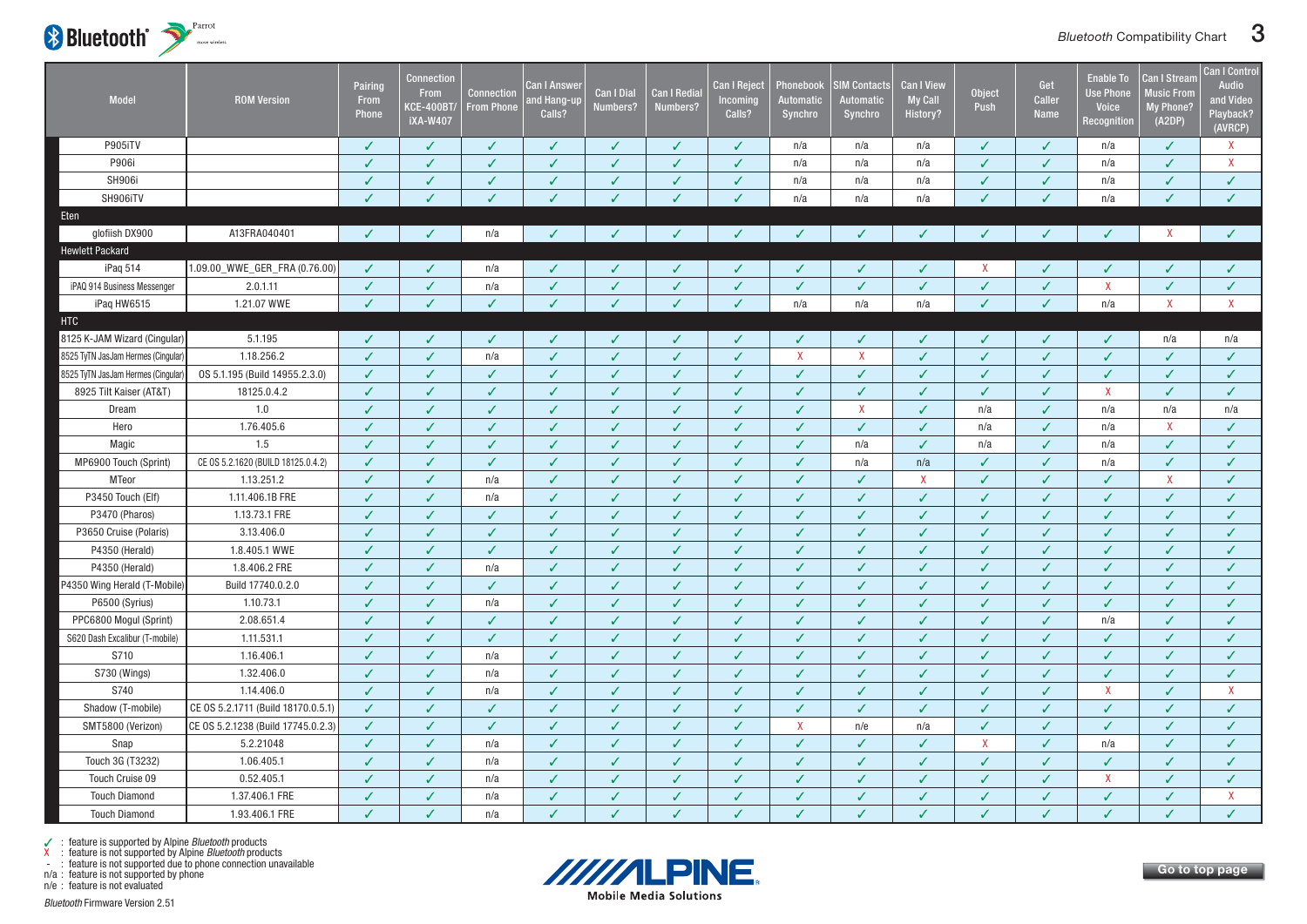<span id="page-4-0"></span>

| <b>Model</b>                           | <b>ROM Version</b>                        | Pairing<br>From<br>Phone | <b>Connection</b><br>From<br><b>KCE-400BT</b><br><b>iXA-W407</b> | <b>Connection</b><br><b>From Phone</b> | Can I Answer<br>and Hang-up<br>Calls? | <b>Can I Dial</b><br>Numbers? | <b>Can I Redial</b><br>Numbers? | <b>Can I Reject</b><br>Incoming<br>Calls? | Phonebool<br><b>Automatic</b><br>Synchro | <b>SIM Contacts</b><br>Automatic<br>Synchro | <b>Can I View</b><br><b>My Call</b><br>History? | <b>Object</b><br>Push | Get<br><b>Caller</b><br><b>Name</b> | <b>Enable To</b><br><b>Use Phone</b><br><b>Voice</b><br>Recognitior | <b>Can I Stream</b><br><b>Music From</b><br>My Phone?<br>(A2DP) | Can I Control<br><b>Audio</b><br>and Video<br>Playback?<br>(AVRCP) |
|----------------------------------------|-------------------------------------------|--------------------------|------------------------------------------------------------------|----------------------------------------|---------------------------------------|-------------------------------|---------------------------------|-------------------------------------------|------------------------------------------|---------------------------------------------|-------------------------------------------------|-----------------------|-------------------------------------|---------------------------------------------------------------------|-----------------------------------------------------------------|--------------------------------------------------------------------|
| <b>Touch Diamond 2</b>                 | 1.39.405.2 (4782) WWE                     | $\checkmark$             | ✓                                                                | $\checkmark$                           | ✓                                     | ✓                             | ✓                               | ✓                                         | ✓                                        | ✓                                           | ✓                                               | ✓                     | $\checkmark$                        | n/a                                                                 | $\checkmark$                                                    | $\checkmark$                                                       |
| <b>Touch Dual</b>                      | 1.31.406.09                               | $\checkmark$             | ✓                                                                | n/a                                    | $\checkmark$                          | ✓                             | $\checkmark$                    | $\checkmark$                              | $\checkmark$                             | $\checkmark$                                | ✓                                               | ✓                     | ✓                                   | $\checkmark$                                                        | $\checkmark$                                                    | ✓                                                                  |
| <b>Touch Dual</b>                      | CE 0S 5.2.19209                           | $\checkmark$             | ✓                                                                | $\checkmark$                           | X                                     | n/e                           | ✓                               | $\mathsf{X}$                              | $\checkmark$                             | $\checkmark$                                | ✓                                               | n/e                   | n/e                                 | n/e                                                                 | n/e                                                             | n/e                                                                |
| Touch HD                               | 1.09.405.2 WWE                            | ✓                        | ✓                                                                | n/a                                    | $\checkmark$                          | ✓                             | ✓                               | $\checkmark$                              | $\checkmark$                             | $\checkmark$                                | ✓                                               | √                     | ✓                                   | $\checkmark$                                                        | ✓                                                               | ✓                                                                  |
| Touch HD                               | 1.14.406.3 (22273) FRE                    | J                        | ✓                                                                | n/a                                    | $\checkmark$                          | J                             | ✓                               | ✓                                         | ✓                                        | ✓                                           | J                                               | ✓                     | J                                   | J                                                                   | $\checkmark$                                                    | ✓                                                                  |
| Touch Pro 2                            | 1.09.721.0                                | $\checkmark$             | ✓                                                                | n/a                                    | $\checkmark$                          | ✓                             | ✓                               | $\checkmark$                              | $\checkmark$                             | $\checkmark$                                | ✓                                               | ✓                     | ✓                                   | n/a                                                                 | $\checkmark$                                                    | ✓                                                                  |
| Touch Pro CDMA (Verizon)               | CE 0S 5.2.19972 (Build 19972.1.2.7)       | $\checkmark$             |                                                                  | $\checkmark$                           | $\checkmark$                          | ✓                             | $\checkmark$                    | $\checkmark$                              | $\checkmark$                             | n/a                                         | ✓                                               | ✓                     |                                     | ✓                                                                   | $\checkmark$                                                    | ✓                                                                  |
| Touch Pro Fuze (AT&T)                  | CE 0S 5.2.19971 (Build 19971.1.2.6)       | ✓                        | ✓                                                                | $\checkmark$                           | ✓                                     | ✓                             | J                               | $\checkmark$                              | $\checkmark$                             | ✓                                           | J                                               | J                     | ✓                                   | ✓                                                                   | $\checkmark$                                                    | ✓                                                                  |
| Touch pro T7272                        | 1.90.406.5 FRE                            | ✓                        | ✓                                                                | n/a                                    | ✓                                     | ✓                             | ✓                               | ✓                                         | ✓                                        | ✓                                           | ✓                                               | ✓                     |                                     | ✓                                                                   | ✓                                                               | ✓                                                                  |
| <b>Touch Viva</b>                      | 1.14.479.1.WWE                            | J                        | ✓                                                                | n/a                                    | ✓                                     | J                             | ✓                               | ✓                                         | ✓                                        | ✓                                           | J                                               | ✓                     |                                     | J                                                                   | $\boldsymbol{\mathsf{X}}$                                       | ✓                                                                  |
| TYTN2 (Kaiser)                         | 1.56.405.5                                | $\checkmark$             | $\checkmark$                                                     | n/a                                    | $\checkmark$                          | $\checkmark$                  | $\checkmark$                    | $\checkmark$                              | $\checkmark$                             | $\checkmark$                                | ✓                                               | $\checkmark$          | $\checkmark$                        | $\checkmark$                                                        | $\checkmark$                                                    | $\checkmark$                                                       |
| XV6175 Ozone (Verizon)                 | CE 0S 5.2.21041 (Build 21043.1.6.2)       | $\checkmark$             |                                                                  | ✓                                      | ✓                                     |                               | ✓                               | ✓                                         | $\checkmark$                             | ✓                                           | ℐ                                               | ✓                     | ✓                                   | n/a                                                                 | ✓                                                               | $\checkmark$                                                       |
| i-Mate                                 |                                           |                          |                                                                  |                                        |                                       |                               |                                 |                                           |                                          |                                             |                                                 |                       |                                     |                                                                     |                                                                 |                                                                    |
| 8502 (Ultimate)                        | 18129.0.4.5                               | ✓                        | ✓                                                                | n/a                                    | ✓                                     |                               | ✓                               | ✓                                         | ✓                                        | ✓                                           |                                                 | ✓                     | ✓                                   | n/a                                                                 | ✓                                                               | ✓                                                                  |
| JAQ3                                   | 10.158                                    | $\checkmark$             | $\checkmark$                                                     | n/a                                    | $\checkmark$                          | $\checkmark$                  | $\checkmark$                    | $\checkmark$                              | $\checkmark$                             | $\checkmark$                                | $\mathsf{X}$                                    | $\checkmark$          | $\checkmark$                        | $\checkmark$                                                        | $\mathsf{X}$                                                    | $\checkmark$                                                       |
| Kyocera                                |                                           |                          |                                                                  |                                        |                                       |                               |                                 |                                           |                                          |                                             |                                                 |                       |                                     |                                                                     |                                                                 |                                                                    |
| K323 (Verizon)                         | QZ10.04                                   |                          |                                                                  |                                        |                                       |                               | ✓                               | ✓                                         | J                                        | n/a                                         | n/a                                             | n/a                   | ✓                                   | ℐ                                                                   | n/a                                                             | n/a                                                                |
| K612 Strobe Kickback (Alltel)          | SL1.1.00                                  | $\checkmark$             | $\checkmark$                                                     | $\checkmark$                           | $\checkmark$                          | ✓                             | $\checkmark$                    | $\checkmark$                              | $\checkmark$                             | n/a                                         | n/a                                             | $\checkmark$          | ✓                                   | n/a                                                                 | n/a                                                             | n/a                                                                |
| KX5 Slider Remix Slider Sonic (Alltel) | JC1.0.06                                  |                          |                                                                  | $\checkmark$                           |                                       |                               | J                               | $\checkmark$                              | n/a                                      | n/a                                         | n/a                                             | J                     | ✓                                   | n/a                                                                 | n/a                                                             | n/a                                                                |
| Lenovo                                 |                                           |                          |                                                                  |                                        |                                       |                               |                                 |                                           |                                          |                                             |                                                 |                       |                                     |                                                                     |                                                                 |                                                                    |
| ET600                                  | ET600_S534_070530                         | ✓                        | ✓                                                                | ✓                                      |                                       |                               | ✓                               | ✓                                         | $\checkmark$                             | ✓                                           | J                                               | J                     | ✓                                   | $\mathsf{X}$                                                        |                                                                 |                                                                    |
| i909                                   | i909_S120_070913                          |                          |                                                                  | $\mathcal{L}$                          |                                       |                               |                                 | ✓                                         | n/a                                      | n/a                                         | n/a                                             |                       | ✓                                   | n/a                                                                 | J                                                               | J.                                                                 |
| LG                                     |                                           |                          |                                                                  |                                        |                                       |                               |                                 |                                           |                                          |                                             |                                                 |                       |                                     |                                                                     |                                                                 |                                                                    |
| AX-380 Wave (Alltel)                   | T38ATV04                                  | ✓                        | ✓                                                                | ✓                                      |                                       |                               | ✓                               | ✓                                         | ✓                                        | n/a                                         | ✓                                               | ✓                     | ✓                                   | ✓                                                                   | ℐ                                                               | n/a                                                                |
| AX-490 (Alltel)                        | T49ATV03                                  | J                        | ✓                                                                | $\checkmark$                           | ✓                                     | ✓                             | ✓                               | ✓                                         | n/a                                      | n/a                                         | n/a                                             | J                     | ✓                                   | ✓                                                                   | n/a                                                             | n/a                                                                |
| AX-500 Swift (Alltel/Verizon)          | T500AV03                                  | J                        | ✓                                                                | $\checkmark$                           | $\checkmark$                          | ✓                             | ✓                               | ✓                                         | $\checkmark$                             | n/e                                         | J                                               | $\checkmark$          | ✓                                   | $\checkmark$                                                        | $\checkmark$                                                    | ✓                                                                  |
| AX-500 Swift (Alltel/Verizon)          | T500AV03                                  | ✓                        | ✓                                                                | $\checkmark$                           | $\checkmark$                          | ✓                             | ✓                               | $\checkmark$                              | $\checkmark$                             | n/a                                         | ✓                                               | $\checkmark$          | ✓                                   | $\checkmark$                                                        | $\checkmark$                                                    | ✓                                                                  |
| CE110 (AT&T)                           | 10g                                       | J                        | ✓                                                                | $\checkmark$                           | $\checkmark$                          | ✓                             | ✓                               | $\checkmark$                              | n/a                                      | n/a                                         | ✓                                               | ✓                     | ✓                                   | $\checkmark$                                                        | n/a                                                             | n/a                                                                |
| CG300 (Cingular)                       | CG300P64FL-1                              | J                        | ✓                                                                | $\checkmark$                           | $\checkmark$                          | ✓                             | ✓                               | ✓                                         | n/a                                      | n/a                                         | n/a                                             | n/a                   | ✓                                   | n/a                                                                 | n/a                                                             | n/a                                                                |
| Ct810 Incite (AT&T)                    | CE 0S 5.2.19974 (Build 19974.1.2.8)       | $\checkmark$             | ✓                                                                | $\checkmark$                           | $\checkmark$                          | ✓                             | $\checkmark$                    | $\checkmark$                              | $\checkmark$                             | $\checkmark$                                | ✓                                               | J                     | ✓                                   | $\checkmark$                                                        | $\checkmark$                                                    | ✓                                                                  |
| CU500 (Cingular)                       | MSM3270100                                | $\checkmark$             | ✓                                                                | $\checkmark$                           | $\checkmark$                          | ✓                             | ✓                               | $\checkmark$                              | n/a                                      | n/a                                         | n/a                                             | ✓                     | ✓                                   | n/a                                                                 | $\checkmark$                                                    | ✓                                                                  |
| CU515 (AT&T)                           | CU515 - MSM21302430-V10c                  | ✓                        | ✓                                                                | ✓                                      | $\checkmark$                          | ✓                             | ✓                               | ✓                                         | n/a                                      | n/a                                         | n/a                                             | ✓                     | ✓                                   | n/a                                                                 | n/a                                                             | n/a                                                                |
| CU575 Trax (AT&T)                      | CU575-MSM21301207T-V10d                   | ✓                        | ✓                                                                | ✓                                      | ✓                                     | J                             | ✓                               | ✓                                         | n/a                                      | n/a                                         | n/a                                             | ✓                     | ✓                                   | J                                                                   | J                                                               | ✓                                                                  |
| CU720 Shine (AT&T)                     | CU720-MSM4090201C-V1 0g-NOV-22-2007-ATT_U | $\checkmark$             |                                                                  | $\checkmark$                           | $\checkmark$                          | ✓                             | J                               | $\checkmark$                              | ✓                                        | n/a                                         | J                                               | J                     |                                     | J                                                                   | $\mathsf{X}$                                                    | $\checkmark$                                                       |
| <b>CU920 Vu (AT&amp;T)</b>             | KLMZ-4.0.90201D (V10h-FEB-05)             | $\checkmark$             | ✓                                                                | $\checkmark$                           | ✓                                     | ✓                             | $\checkmark$                    | $\checkmark$                              | $\checkmark$                             | n/a                                         | ✓                                               | ✓                     | ✓                                   | $\checkmark$                                                        | ✓                                                               | ✓                                                                  |
| GR500 Xenon (AT&T)                     | GR500-V10f-MAR-04-2009-ATT-US             | ✓                        | ✓                                                                | $\checkmark$                           | ✓                                     | ✓                             | ✓                               | $\checkmark$                              | $\checkmark$                             | $\checkmark$                                | J                                               | ✓                     | ✓                                   | ✓                                                                   | $\checkmark$                                                    | ✓                                                                  |
| KC550                                  | KC550                                     | ✓                        | ✓                                                                | ✓                                      | ✓                                     | ✓                             | ✓                               | $\checkmark$                              | $\checkmark$                             | ✓                                           | n/a                                             | ✓                     | ✓                                   | $\boldsymbol{X}$                                                    | $\mathsf{X}$                                                    | $\mathsf{X}$                                                       |
| <b>KC780</b>                           |                                           | $\checkmark$             | X                                                                | $\checkmark$                           | $\checkmark$                          | $\checkmark$                  | $\checkmark$                    | $\checkmark$                              | $\checkmark$                             | $\checkmark$                                | n/a                                             | $\checkmark$          | ✓                                   | $\boldsymbol{\mathsf{X}}$                                           | $\mathsf{X}$                                                    | $\mathsf{X}$                                                       |
| KE260                                  | KE260P40FL-33-V10b-208-01 OCT 23 2006     | J                        | $\checkmark$                                                     | $\checkmark$                           | $\checkmark$                          | $\checkmark$                  | J                               |                                           | n/a                                      | n/a                                         | n/a                                             | ✓                     |                                     | $\mathsf{X}$                                                        | $\mathbf{x}$                                                    | $\mathsf{X}$                                                       |

n/a : feature is not supported by phone



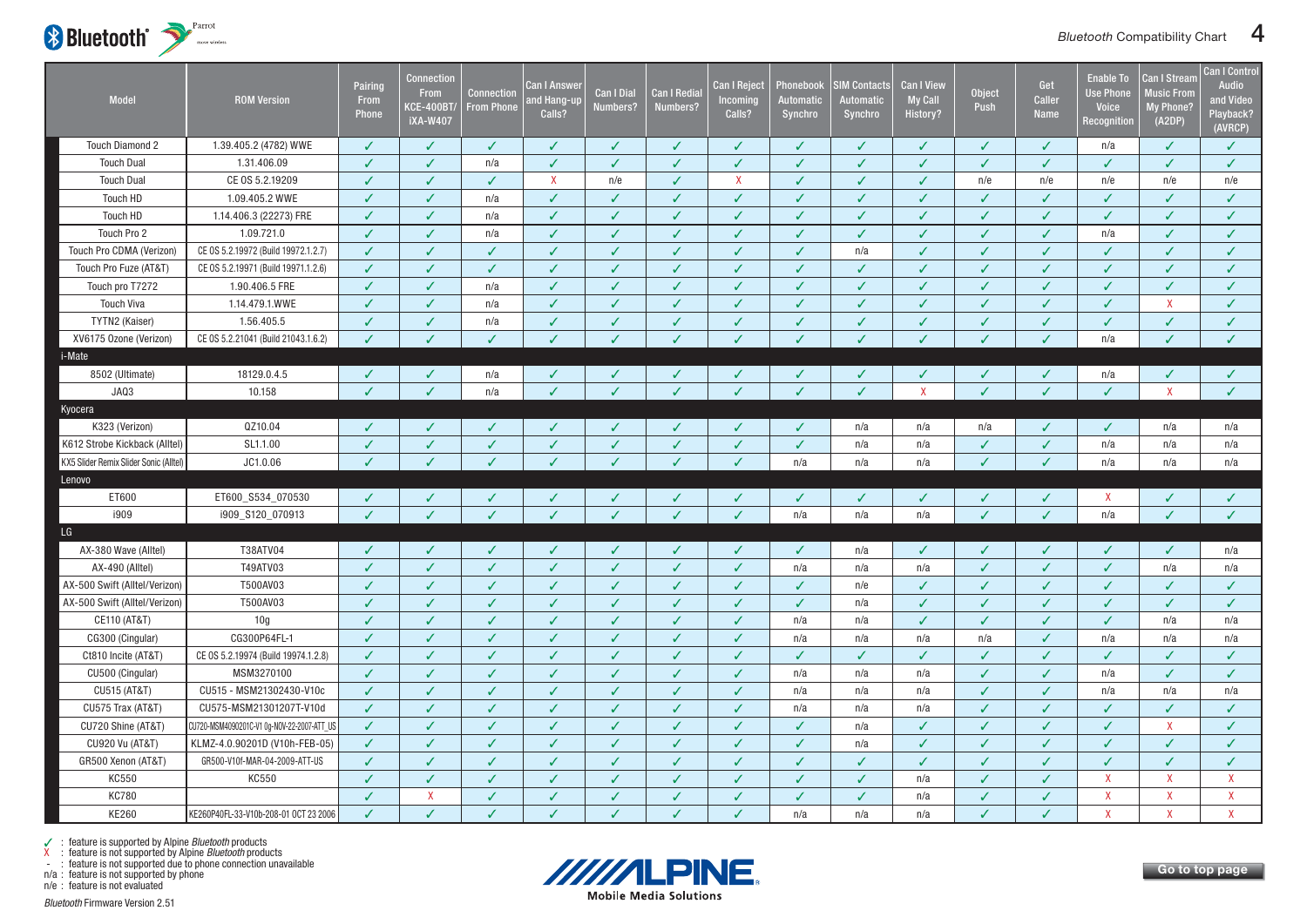

| Model                         | <b>ROM Version</b>                   | Pairing<br>From<br>Phone | Connection<br><b>From</b><br><b>CE-400BT/</b><br><b>iXA-W407</b> | <b>Connection</b><br><b>From Phone</b> | Can I Answei<br>and Hang-up<br>Calls? | <b>Can I Dial</b><br>Numbers? | <b>Can I Redial</b><br>Numbers? | Can I Reject<br>Incoming<br>Calls? | Phonebook<br>Automatic<br>Synchro | <b>SIM Contacts</b><br>Automatic<br>Synchro | <b>Can I View</b><br><b>My Call</b><br><b>History?</b> | <b>Object</b><br>Push     | Get<br>Caller<br><b>Name</b> | <b>Enable To</b><br><b>Jse Phone</b><br>Voice<br>Recognition | <b>Can I Stream</b><br><b>Music From</b><br><b>My Phone?</b><br>(A2DP) | Can I Control<br>Audio<br>and Video<br>Playback?<br>(AVRCP) |
|-------------------------------|--------------------------------------|--------------------------|------------------------------------------------------------------|----------------------------------------|---------------------------------------|-------------------------------|---------------------------------|------------------------------------|-----------------------------------|---------------------------------------------|--------------------------------------------------------|---------------------------|------------------------------|--------------------------------------------------------------|------------------------------------------------------------------------|-------------------------------------------------------------|
| KE850 Prada                   | KE850P40-EUR-V10n-XXX-XX             | ✓                        | ✓                                                                | ✓                                      | ✓                                     | ✓                             | √                               | ✓                                  | ✓                                 | ✓                                           | n/a                                                    | X                         | $\checkmark$                 | $\mathsf{X}$                                                 | X                                                                      | $\mathsf{X}$                                                |
| KE970 Shine                   | KE970P40-EUR-V10c-XXX-XX APR 07 2007 | $\checkmark$             | ✓                                                                | ✓                                      | V                                     | $\checkmark$                  | $\checkmark$                    | J                                  | n/a                               | n/a                                         | n/a                                                    | $\overline{\mathsf{X}}$   | J                            | n/a                                                          | $\boldsymbol{\mathsf{X}}$                                              | $\mathsf{X}$                                                |
| <b>KE998</b>                  | KE998_V10e                           | $\checkmark$             | $\checkmark$                                                     | ✓                                      | ✓                                     | $\checkmark$                  | $\checkmark$                    | $\checkmark$                       | n/a                               | n/a                                         | $\checkmark$                                           | J                         | ✓                            | n/a                                                          | $\checkmark$                                                           | $\checkmark$                                                |
| <b>KE998</b>                  | KE998_V10e                           | ✓                        | $\checkmark$                                                     | ✓                                      | ✓                                     | $\checkmark$                  | $\checkmark$                    | $\checkmark$                       | n/a                               | n/a                                         | n/a                                                    | ✓                         | J                            | n/a                                                          | $\checkmark$                                                           | $\checkmark$                                                |
| KF310                         | KF310_V10c                           |                          | J                                                                | ✓                                      | ✓                                     |                               | ✓                               | ✓                                  | $\checkmark$                      | ✓                                           | n/a                                                    | J                         | ✓                            | n/a                                                          | n/a                                                                    | n/a                                                         |
| KF600 Venus                   | KF600AT-01-V10G-208-010              |                          | J                                                                | J                                      | $\mathsf{X}$                          | $\mathsf{X}$                  | J                               | J                                  | ✓                                 | ✓                                           |                                                        | J                         | J                            | $\mathsf{X}$                                                 | $\boldsymbol{\mathsf{X}}$                                              | ✓                                                           |
| <b>KF700</b>                  | <b>KF700 V10c</b>                    | $\checkmark$             | $\checkmark$                                                     | ✓                                      | V                                     | $\checkmark$                  | ✓                               | ✓                                  | $\mathsf{X}$                      | $\pmb{\mathsf{X}}$                          | n/a                                                    | $\checkmark$              | ✓                            | n/a                                                          | V                                                                      | $\mathsf{X}$                                                |
| KF750 Secret                  | KF750 V10c                           | J                        | $\checkmark$                                                     | ✓                                      | ✓                                     |                               | J                               | ✓                                  | $\checkmark$                      | $\checkmark$                                | n/a                                                    | J                         | ✓                            | n/a                                                          | ✓                                                                      | ✓                                                           |
| <b>KF755</b>                  | KF755-V10f                           | J                        | ✓                                                                | ✓                                      | ✓                                     | ✓                             | ✓                               | ✓                                  | $\checkmark$                      | $\checkmark$                                | n/a                                                    | J                         | ✓                            | n/a                                                          | J                                                                      | $\mathsf{X}$                                                |
| KG320                         | KG320P64-EUR-v10b-XXX-XX             |                          | $\mathsf{x}$                                                     | J                                      | $\mathsf{X}$                          | J                             | $\overline{\mathcal{L}}$        | J                                  | n/a                               | n/a                                         | n/a                                                    |                           | J                            | n/a                                                          | n/a                                                                    | n/a                                                         |
| KG70 Shine                    | KG70P40-86-V10I-XXX-XX MAY 28 2007   | $\checkmark$             | $\checkmark$                                                     | ✓                                      | ✓                                     | $\checkmark$                  | $\checkmark$                    | $\checkmark$                       | n/a                               | n/a                                         | n/a                                                    | $\boldsymbol{X}$          | ✓                            | n/a                                                          | $\boldsymbol{\mathsf{X}}$                                              | n/a                                                         |
| KG800 Chocolate               | KG800P64-EUR-V10h-XXX-XX             | $\mathsf{X}$             |                                                                  | $\sim$                                 |                                       | $\sim$                        | $\sim$                          | $\overline{\phantom{a}}$           | $\omega$                          | $\sim$                                      | $\sim$                                                 | $\overline{\phantom{a}}$  |                              | $\sim$                                                       | $\sim$                                                                 | $\overline{\phantom{a}}$                                    |
| KH2200                        | KW220813                             | J                        | ✓                                                                | ✓                                      | ✓                                     | ✓                             | ✓                               | V                                  | n/a                               | n/a                                         | n/a                                                    | n/a                       | ✓                            | n/a                                                          | $\mathsf{X}$                                                           | ✓                                                           |
| KH6400                        | KW640806                             | ✓                        | $\checkmark$                                                     | ✓                                      | ✓                                     | ✓                             | $\checkmark$                    | $\checkmark$                       | n/a                               | n/a                                         | n/a                                                    | $\checkmark$              | ✓                            | n/a                                                          | $\mathsf{X}$                                                           | $\checkmark$                                                |
| KH6500                        | KW650810                             | $\checkmark$             | $\checkmark$                                                     | ✓                                      | ✓                                     | $\checkmark$                  | $\checkmark$                    | $\checkmark$                       | n/a                               | n/a                                         | n/a                                                    | n/a                       | ✓                            | n/e                                                          | $\checkmark$                                                           | $\checkmark$                                                |
| KM900 Arena                   | KM900AT_V10 i                        | ✓                        | $\checkmark$                                                     | ✓                                      | ✓                                     | ✓                             | $\checkmark$                    | ✓                                  | $\checkmark$                      | ✓                                           | ✓                                                      | ✓                         | ✓                            | n/a                                                          | $\mathsf{X}$                                                           | $\mathsf{X}$                                                |
| KP500 Cookie                  | KP500AT_V10c                         | J                        | J                                                                | ✓                                      | X                                     | ✓                             | ✓                               | J                                  | ✓                                 | ✓                                           | ✓                                                      | ✓                         | J                            | X                                                            | $\checkmark$                                                           | X                                                           |
| <b>KS20</b>                   | 5.2.1626                             | ✓                        | $\checkmark$                                                     | ✓                                      | ✓                                     | $\checkmark$                  | $\checkmark$                    | ✓                                  | $\checkmark$                      | ✓                                           | $\checkmark$                                           | ✓                         | ✓                            | n/a                                                          | $\mathsf{X}$                                                           | $\checkmark$                                                |
| KU990 Viewty                  | KU990_V10a                           | $\mathsf{X}$             | $\sim$                                                           | $\sim$                                 | $\overline{\phantom{a}}$              | $\sim$                        | $\overline{\phantom{a}}$        | $\sim$                             | $\sim$                            | $\sim$                                      | $\sim$                                                 | $\sim$                    | $\overline{\phantom{a}}$     | $\sim$                                                       | $\sim$                                                                 | $\overline{\phantom{a}}$                                    |
| LB3300                        | LB330723                             | J                        | ✓                                                                | ✓                                      | ✓                                     | $\checkmark$                  | √                               | $\checkmark$                       | n/a                               | n/a                                         | n/a                                                    | n/a                       | ✓                            | n/a                                                          | $\boldsymbol{\mathsf{X}}$                                              | $\checkmark$                                                |
| LH2300                        | LH230834                             |                          | $\checkmark$                                                     | ✓                                      | ✓                                     | $\checkmark$                  | $\checkmark$                    | $\checkmark$                       | n/a                               | n/a                                         | n/a                                                    | n/a                       | $\checkmark$                 | n/a                                                          | $\mathsf{X}$                                                           | $\checkmark$                                                |
| LX-150 (Sprint)               | LX150V10                             |                          | $\checkmark$                                                     | ✓                                      | ✓                                     | $\checkmark$                  | $\checkmark$                    | $\checkmark$                       | n/a                               | n/a                                         | n/a                                                    | $\checkmark$              | ✓                            | n/a                                                          | n/a                                                                    | n/a                                                         |
| LX-160 Flare (Sprint)         | LX160V04                             | $\checkmark$             | n/e                                                              | $\checkmark$                           | X                                     | n/e                           | $\checkmark$                    | n/e                                | $\mathsf{X}$                      | n/a                                         | $\checkmark$                                           | n/e                       | n/e                          | n/e                                                          | n/a                                                                    | n/a                                                         |
| LX-550 Fusic (Sprint)         | LX550V12                             |                          | ✓                                                                | ✓                                      | ✓                                     | ✓                             | J                               | ✓                                  | n/a                               | n/a                                         | n/a                                                    | J                         | J                            | ✓                                                            | n/e                                                                    | n/e                                                         |
| LX-570 Muziq (Sprint)         | LX570V04                             |                          | J                                                                |                                        | J                                     |                               |                                 | J                                  | ℐ                                 | n/a                                         | n/a                                                    |                           |                              | n/a                                                          | n/a                                                                    | n/a                                                         |
| LX-600 Lotus (Sprint)         | LX600V07                             | ✓                        | $\checkmark$                                                     | ✓                                      | $\mathsf{X}$                          | $\checkmark$                  | ✓                               | $\checkmark$                       | $\checkmark$                      | n/a                                         | $\checkmark$                                           | $\sqrt{2}$                | ✓                            | ✓                                                            | ✓                                                                      | ✓                                                           |
| LX-600 Lotus (Sprint)         | LX600V08                             |                          | ✓                                                                | ✓                                      | $\mathsf{X}$                          |                               | J                               | ✓                                  | $\checkmark$                      | n/a                                         | ✓                                                      | J                         | J                            | J                                                            | $\checkmark$                                                           | ✓                                                           |
| PM-325 (Sprint)               | PM325V16                             | $\cdot$                  | ✓                                                                | n/a                                    | ✓                                     | ✓                             | J                               | ✓                                  | n/a                               | n/a                                         | n/a                                                    | n/a                       | ✓                            | ✓                                                            | n/a                                                                    | n/a                                                         |
| SH210                         | SW210717                             | $\overline{\mathcal{L}}$ | J                                                                | J                                      | J                                     | $\overline{\mathcal{L}}$      | $\overline{\mathcal{L}}$        | J                                  | n/a                               | n/a                                         | n/a                                                    | n/a                       | J                            | n/e                                                          | J                                                                      | ✓                                                           |
| <b>SU100</b>                  | SU100806                             | ✓                        | J                                                                | ✓                                      | ✓                                     | $\sqrt{2}$                    | ✓                               | J                                  | n/a                               | n/a                                         | n/a                                                    | J                         | J                            | n/a                                                          | $\checkmark$                                                           | $\checkmark$                                                |
| U8290                         | U8290-V10a-TMO-DE-JUL-24-2005        | $\checkmark$             | $\checkmark$                                                     | ✓                                      | ✓                                     | ✓                             | $\checkmark$                    | ✓                                  | n/a                               | n/a                                         | n/a                                                    | J                         | ✓                            | n/a                                                          | n/a                                                                    | n/a                                                         |
| U8360                         | U8360C_V10d_HK                       | J                        | J                                                                | ✓                                      | ✓                                     | ✓                             | ✓                               | ✓                                  | ℐ                                 | ✓                                           | n/a                                                    | J                         | J                            | ✓                                                            | n/a                                                                    | n/a                                                         |
| U8380                         | U8380C_V10c_HK                       | ✓                        | $\checkmark$                                                     | ✓                                      | $\mathsf{X}$                          | $\mathsf{X}$                  | $\checkmark$                    | $\mathsf{X}$                       | $\mathsf{X}$                      | ✓                                           | $\mathsf{X}$                                           | $\boldsymbol{\mathsf{x}}$ | $\mathsf{X}$                 | n/a                                                          | n/a                                                                    | n/a                                                         |
| U880                          | U880C_V10a                           | $\checkmark$             | $\checkmark$                                                     | ✓                                      | ✓                                     | $\checkmark$                  | $\checkmark$                    | $\checkmark$                       | n/a                               | n/a                                         | n/a                                                    | ✓                         | ✓                            | n/a                                                          | n/a                                                                    | n/a                                                         |
| UX-260 Rumor Scoop (Sprint)   | LX260V05                             | √                        | $\checkmark$                                                     | ✓                                      | $\mathsf{X}$                          | $\checkmark$                  | $\checkmark$                    | n/e                                | $\checkmark$                      | n/a                                         | ✓                                                      | J                         | X                            | n/a                                                          | n/a                                                                    | n/a                                                         |
| UX-265 Rumor2/Banter (Sprint) | LX265V04                             | ✓                        | ✓                                                                | ✓                                      | ✓                                     | ✓                             | $\checkmark$                    | ✓                                  | ✓                                 | n/e                                         | $\checkmark$                                           | ✓                         | ✓                            | ✓                                                            | ✓                                                                      | X                                                           |
| VX-10000 Voyager (Verizon)    | <b>VX10KV07</b>                      | J                        | $\overline{\mathcal{L}}$                                         | ✓                                      | J                                     | J                             | J                               | ℐ                                  | $\checkmark$                      | n/a                                         | ✓                                                      | J                         | J                            |                                                              | J                                                                      | $\mathsf{X}$                                                |
| VX-11000 enV Touch (Verizon)  | <b>VX11KV03</b>                      | ✓                        | ✓                                                                | ✓                                      | ✓                                     | ✓                             | J                               | ✓                                  | ✓                                 | n/a                                         | $\checkmark$                                           | ✓                         | ✓                            | ✓                                                            | J                                                                      | ✓                                                           |
| VX-5300 (Verizon)             | T53VZV01                             |                          | J                                                                | J                                      | J                                     |                               | J                               | J                                  | ℐ                                 | n/a                                         | ℐ                                                      | n/a                       | ✓                            |                                                              | n/a                                                                    | n/a                                                         |

n/a : feature is not supported by phone



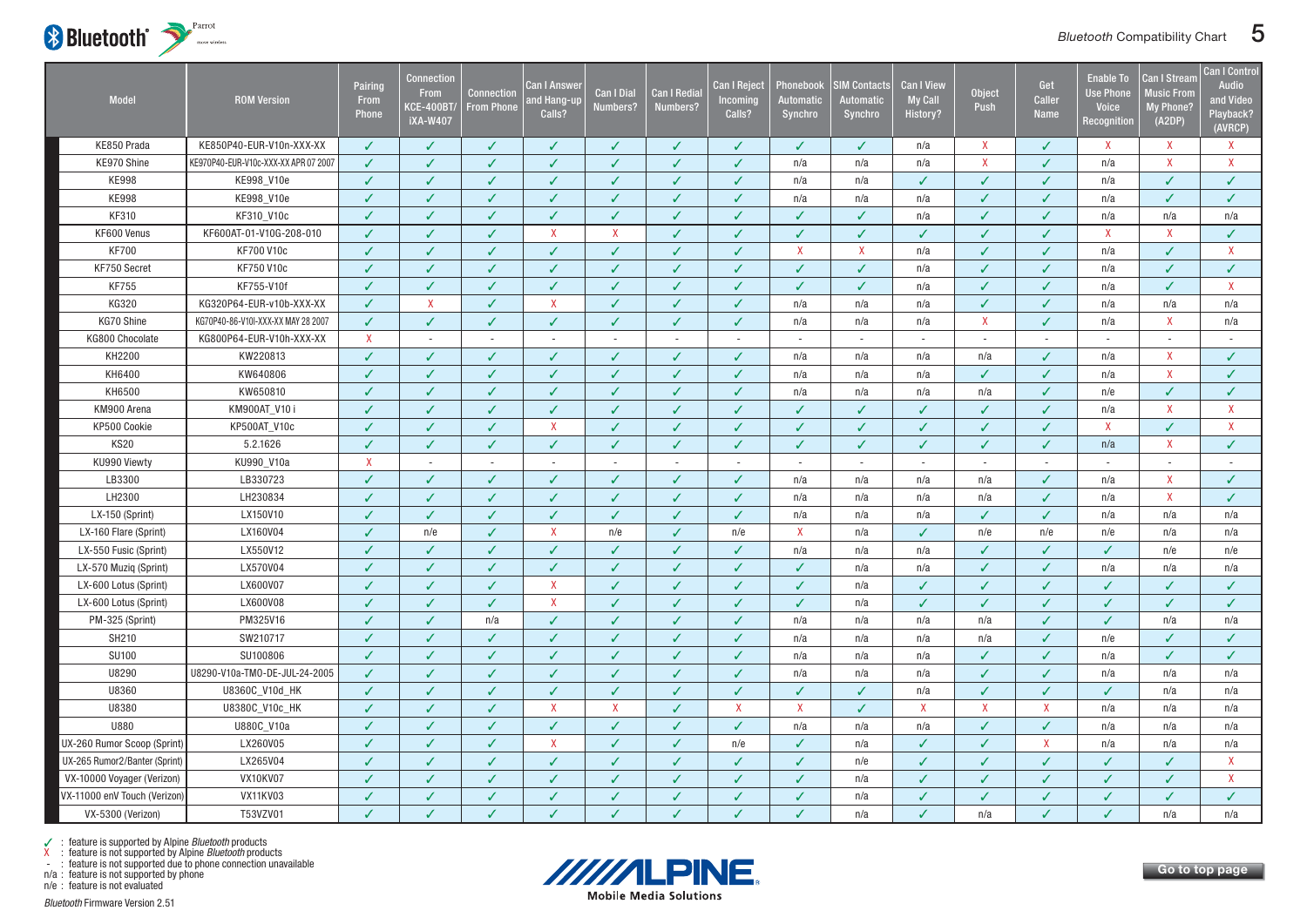<span id="page-6-0"></span>

| Model                         | <b>ROM Version</b>                  | Pairing<br>From<br>Phone | <b>Connection</b><br><b>From</b><br><b>KCE-400BT/</b><br><b>iXA-W407</b> | <b>Connection</b><br><b>From Phone</b> | Can I Answer<br>and Hang-up<br>Calls? | <b>Can I Dial</b><br>Numbers? | <b>Can I Redial</b><br>Numbers? | <b>Can I Reject</b><br>Incoming<br>Calls? | Phonebook<br><b>Automatic</b><br><b>Synchro</b> | <b>IM Contacts</b><br>Automatic<br>Synchro | <b>Can I View</b><br><b>My Call</b><br>History? | <b>Object</b><br>Push | Get<br>Caller<br>Name | <b>Enable To</b><br><b>Use Phone</b><br>Voice<br>Recognition | Can I Stream<br>Music From<br>My Phone?<br>(A2DP) | <b>Can I Control</b><br>Audio<br>and Video<br>Playback?<br>(AVRCP) |
|-------------------------------|-------------------------------------|--------------------------|--------------------------------------------------------------------------|----------------------------------------|---------------------------------------|-------------------------------|---------------------------------|-------------------------------------------|-------------------------------------------------|--------------------------------------------|-------------------------------------------------|-----------------------|-----------------------|--------------------------------------------------------------|---------------------------------------------------|--------------------------------------------------------------------|
| VX-5400 (Verizon)             | VX540V01                            | ✓                        | $\checkmark$                                                             | $\checkmark$                           | ✓                                     | ✓                             | $\checkmark$                    | $\checkmark$                              | $\checkmark$                                    | n/a                                        | ✓                                               | ✓                     | $\checkmark$          | ✓                                                            | n/a                                               | n/a                                                                |
| VX-8300 (Verizon)             | T83VZV01                            | $\checkmark$             | $\checkmark$                                                             | $\checkmark$                           | $\checkmark$                          | ✓                             | ✓                               | $\checkmark$                              | $\checkmark$                                    | ✓                                          | ✓                                               | $\checkmark$          | $\checkmark$          | ✓                                                            | $\checkmark$                                      | $\checkmark$                                                       |
| VX-8350 (Verizon)             | VX835V01                            | J                        |                                                                          | $\checkmark$                           | ✓                                     | J                             | J                               | $\boldsymbol{\mathsf{X}}$                 | $\checkmark$                                    | n/a                                        | ✓                                               |                       | J                     | n/a                                                          | J                                                 | ✓                                                                  |
| VX-8360 (Verizon)             | VX836V02                            | $\checkmark$             | $\checkmark$                                                             | $\checkmark$                           | $\checkmark$                          | ✓                             | ✓                               | $\checkmark$                              | $\sqrt{2}$                                      | n/a                                        | $\checkmark$                                    |                       | $\checkmark$          | $\checkmark$                                                 | $\checkmark$                                      | $\checkmark$                                                       |
| VX-8500 Chocolate (Verizon)   | T85VZV03                            | J                        | J                                                                        | $\checkmark$                           | ✓                                     | ✓                             | ✓                               | $\checkmark$                              | ✓                                               | n/a                                        | ✓                                               |                       | $\checkmark$          | ✓                                                            | ✓                                                 | ✓                                                                  |
| VX-8550 Chocolate (Verizon)   | VX855V01                            | J                        | ℐ                                                                        | $\checkmark$                           | ✓                                     | ✓                             | ✓                               | $\checkmark$                              | ✓                                               | n/a                                        | ✓                                               |                       | ✓                     | ✓                                                            | ✓                                                 | ✓                                                                  |
| VX-8560 Chocolate 3 (Verizon) | VX856V04                            | J                        | $\checkmark$                                                             | $\checkmark$                           | ✓                                     | ✓                             | J                               | $\checkmark$                              | $\sqrt{2}$                                      | n/a                                        | ✓                                               | J                     | $\checkmark$          | ✓                                                            | ✓                                                 | $\checkmark$                                                       |
| VX-8600 (Verizon)             | T86VZV02                            | $\checkmark$             | $\checkmark$                                                             | $\checkmark$                           | ✓                                     | ✓                             | ✓                               | $\checkmark$                              | $\checkmark$                                    | n/a                                        | ✓                                               | $\sqrt{2}$            | $\checkmark$          | ✓                                                            | $\checkmark$                                      | $\checkmark$                                                       |
| VX-8610 Decoy (Verizon)       | VX861V01                            | ✓                        | $\checkmark$                                                             | $\checkmark$                           | $\checkmark$                          | ✓                             | ✓                               | $\checkmark$                              | $\checkmark$                                    | n/a                                        | ✓                                               | ✓                     | $\checkmark$          | ✓                                                            | $\checkmark$                                      | ✓                                                                  |
| VX-8700 (Verizon)             | T87VZV01                            | J                        | ✓                                                                        | $\checkmark$                           | ✓                                     | ✓                             | ✓                               | $\checkmark$                              | ✓                                               | n/a                                        | ✓                                               | ✓                     | $\checkmark$          | ✓                                                            | ✓                                                 | X                                                                  |
| VX-8800 Venus (Verizon)       | VX880V02                            | $\checkmark$             | $\checkmark$                                                             | $\checkmark$                           | $\checkmark$                          | ✓                             | ✓                               | $\checkmark$                              | $\checkmark$                                    | n/a                                        | $\checkmark$                                    | $\checkmark$          | $\checkmark$          | $\checkmark$                                                 | $\checkmark$                                      | $\checkmark$                                                       |
| VX-9100 enV2 (Verizon)        | VX910V03                            | $\checkmark$             | $\checkmark$                                                             | $\checkmark$                           | $\checkmark$                          | ✓                             | $\checkmark$                    | $\checkmark$                              | $\checkmark$                                    | n/a                                        | $\checkmark$                                    | $\checkmark$          | $\checkmark$          | $\checkmark$                                                 | $\checkmark$                                      | $\checkmark$                                                       |
| VX-9400 (Verizon)             | T9MVZV02                            | ✓                        | $\checkmark$                                                             | $\checkmark$                           | $\checkmark$                          | ✓                             | ✓                               | $\checkmark$                              | $\checkmark$                                    | n/a                                        | $\checkmark$                                    | √                     | $\checkmark$          | $\mathsf{X}$                                                 | $\checkmark$                                      | ✓                                                                  |
| VX-9600 Versa (Verizon)       | VX960V02                            | ✓                        | ✓                                                                        | $\checkmark$                           | $\checkmark$                          | ✓                             | ✓                               | $\checkmark$                              | $\checkmark$                                    | n/a                                        | ✓                                               | ✓                     | ✓                     | $\checkmark$                                                 | ✓                                                 | ✓                                                                  |
| VX-9700 DARE (Verizon)        | VX970V05                            | ✓                        | $\checkmark$                                                             | $\checkmark$                           | ✓                                     | ✓                             | J                               | $\checkmark$                              | $\checkmark$                                    | n/a                                        | $\boldsymbol{\mathsf{X}}$                       | ✓                     | ✓                     | ✓                                                            | $\checkmark$                                      | $\checkmark$                                                       |
| VX-9800 V (Verizon)           | T98VZV01                            | ✓                        | ✓                                                                        | $\checkmark$                           | ✓                                     | ✓                             | ✓                               | $\checkmark$                              | n/a                                             | n/a                                        | n/a                                             |                       | $\checkmark$          | ✓                                                            | n/a                                               | n/a                                                                |
| VX-9900 enV (Verizon)         | T99VZV01                            | J                        |                                                                          | $\checkmark$                           | $\checkmark$                          | ✓                             | J                               | $\checkmark$                              | $\checkmark$                                    | n/a                                        | ✓                                               |                       | ✓                     | J                                                            | $\checkmark$                                      | ✓                                                                  |
| Meizu                         |                                     |                          |                                                                          |                                        |                                       |                               |                                 |                                           |                                                 |                                            |                                                 |                       |                       |                                                              |                                                   |                                                                    |
| M8                            | 0.9.0.4                             | $\checkmark$             | ✓                                                                        | ✓                                      | ✓                                     | ✓                             | ✓                               | $\checkmark$                              | n/a                                             | n/a                                        | n/a                                             | X                     | $\mathsf{X}$          | n/a                                                          | X                                                 | n/e                                                                |
| Mitac                         |                                     |                          |                                                                          |                                        |                                       |                               |                                 |                                           |                                                 |                                            |                                                 |                       |                       |                                                              |                                                   |                                                                    |
| <b>Mio A701</b>               | A701                                | $\checkmark$             | $\checkmark$                                                             | n/a                                    | ✓                                     |                               |                                 | $\checkmark$                              | ✓                                               | ✓                                          |                                                 |                       | ✓                     |                                                              | n/a                                               | n/a                                                                |
| Modelabs                      |                                     |                          |                                                                          |                                        |                                       |                               |                                 |                                           |                                                 |                                            |                                                 |                       |                       |                                                              |                                                   |                                                                    |
| elite eML2                    | Inconnue                            | $\checkmark$             | $\checkmark$                                                             | $\checkmark$                           | ✓                                     | ✓                             | ✓                               | $\mathsf{X}$                              | $\checkmark$                                    | ✓                                          | ✓                                               |                       | $\checkmark$          | n/a                                                          | X                                                 | $\checkmark$                                                       |
| Motorola                      |                                     |                          |                                                                          |                                        |                                       |                               |                                 |                                           |                                                 |                                            |                                                 |                       |                       |                                                              |                                                   |                                                                    |
| A1200                         | R532_G_11.00.44P                    | ✓                        | ✓                                                                        | ✓                                      | J                                     | ✓                             | ✓                               | ✓                                         | ✓                                               | n/a                                        | n/a                                             |                       | ✓                     | ✓                                                            |                                                   | ✓                                                                  |
| A1600                         | R542_G_11.60.53P                    | $\checkmark$             | $\checkmark$                                                             | $\checkmark$                           | J                                     | J                             | J                               | $\overline{J}$                            | n/a                                             | n/a                                        | n/a                                             | $\overline{J}$        | $\checkmark$          | $\checkmark$                                                 | J                                                 | $\checkmark$                                                       |
| A3000                         | 5.2.20769                           | $\checkmark$             | $\checkmark$                                                             | $\checkmark$                           | $\checkmark$                          | ✓                             | $\checkmark$                    | $\checkmark$                              | $\checkmark$                                    | ✓                                          | $\checkmark$                                    | ✓                     | $\checkmark$          | n/a                                                          | $\checkmark$                                      | $\checkmark$                                                       |
| E680                          | R51_G_0F.42.A1P                     | ✓                        | $\checkmark$                                                             | $\checkmark$                           | $\mathsf{X}$                          | ✓                             | ✓                               | $\checkmark$                              | n/a                                             | n/a                                        | n/a                                             | J                     | ✓                     | n/a                                                          | n/a                                               | n/a                                                                |
| E680i                         | E680I_G_0D.C5.A3P                   | J                        | ✓                                                                        | n/a                                    | ✓                                     | ✓                             | ✓                               | $\checkmark$                              | n/a                                             | n/a                                        | n/a                                             | J                     | ✓                     | n/a                                                          | X                                                 | ✓                                                                  |
| E815 Hollywood (Verizon)      | 8720_01.17.03                       | $\checkmark$             | $\checkmark$                                                             | $\checkmark$                           | $\checkmark$                          | ✓                             | ✓                               | $\checkmark$                              | $\checkmark$                                    | n/a                                        | $\checkmark$                                    | J                     | $\checkmark$          | $\checkmark$                                                 | n/a                                               | n/a                                                                |
| EM330 / EM28 (AT&T)           | 001C1087                            | $\checkmark$             | $\checkmark$                                                             | $\checkmark$                           | $\checkmark$                          | ✓                             | $\checkmark$                    | $\checkmark$                              | n/a                                             | n/a                                        | ✓                                               | ✓                     | $\checkmark$          | n/a                                                          | $\checkmark$                                      | ✓                                                                  |
| i576 (Nextel)                 | R8E.00.02                           | $\checkmark$             | $\checkmark$                                                             | $\checkmark$                           | ✓                                     | ✓                             | ✓                               | $\checkmark$                              | $\checkmark$                                    | ✓                                          | $\checkmark$                                    | J                     | $\checkmark$          | $\checkmark$                                                 | n/a                                               | n/a                                                                |
| i580 (Nextel)                 | R5C.00.01                           | ✓                        | ✓                                                                        | $\checkmark$                           | ✓                                     | ✓                             | ✓                               | $\checkmark$                              | n/a                                             | n/a                                        | n/a                                             | n/a                   | ✓                     | n/a                                                          | n/a                                               | n/a                                                                |
| i605 (Nextel)                 |                                     | $\checkmark$             | $\checkmark$                                                             | $\checkmark$                           | $\checkmark$                          | ✓                             | J                               | $\checkmark$                              | $\checkmark$                                    | n/a                                        | n/a                                             | ✓                     | $\checkmark$          | $\checkmark$                                                 | n/a                                               | n/a                                                                |
| i776 (Nextel)                 | R8E.00.01                           | $\checkmark$             | $\checkmark$                                                             | $\checkmark$                           | $\checkmark$                          | ✓                             | ✓                               | $\checkmark$                              | $\checkmark$                                    | ✓                                          | ✓                                               | $\checkmark$          | $\checkmark$          | $\checkmark$                                                 | n/a                                               | n/a                                                                |
| i880 (Nextel)                 | R6E.00.04                           | ✓                        | ✓                                                                        | $\checkmark$                           | $\checkmark$                          | ✓                             | ✓                               | $\checkmark$                              | $\checkmark$                                    | n/a                                        | n/a                                             |                       | ✓                     | n/a                                                          | n/a                                               | n/a                                                                |
| IC902 Deluxe (Nextel)         | CDMA_DBACK2_02.61.00R_Iden_RB0.1.00 | ✓                        | J                                                                        | $\checkmark$                           | J                                     | J                             | ✓                               | $\checkmark$                              | ✓                                               | ✓                                          |                                                 |                       | J                     | ✓                                                            | J                                                 | $\checkmark$                                                       |
| KRZR K1                       | R4527_G_08.22.07R                   | $\checkmark$             | $\checkmark$                                                             | $\checkmark$                           | $\checkmark$                          | ✓                             | ✓                               | $\checkmark$                              | ✓                                               | ✓                                          | ✓                                               |                       | $\checkmark$          | ✓                                                            | X                                                 | $\checkmark$                                                       |
| KRZR K1m (T-mobile)           | 24.1 00.25.0C                       | J                        |                                                                          | $\checkmark$                           | V                                     | J                             | J                               | J                                         | J                                               | V                                          | V                                               |                       | $\checkmark$          | J                                                            | $\mathbf{x}$                                      |                                                                    |

n/a : feature is not supported by phone



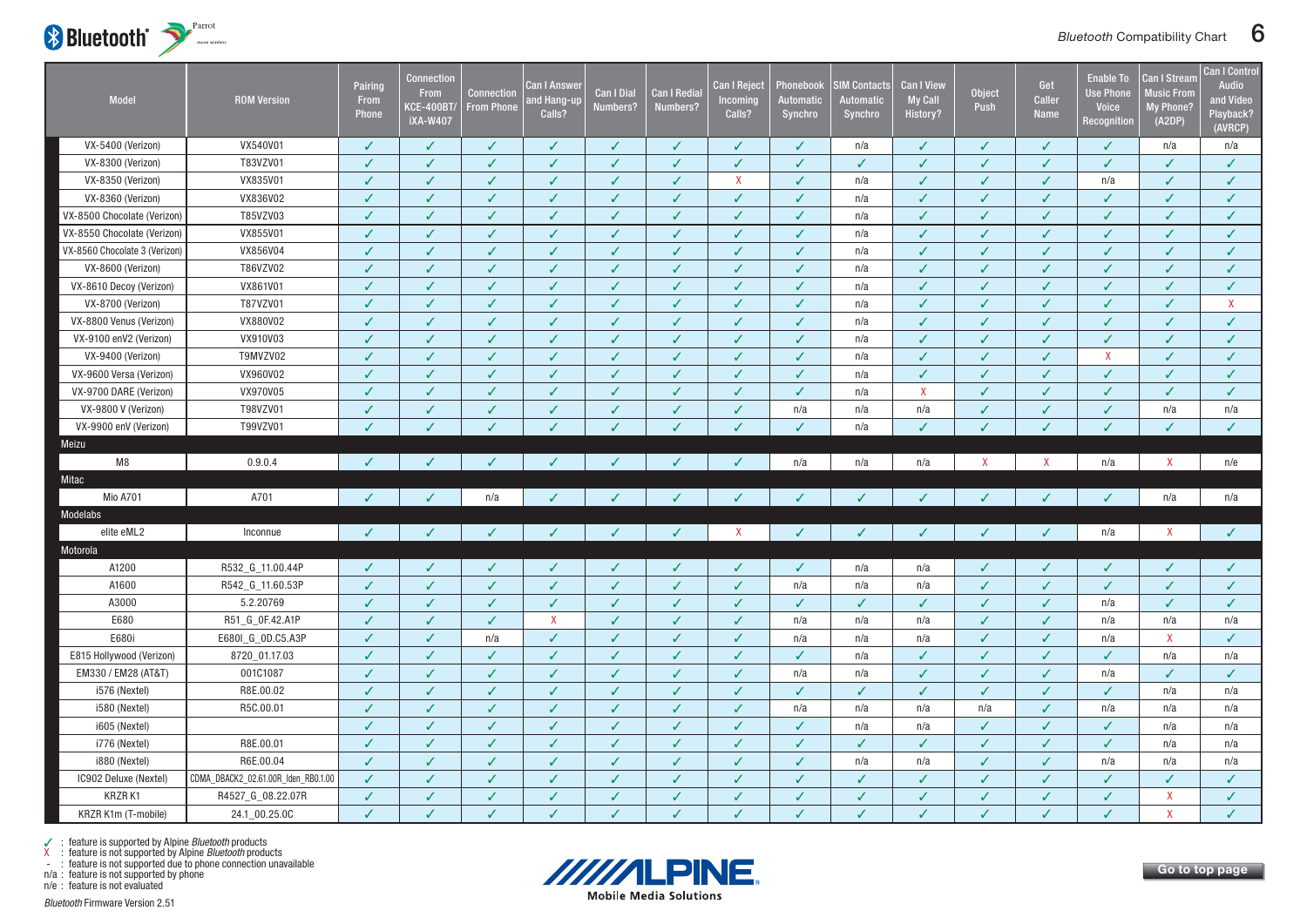

| <b>Model</b>             | <b>ROM Version</b>                                              | Pairing<br>From<br><b>Phone</b> | Connection<br><b>From</b><br><b>(CE-400BT/</b><br><b>iXA-W407</b> | Connection<br><b>From Phone</b> | Can I Answer<br>nd Hang-up.<br>Calls? | <b>Can I Dial</b><br>Numbers? | <b>Can I Redia</b><br>Numbers? | <b>Can I Reject</b><br>Incoming<br>Calls? | Phonebook<br><b>Automatic</b><br>Synchro | <b>SIM Contacts</b><br>Automatic<br>Synchro | Can I View<br><b>My Call</b><br>History? | <b>Object</b><br>Push | Get<br>Caller<br><b>Name</b> | <b>Enable To</b><br><b>Use Phone</b><br>Voice<br>Recognition | Can I Stream<br><b>Music From</b><br><b>My Phone?</b><br>(A2DP) | <b>Can I Control</b><br><b>Audio</b><br>and Video<br>Playback?<br>(AVRCP) |
|--------------------------|-----------------------------------------------------------------|---------------------------------|-------------------------------------------------------------------|---------------------------------|---------------------------------------|-------------------------------|--------------------------------|-------------------------------------------|------------------------------------------|---------------------------------------------|------------------------------------------|-----------------------|------------------------------|--------------------------------------------------------------|-----------------------------------------------------------------|---------------------------------------------------------------------------|
| KRZR K3                  | R261171LD_U_99.13.11R                                           | ✓                               | ✓                                                                 | ✓                               | ✓                                     | ✓                             | ✓                              | ✓                                         | ✓                                        | ✓                                           | ✓                                        | ✓                     | $\checkmark$                 | ✓                                                            | ✓                                                               | ✓                                                                         |
| L <sub>6</sub>           | R3511_G_0A.52.2AR                                               | J                               | $\checkmark$                                                      | $\checkmark$                    | ✓                                     | ✓                             | J                              | $\checkmark$                              | $\checkmark$                             | $\checkmark$                                | ✓                                        | J                     | $\checkmark$                 | ✓                                                            | n/a                                                             | n/a                                                                       |
| Q (Verizon)              | 5.1.195                                                         | J                               | $\checkmark$                                                      | ✓                               | ✓                                     | ✓                             | ✓                              | $\checkmark$                              | $\checkmark$                             | n/a                                         | ✓                                        | J                     | $\checkmark$                 | n/a                                                          | ✓                                                               | ✓                                                                         |
| Q8                       | 5.2.1810                                                        | ✓                               | $\checkmark$                                                      | ✓                               | ✓                                     | ✓                             | ✓                              | $\checkmark$                              | $\checkmark$                             | ✓                                           | ✓                                        | ✓                     | $\checkmark$                 | n/a                                                          | $\checkmark$                                                    | $\checkmark$                                                              |
| Q9c (Sprint)             | CE OS 5.2.1.1810(Build 18325.0.6.3) NL-BP C 03.33.01F           | ✓                               | ✓                                                                 | $\checkmark$                    | ✓                                     | ✓                             | ✓                              | $\checkmark$                              | $\checkmark$                             | n/a                                         | n/a                                      | ✓                     | ✓                            | ✓                                                            | $\checkmark$                                                    | ✓                                                                         |
| Q9h (AT&T)               | 5.2.1440                                                        | J                               | ✓                                                                 | $\checkmark$                    | ✓                                     | ✓                             | J                              | $\checkmark$                              | $\checkmark$                             | ✓                                           | ✓                                        | J                     | ✓                            | ✓                                                            | ✓                                                               | ✓                                                                         |
| Q9m (Verizon)            | C_04.08.65-07P                                                  | ✓                               | $\checkmark$                                                      | $\checkmark$                    | ✓                                     | ✓                             | ✓                              | $\checkmark$                              | $\checkmark$                             | n/a                                         | n/a                                      | $\checkmark$          | $\checkmark$                 | ✓                                                            | $\checkmark$                                                    | $\checkmark$                                                              |
| RAZR maxx V6             | R26117LD-AS_U_98.30.72AR                                        | ✓                               | ✓                                                                 | ✓                               | ✓                                     | ✓                             | ✓                              | $\checkmark$                              | ✓                                        | ✓                                           | ✓                                        | J                     | ✓                            | ✓                                                            | $\mathsf{X}$                                                    | ✓                                                                         |
| RAZR maxx VE (Verizon)   | 20.1_01.36.06                                                   | J                               | J                                                                 | ✓                               | ✓                                     | ✓                             | J                              | ✓                                         | ✓                                        | n/a                                         | J                                        | J                     | ✓                            | ✓                                                            | ✓                                                               | X                                                                         |
| RAZR V3c (Verizon)       | NEWC_01.05.0A                                                   | ✓                               | $\checkmark$                                                      | $\checkmark$                    | ✓                                     | ✓                             | $\checkmark$                   | $\checkmark$                              | ✓                                        | n/a                                         | ✓                                        | ✓                     | $\checkmark$                 | $\checkmark$                                                 | n/a                                                             | n/a                                                                       |
| RAZR V3xx (Cingular)     | R26111LD_U_96.71.95R                                            | ✓                               | $\checkmark$                                                      | $\checkmark$                    | ✓                                     | ✓                             | ✓                              | $\checkmark$                              | $\checkmark$                             | ✓                                           | ✓                                        | J                     | $\checkmark$                 | n/a                                                          | ✓                                                               | ✓                                                                         |
| RAZR2 V8                 | R601_G_80.42.0FR                                                | ✓                               | $\checkmark$                                                      | $\checkmark$                    | ✓                                     | ✓                             | ✓                              | $\checkmark$                              | $\checkmark$                             | $\checkmark$                                | n/a                                      | J                     | ✓                            | ✓                                                            | $\checkmark$                                                    | ✓                                                                         |
| RAZR2 V9                 | R2633131_U_A0.05.20R                                            | J                               | J                                                                 | $\checkmark$                    | ✓                                     | ✓                             | J                              | $\checkmark$                              | ✓                                        | ✓                                           | $\mathsf{x}$                             | J                     | ✓                            | ✓                                                            | $\mathsf{X}$                                                    | ✓                                                                         |
| RAZR2 V9 (AT&T)          | R263311M_U_9C.13.37R_1                                          | ✓                               | ✓                                                                 | $\checkmark$                    | ✓                                     | ✓                             | ✓                              | $\checkmark$                              | $\checkmark$                             | ✓                                           | ✓                                        | ✓                     | $\checkmark$                 | ✓                                                            | ✓                                                               | ✓                                                                         |
| RAZR2 V9m (Sprint)       | TRPLT2_02.68.00R                                                | ✓                               | $\checkmark$                                                      | $\checkmark$                    | ✓                                     | ✓                             | $\checkmark$                   | $\checkmark$                              | $\checkmark$                             | n/a                                         | ✓                                        | J                     | $\checkmark$                 | ✓                                                            | ✓                                                               | $\checkmark$                                                              |
| RAZR2 V9m (Verizon)      | PARS_01.15.0D                                                   | J                               | ✓                                                                 | $\checkmark$                    | ✓                                     | ✓                             | ✓                              | $\checkmark$                              | $\checkmark$                             | n/a                                         | ✓                                        | J                     | ✓                            | ✓                                                            | ✓                                                               | ✓                                                                         |
| RIZR Z3                  | R452B_G_08.02.09R                                               | ✓                               | ✓                                                                 | $\checkmark$                    | ✓                                     | ✓                             | ✓                              | $\checkmark$                              | ✓                                        | ✓                                           | ✓                                        | √                     | ✓                            | X                                                            | ✓                                                               | ✓                                                                         |
| RIZR Z3 (T-Mobile)       | R452F1_G_08.02.08R                                              | ✓                               | J                                                                 | $\checkmark$                    | ✓                                     | ✓                             | ✓                              | $\checkmark$                              | $\checkmark$                             | $\checkmark$                                | ✓                                        | J                     | $\checkmark$                 | ✓                                                            | X                                                               | $\checkmark$                                                              |
| RIZR Z6 (Verizon)        | PARS 01.16.0C                                                   | ✓                               | $\checkmark$                                                      | $\checkmark$                    | ✓                                     | ✓                             | $\checkmark$                   | $\checkmark$                              | $\checkmark$                             | n/a                                         | ✓                                        | J                     | $\checkmark$                 | $\checkmark$                                                 | $\checkmark$                                                    | ✓                                                                         |
| RIZR Z8                  | ESP00_U_46.04.84G_000006b1 espoo_uiq_31_200648_2312C4_N_2007112 | ✓                               | ✓                                                                 | $\checkmark$                    | ✓                                     | ✓                             | ✓                              | $\checkmark$                              | n/a                                      | n/a                                         | n/a                                      | J                     | ✓                            | n/a                                                          | $\checkmark$                                                    | ✓                                                                         |
| ROKR E6                  | R533_G_11.12.02.P                                               | ✓                               | ✓                                                                 | n/a                             | ✓                                     | ✓                             | ✓                              | $\checkmark$                              | n/a                                      | n/a                                         | n/a                                      |                       | J                            | n/a                                                          | ℐ                                                               | ✓                                                                         |
| ROKR E8                  | R6713_G_71.01.2DR                                               | ✓                               | J                                                                 | $\checkmark$                    | ✓                                     | ✓                             | ✓                              | $\checkmark$                              | ✓                                        | ✓                                           | ✓                                        | J                     | J                            | ✓                                                            | ✓                                                               | $\checkmark$                                                              |
| ROKR E8                  | R6713_G_71.2DR                                                  | ✓                               | $\checkmark$                                                      | J                               | ✓                                     | ✓                             | ✓                              | $\checkmark$                              | ✓                                        | $\checkmark$                                | ✓                                        |                       | J                            | J                                                            | ℐ                                                               | ✓                                                                         |
| ROKR Z6                  | R60_G_80.33.27R                                                 | ✓                               | J                                                                 | ✓                               | ✓                                     | ✓                             | ✓                              | $\checkmark$                              | $\checkmark$                             | ✓                                           | n/a                                      |                       | J                            | ✓                                                            | ✓                                                               | ✓                                                                         |
| SLVR <sub>L7</sub>       | R4513_G_08.B7.DCR_RB                                            | ✓                               | ✓                                                                 | ✓                               | ✓                                     | ✓                             | ✓                              | $\checkmark$                              | $\mathsf{X}$                             | ✓                                           |                                          |                       | J                            | $\mathsf{X}$                                                 | n/a                                                             | n/a                                                                       |
| SLVR L7e                 | R452D_G_08.01.0AR                                               |                                 | J                                                                 | J                               | V                                     | ✓                             | J                              | $\checkmark$                              | $\checkmark$                             | $\checkmark$                                |                                          |                       | ✓                            | J                                                            | ✓                                                               | ✓                                                                         |
| U6 PEBL                  | R478_G_08.83.76R_A                                              | ✓                               | $\checkmark$                                                      | ✓                               | ✓                                     | ✓                             | ✓                              | $\checkmark$                              | $\checkmark$                             | ✓                                           | ✓                                        |                       | ✓                            | ✓                                                            | n/a                                                             | n/a                                                                       |
| U9                       | R6632_G_81.11.29R                                               | ✓                               | ✓                                                                 | ✓                               | ✓                                     | ✓                             | ✓                              | $\checkmark$                              | $\checkmark$                             | X                                           | ✓                                        |                       | J                            | ✓                                                            | ✓                                                               | X                                                                         |
| V195 (T-mobile)          | R3517 G 0A.62.09R                                               | ✓                               | ✓                                                                 | J                               | J                                     |                               | J                              | J                                         | J                                        | $\checkmark$                                |                                          |                       | J                            | J                                                            | n/a                                                             | n/a                                                                       |
| V3                       | R4515_G_08.BD.43R                                               | ✓                               | ✓                                                                 | ✓                               | ✓                                     | ✓                             | ✓                              | $\checkmark$                              | ✓                                        | $\checkmark$                                | ✓                                        |                       | ✓                            | ✓                                                            | n/a                                                             | n/a                                                                       |
| V365 (AT&T)              | R4518_G_08.C8.37R                                               | ✓                               | $\checkmark$                                                      | ✓                               | ✓                                     | ✓                             | ✓                              | $\checkmark$                              | ✓                                        | ✓                                           | ✓                                        |                       | ✓                            | ✓                                                            | n/a                                                             | n/a                                                                       |
| V3i                      | R479_G_08.B5.3DR                                                | J                               | ✓                                                                 | ✓                               | ✓                                     | ✓                             | ✓                              | $\checkmark$                              | ✓                                        | n/a                                         | n/a                                      |                       | ✓                            | ✓                                                            | n/a                                                             | n/a                                                                       |
| V3X                      | R252211LD_U_85.97.C3P                                           | ✓                               | ✓                                                                 | ✓                               | ✓                                     | ✓                             | ✓                              | $\checkmark$                              | ✓                                        | ✓                                           |                                          |                       | ✓                            | $\pmb{\mathsf{X}}$                                           | J                                                               | ✓                                                                         |
| V710 (Alltel)            | 8700_01.40.0R                                                   |                                 |                                                                   | ✓                               | ✓                                     | ✓                             |                                | ✓                                         | ✓                                        | ✓                                           |                                          |                       | J                            | ✓                                                            | n/a                                                             | n/a                                                                       |
| V750 Adventure (Verizon) | CHARL1_01.24.11P                                                | ✓                               | $\checkmark$                                                      | n/a                             | ✓                                     | ✓                             | ✓                              | $\checkmark$                              | $\checkmark$                             | n/a                                         | ✓                                        | J                     | $\checkmark$                 | ✓                                                            | ✓                                                               | ✓                                                                         |
| V950 Renegade (Sprint)   | WATER2_00.59.01P                                                |                                 |                                                                   | ✓                               | ✓                                     | ✓                             | ✓                              | $\checkmark$                              | ✓                                        | n/a                                         | ✓                                        |                       | J                            | J                                                            | ✓                                                               | $\checkmark$                                                              |
| V950 Renegade (Sprint)   | WATER2_00.59.01P                                                | √                               |                                                                   | ✓                               | ✓                                     | ✓                             | ✓                              | ✓                                         | ✓                                        | n/a                                         |                                          |                       | J                            | ✓                                                            | ✓                                                               | X                                                                         |
| V9m LE                   | 53.11.58                                                        | ✓                               | $\checkmark$                                                      | ✓                               | ✓                                     | $\checkmark$                  | $\checkmark$                   | $\checkmark$                              | n/a                                      | n/a                                         | n/a                                      | n/a                   | $\checkmark$                 | n/a                                                          | $\checkmark$                                                    | $\checkmark$                                                              |
| VA76r Tundra (AT&T)      | R63715 U 71.01.7AR C                                            |                                 |                                                                   | J                               | ✓                                     | J                             |                                | $\checkmark$                              | J                                        | J                                           |                                          |                       | J                            | ✓                                                            | J                                                               | $\mathsf{X}$                                                              |



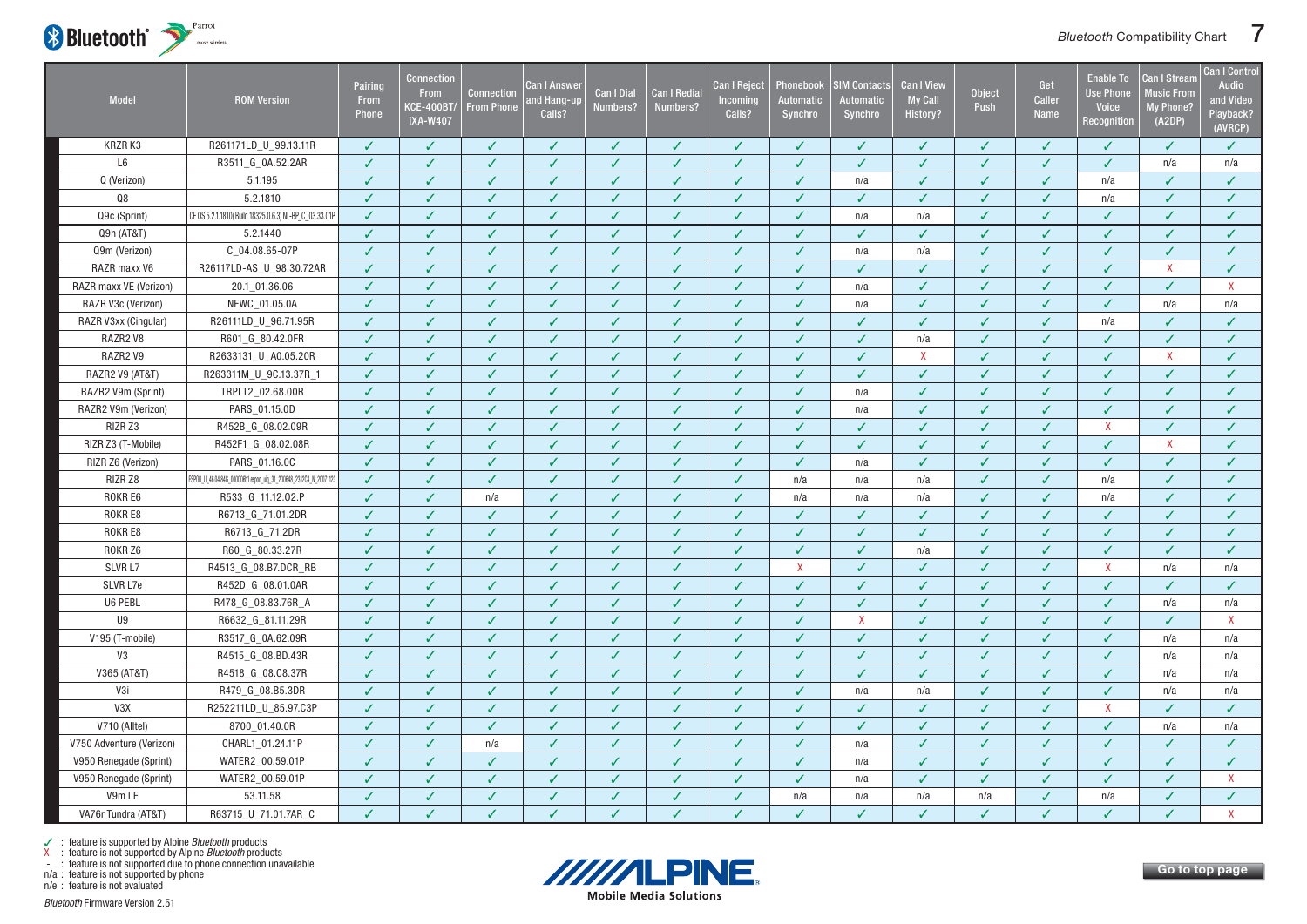<span id="page-8-0"></span>

| <b>Model</b>                | <b>ROM Version</b>    | Pairing<br>From<br><b>Phone</b> | Connection<br><b>From</b><br>KCE-400BT/<br><b>iXA-W407</b> | <b>Connection</b><br><b>From Phone</b> | Can I Answer<br><b>nd Hang-up</b><br>Calls? | <b>Can I Dial</b><br>Numbers? | Can I Redia<br>Numbers? | <b>Can I Reject</b><br>Incoming<br>Calls? | Phonebook<br>Automatic<br>Synchro | <b>SIM Contacts</b><br>Automatic<br>Synchro | <b>Can I View</b><br><b>My Call</b><br>History? | Object<br>Push | Get<br>Caller<br><b>Name</b> | <b>Enable To</b><br><b>Use Phone</b><br><b>Voice</b><br>Recognition | <b>Can I Strean</b><br>Music From<br>My Phone?<br>(A2DP) | <b>Can I Control</b><br>Audio<br>and Video<br>Playback?<br>(AVRCP) |
|-----------------------------|-----------------------|---------------------------------|------------------------------------------------------------|----------------------------------------|---------------------------------------------|-------------------------------|-------------------------|-------------------------------------------|-----------------------------------|---------------------------------------------|-------------------------------------------------|----------------|------------------------------|---------------------------------------------------------------------|----------------------------------------------------------|--------------------------------------------------------------------|
| VE20 (Sprint)               | VEGAS2_00.57.00R      | ✓                               | $\checkmark$                                               | ✓                                      | ✓                                           | ✓                             | ✓                       | $\checkmark$                              | ✓                                 | n/a                                         | ✓                                               | ✓              | $\checkmark$                 | ✓                                                                   | ✓                                                        | $\checkmark$                                                       |
| VE20 (Sprint)               | VEGAS2_00.57.00R      | ✓                               | J                                                          | ✓                                      | J                                           | J                             | J                       | $\checkmark$                              | ✓                                 | n/a                                         |                                                 | $\checkmark$   | $\sqrt{2}$                   | J                                                                   | ✓                                                        | $\checkmark$                                                       |
| W385 (Verizon)              | JFJKN1_00.18.08P      | ✓                               | $\checkmark$                                               | $\checkmark$                           | $\checkmark$                                | ✓                             | $\checkmark$            | $\checkmark$                              | ✓                                 | n/a                                         | $\checkmark$                                    | $\checkmark$   | $\checkmark$                 | ✓                                                                   | n/a                                                      | n/a                                                                |
| W450 ACTV (T-Mobile)        | 0.1.58.K1             | ✓                               | $\checkmark$                                               | ✓                                      | ✓                                           | ✓                             | ✓                       | $\checkmark$                              | n/a                               | n/a                                         | n/a                                             | J              | ✓                            | n/a                                                                 | n/a                                                      | n/a                                                                |
| W490 (T-Mobile)             | R452G_G_08.24.02R     | ✓                               | $\checkmark$                                               | ✓                                      | $\checkmark$                                | ✓                             | ✓                       | $\checkmark$                              | ✓                                 | $\checkmark$                                | ✓                                               |                | ✓                            | ✓                                                                   | n/e                                                      | n/e                                                                |
| W510                        | R452G_G_08.13.05R     |                                 |                                                            | ✓                                      | ✓                                           | J                             |                         | $\checkmark$                              | $\mathsf{X}$                      | ✓                                           |                                                 |                |                              | $\mathsf{X}$                                                        | ✓                                                        | $\checkmark$                                                       |
| W755 (Verizon)              | COOL01_00.30.08P      | ✓                               | $\checkmark$                                               | $\checkmark$                           | $\checkmark$                                | $\checkmark$                  | $\checkmark$            | $\sqrt{2}$                                | $\checkmark$                      | $\checkmark$                                | $\checkmark$                                    | $\checkmark$   | ✓                            | $\checkmark$                                                        | ✓                                                        | $\checkmark$                                                       |
| Z10                         | P2S721_U_50.10 F2G    |                                 | J                                                          | n/a                                    | ✓                                           |                               |                         | ✓                                         | n/a                               | n/a                                         | n/a                                             |                | ✓                            | n/a                                                                 | $\mathsf{X}$                                             | ✓                                                                  |
| Z6c World Edition (Verizon) | JACQUE_1.30.11P       |                                 | J                                                          | ✓                                      | ✓                                           | ✓                             | J                       | ✓                                         | ✓                                 | J                                           | ✓                                               | J              | J                            | ✓                                                                   | ✓                                                        | $\checkmark$                                                       |
| 28m                         | 59.11.41              | J                               | $\overline{\mathcal{L}}$                                   | $\checkmark$                           | $\checkmark$                                | ✓                             | $\checkmark$            | $\checkmark$                              | n/a                               | n/a                                         | n/a                                             | $\checkmark$   | ✓                            | n/a                                                                 | V                                                        | $\checkmark$                                                       |
| Z9 (AT&T)                   | R263312_U_9E.01.16R   | ✓                               | $\checkmark$                                               | ✓                                      | ✓                                           | ✓                             | $\checkmark$            | $\checkmark$                              | ✓                                 | n/a                                         | ✓                                               | $\checkmark$   | J                            | ✓                                                                   | ✓                                                        | $\checkmark$                                                       |
| ZN4 Krave (Verizon)         | BLAZE1_01.19.09P      | ✓                               | J                                                          | ✓                                      | ✓                                           | ✓                             | J                       | $\checkmark$                              | ✓                                 | n/a                                         | ✓                                               | J              | ✓                            | ✓                                                                   | ✓                                                        | $\checkmark$                                                       |
| ZN4 Krave (Verizon)         | BLAZE1_01.19.0AP      | J                               | J                                                          | ✓                                      | $\checkmark$                                | ✓                             | ✓                       | $\checkmark$                              | ✓                                 | n/a                                         | $\mathsf{X}$                                    | J              | $\checkmark$                 | J                                                                   | ✓                                                        | $\mathsf{X}$                                                       |
| ZN <sub>5</sub>             | R6637_G_81.02.0BR     | ✓                               | $\checkmark$                                               | ✓                                      | ✓                                           | ✓                             | ✓                       | $\checkmark$                              | ✓                                 | ✓                                           | n/a                                             | ✓              | ✓                            | ✓                                                                   | ✓                                                        | $\mathsf{X}$                                                       |
| Zn5 ZINE (T-mobile)         | R6637_G_81.11.17R_128 | J                               | $\checkmark$                                               | J.                                     | $\checkmark$                                | ✓                             | $\checkmark$            | $\checkmark$                              | V                                 | $\checkmark$                                | ✓                                               | J              | ✓                            | $\checkmark$                                                        | ✓                                                        | $\checkmark$                                                       |
| <b>NEC</b>                  |                       |                                 |                                                            |                                        |                                             |                               |                         |                                           |                                   |                                             |                                                 |                |                              |                                                                     |                                                          |                                                                    |
| c616                        | A025.62.05            | ✓                               | n/a                                                        | ✓                                      | ✓                                           | n/a                           | ✓                       | $\checkmark$                              | n/a                               | n/a                                         | n/a                                             | n/a            | n/a                          | n/a                                                                 | n/a                                                      | n/a                                                                |
| L1                          | <b>HAWC1301</b>       |                                 | $\checkmark$                                               | ✓                                      | ✓                                           |                               | J                       | ✓                                         | n/a                               | n/a                                         | n/a                                             | J              | J                            | ✓                                                                   | n/a                                                      | n/a                                                                |
| Nokia                       |                       |                                 |                                                            |                                        |                                             |                               |                         |                                           |                                   |                                             |                                                 |                |                              |                                                                     |                                                          |                                                                    |
| 2366i (Verizon)             | PR110V0100.nep        | J                               | ✓                                                          | ✓                                      |                                             | J                             | ✓                       | $\sqrt{2}$                                | ✓                                 | n/a                                         | n/a                                             | n/a            | ✓                            | n/a                                                                 | n/a                                                      | n/a                                                                |
| 2600 Classic                | 05.61                 | J                               | $\checkmark$                                               | $\checkmark$                           | $\checkmark$                                | ✓                             | ✓                       | $\checkmark$                              | ✓                                 | ✓                                           | ✓                                               | $\checkmark$   | ✓                            | n/a                                                                 | n/a                                                      | n/a                                                                |
| 2605 Mirage (Verizon)       | KN_3804T5_VZW_155     | J                               | $\checkmark$                                               | $\checkmark$                           | $\checkmark$                                | ✓                             | $\checkmark$            | $\checkmark$                              | ✓                                 | n/a                                         | ✓                                               | $\checkmark$   | $\checkmark$                 | ✓                                                                   | n/a                                                      | n/a                                                                |
| 2680 Slide                  | 04.91                 | ✓                               | $\checkmark$                                               | $\checkmark$                           | $\checkmark$                                | ✓                             | $\checkmark$            | $\checkmark$                              | $\pmb{\mathsf{X}}$                | X                                           | ✓                                               | $\checkmark$   | $\checkmark$                 | $\mathsf{X}$                                                        | n/a                                                      | n/a                                                                |
| 2760                        | 05.20                 | ✓                               | $\checkmark$                                               | $\checkmark$                           | $\checkmark$                                | ✓                             | ✓                       | $\checkmark$                              | ✓                                 | $\checkmark$                                | X                                               | ✓              | ✓                            | n/a                                                                 | n/a                                                      | n/a                                                                |
| 3109 Classic                | 5.30                  | ✓                               | $\checkmark$                                               | $\checkmark$                           | $\checkmark$                                | ✓                             | $\checkmark$            | $\checkmark$                              | ✓                                 | $\checkmark$                                | $\checkmark$                                    | $\checkmark$   | ✓                            | ✓                                                                   | ✓                                                        | $\checkmark$                                                       |
| 3110 Classic                | 04.91                 | ✓                               | $\checkmark$                                               | ✓                                      | $\checkmark$                                | ✓                             | ✓                       | $\checkmark$                              | ✓                                 | ✓                                           | ✓                                               | $\checkmark$   | ✓                            | ✓                                                                   | ✓                                                        | $\checkmark$                                                       |
| 3120c Classic               | 06.20                 | ✓                               | $\checkmark$                                               | $\checkmark$                           | $\checkmark$                                | ✓                             | $\checkmark$            | $\checkmark$                              | ✓                                 | $\checkmark$                                | ✓                                               | $\checkmark$   | $\checkmark$                 | ✓                                                                   | ✓                                                        | $\checkmark$                                                       |
| 3120c Classic               | 07.16                 | ✓                               | $\checkmark$                                               | ✓                                      | $\checkmark$                                | ✓                             | ✓                       | $\checkmark$                              | ✓                                 | $\checkmark$                                | ✓                                               | ✓              | ✓                            | ✓                                                                   | ✓                                                        | $\checkmark$                                                       |
| 3230                        | 3.0510.0ch            | √                               | J                                                          | ✓                                      | ✓                                           |                               | ✓                       | ✓                                         | ✓                                 | n/a                                         | n/a                                             | √              | J                            | ✓                                                                   | n/a                                                      | n/a                                                                |
| 3500c                       | 05.51                 | ✓                               | $\checkmark$                                               | ✓                                      | $\checkmark$                                | ✓                             | $\checkmark$            | $\checkmark$                              | ✓                                 | ✓                                           | ✓                                               | $\checkmark$   | ✓                            | ✓                                                                   | $\mathsf{X}$                                             | $\checkmark$                                                       |
| 3600 Slide                  | 04.11                 | ✓                               | $\checkmark$                                               | ✓                                      | ✓                                           | ✓                             | $\checkmark$            | $\checkmark$                              | ✓                                 | ✓                                           | ✓                                               | $\checkmark$   | ✓                            | $\pmb{\mathsf{X}}$                                                  | ✓                                                        | $\pmb{\chi}$                                                       |
| 3610 fold                   | 03.56                 |                                 | $\checkmark$                                               | ✓                                      | ✓                                           | ✓                             | J                       | $\checkmark$                              | ✓                                 | ✓                                           | ✓                                               | J              | J                            | ✓                                                                   | ✓                                                        | $\checkmark$                                                       |
| 5000                        | 3.50                  | ✓                               | $\checkmark$                                               | ✓                                      | ✓                                           | ✓                             | J                       | $\checkmark$                              | ✓                                 | J                                           | ✓                                               | J              | J                            | n/a                                                                 | n/a                                                      | n/a                                                                |
| 5200                        | 4.71                  |                                 |                                                            | ✓                                      | $\checkmark$                                |                               | J                       | ✓                                         | ✓                                 | V                                           |                                                 |                | J                            | ✓                                                                   |                                                          |                                                                    |
| 5220 XpressMusic            | 04.00                 | ✓                               | $\checkmark$                                               | ✓                                      | ✓                                           | ✓                             | $\checkmark$            | $\checkmark$                              | ✓                                 | $\checkmark$                                | $\checkmark$                                    | $\checkmark$   | $\checkmark$                 | $\mathsf{X}$                                                        | ✓                                                        | $\checkmark$                                                       |
| 5300 (T-Mobile)             | 4.51                  |                                 | $\checkmark$                                               | ✓                                      | $\checkmark$                                | ✓                             | J                       | $\checkmark$                              | ✓                                 | $\checkmark$                                | $\checkmark$                                    | J              | ✓                            | n/a                                                                 | ✓                                                        | $\checkmark$                                                       |
| 5310 XpressMusic            | 3.60                  | J                               | ✓                                                          | ✓                                      | ✓                                           |                               | J                       | ✓                                         | ✓                                 | $\checkmark$                                | ✓                                               |                | J                            | ✓                                                                   | ✓                                                        | $\checkmark$                                                       |
| 5320 XpressMusic            | 04.13                 | ✓                               | $\checkmark$                                               | ✓                                      | $\checkmark$                                | ✓                             | $\checkmark$            | $\checkmark$                              | ✓                                 | X                                           | X                                               | J              | ✓                            | ✓                                                                   | $\checkmark$                                             | $\mathsf{X}$                                                       |
| 5610 XpressMusic            | 05.82                 |                                 | J                                                          | J                                      | $\checkmark$                                | $\checkmark$                  | J                       | $\checkmark$                              | ✓                                 | J                                           | V                                               |                | $\checkmark$                 | ✓                                                                   | J                                                        | $\checkmark$                                                       |

n/a : feature is not supported by phone



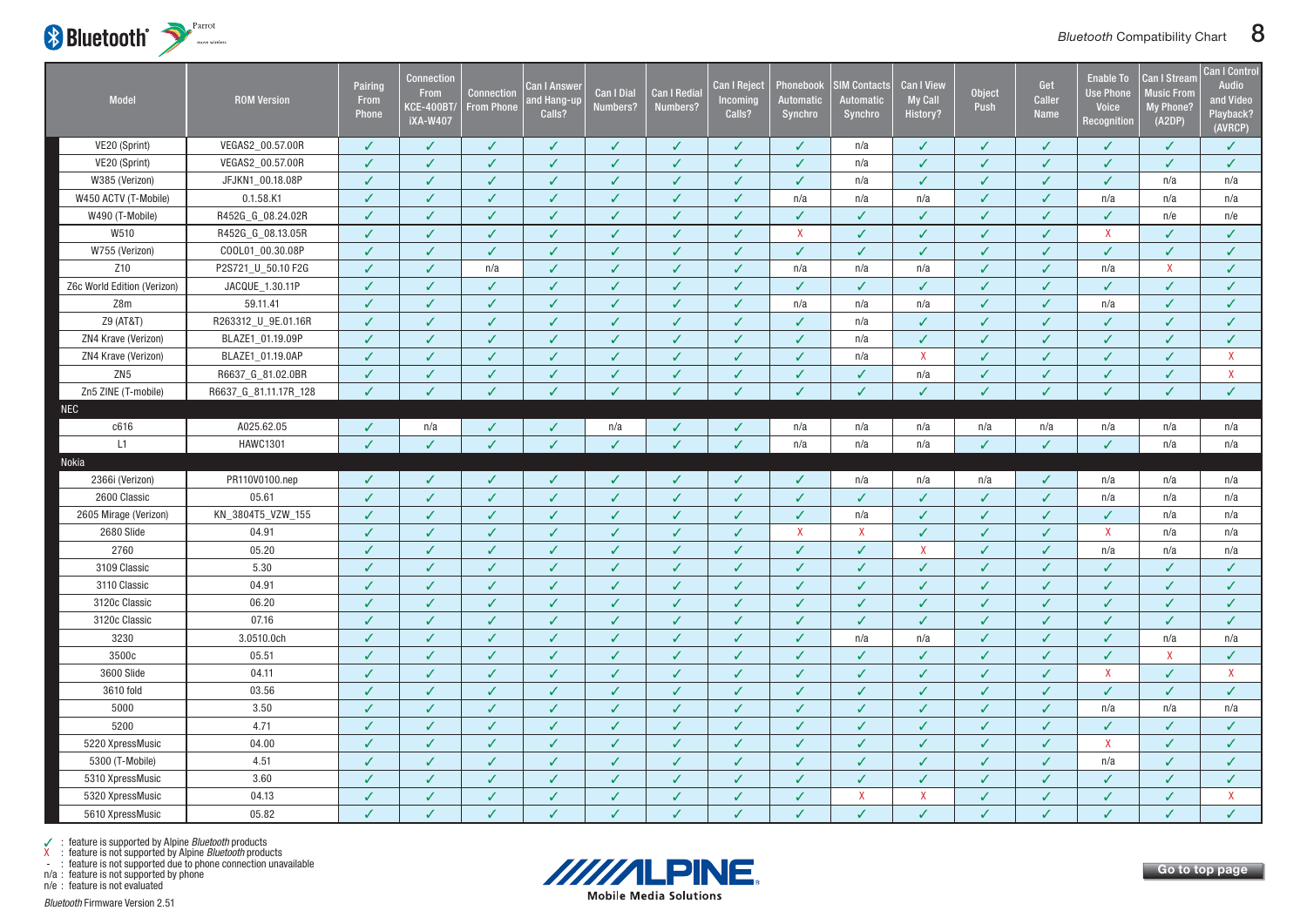

| Model            | <b>ROM Version</b>    | Pairing<br>From<br>Phone | <b>Connection</b><br><b>From</b><br><b>KCE-400BT/</b><br><b>iXA-W407</b> | <b>Connection</b><br><b>From Phone</b> | Can I Answer<br>nd Hang-up<br>Calls? | Can I Dial<br>Numbers? | Can I Redia<br>Numbers?  | <b>Can I Reject</b><br>Incoming<br>Calls? | Phonebook<br><b>Automatic</b><br>Synchro | <b>SIM Contacts</b><br><b>Automatic</b><br>Synchro | <b>Can I View</b><br><b>My Call</b><br>History? | Object<br>Push | Get<br><b>Caller</b><br><b>Name</b> | <b>Enable To</b><br><b>Use Phone</b><br><b>Voice</b><br>Recognition | Can I Stream<br><b>Music From</b><br>My Phone?<br>(A2DP) | <b>Can I Control</b><br><b>Audio</b><br>and Video<br>Playback?<br>(AVRCP) |
|------------------|-----------------------|--------------------------|--------------------------------------------------------------------------|----------------------------------------|--------------------------------------|------------------------|--------------------------|-------------------------------------------|------------------------------------------|----------------------------------------------------|-------------------------------------------------|----------------|-------------------------------------|---------------------------------------------------------------------|----------------------------------------------------------|---------------------------------------------------------------------------|
| 5610 XpressMusic | 4.20                  | ✓                        | ✓                                                                        | ✓                                      | ✓                                    | ✓                      | J                        | ✓                                         | ✓                                        | J                                                  | ✓                                               | J              | ✓                                   | ✓                                                                   | ✓                                                        | ✓                                                                         |
| 5630 XpressMusic | 011.020               | J                        | $\checkmark$                                                             | $\checkmark$                           | J                                    | ✓                      | $\checkmark$             | $\sqrt{2}$                                | J                                        | n/a                                                | $\boldsymbol{\mathsf{X}}$                       | $\overline{J}$ | J                                   | $\checkmark$                                                        | $\checkmark$                                             | $\mathcal{L}$                                                             |
| 5700 XpressMusic | 3.27                  | ✓                        | $\checkmark$                                                             | $\checkmark$                           | ✓                                    | ✓                      | $\checkmark$             | $\checkmark$                              | ✓                                        | n/a                                                | n/a                                             | $\checkmark$   | ✓                                   | $\checkmark$                                                        | ✓                                                        | $\mathsf{X}$                                                              |
| 5700 XpressMusic | 3.29                  | ✓                        | $\checkmark$                                                             | $\checkmark$                           | $\checkmark$                         | ✓                      | $\checkmark$             | $\sqrt{2}$                                | ✓                                        | n/a                                                | n/a                                             | ✓              | ✓                                   | $\checkmark$                                                        | $\checkmark$                                             | $\checkmark$                                                              |
| 5800 XpressMusic | 10.0.010              | J                        | ✓                                                                        | ✓                                      | ✓                                    | ✓                      | ✓                        | $\checkmark$                              | ✓                                        | n/a                                                | n/a                                             | J              | J                                   | ✓                                                                   | ✓                                                        | $\checkmark$                                                              |
| 5800 XpressMusic | 20.0.011              | J                        | $\checkmark$                                                             | $\checkmark$                           | $\checkmark$                         | $\checkmark$           | $\checkmark$             | $\checkmark$                              | ✓                                        | n/a                                                | $\checkmark$                                    | $\checkmark$   | ✓                                   | $\checkmark$                                                        | $\checkmark$                                             | $\checkmark$                                                              |
| 6085             | 4.22                  | J                        | $\checkmark$                                                             | $\checkmark$                           | ✓                                    | ✓                      | $\checkmark$             | $\checkmark$                              | ✓                                        | ✓                                                  | $\checkmark$                                    | ✓              | ✓                                   | $\mathsf{X}$                                                        | $\checkmark$                                             | $\checkmark$                                                              |
| 6086 (T-Mobile)  | 13.51                 | ✓                        | ✓                                                                        | $\checkmark$                           | ✓                                    | ✓                      | ✓                        | $\checkmark$                              | ✓                                        | ✓                                                  | ✓                                               | √              | ✓                                   | $\checkmark$                                                        | $\checkmark$                                             | $\mathsf{X}$                                                              |
| 6103 (T-Mobile)  | 4.62                  | ✓                        | $\checkmark$                                                             | ✓                                      | ✓                                    | ✓                      | J                        | $\checkmark$                              | ✓                                        | ✓                                                  | ✓                                               | J              | J                                   | $\checkmark$                                                        | n/a                                                      | n/a                                                                       |
| 6110 Navigator   | 03.58                 |                          |                                                                          | J                                      | $\checkmark$                         |                        | J                        | ✓                                         | J                                        | n/a                                                | n/a                                             | V              | J                                   | $\checkmark$                                                        | $\checkmark$                                             | ✓                                                                         |
| 6110 Navigator   | 04.22                 | ✓                        | $\checkmark$                                                             | $\checkmark$                           | ✓                                    | ✓                      | $\checkmark$             | $\checkmark$                              | ✓                                        | n/a                                                | n/a                                             | $\checkmark$   | ✓                                   | $\checkmark$                                                        | $\checkmark$                                             | $\checkmark$                                                              |
| 6111             | 03.41                 | ✓                        | ✓                                                                        | ✓                                      | ✓                                    | ✓                      | √                        | $\checkmark$                              | ✓                                        | $\checkmark$                                       | ✓                                               | J              | ✓                                   | n/a                                                                 | n/a                                                      | n/a                                                                       |
| 6120 Classic     | 3.83                  | J                        | J                                                                        | ✓                                      | ✓                                    | ✓                      | J                        | $\checkmark$                              | ✓                                        | n/a                                                | n/a                                             | ✓              | J                                   | ✓                                                                   | $\checkmark$                                             | $\checkmark$                                                              |
| 6120 Classic     | 4.21                  | ✓                        | $\checkmark$                                                             | $\checkmark$                           | $\checkmark$                         | $\checkmark$           | $\checkmark$             | $\checkmark$                              | ✓                                        | n/a                                                | n/a                                             | ✓              | ✓                                   | $\checkmark$                                                        | $\checkmark$                                             | $\checkmark$                                                              |
| 6125             | 4.20                  | ✓                        | ✓                                                                        | $\checkmark$                           | ✓                                    | ✓                      | $\checkmark$             | $\sqrt{2}$                                | ✓                                        | $\checkmark$                                       | $\checkmark$                                    | J              | J                                   | $\checkmark$                                                        | $\checkmark$                                             | $\mathsf{X}$                                                              |
| 6126 (Cingular)  | 04.28                 | J                        | $\checkmark$                                                             | ✓                                      | ✓                                    | ✓                      | J                        | $\checkmark$                              | ✓                                        | ✓                                                  | J                                               | J              | J                                   | $\checkmark$                                                        | n/a                                                      | n/a                                                                       |
| 6131 NFC         | 5.11                  | J                        | $\checkmark$                                                             | $\checkmark$                           | J                                    | J                      | $\overline{\mathcal{L}}$ | $\checkmark$                              | J                                        | J                                                  |                                                 |                | J                                   | ✓                                                                   | ✓                                                        | $\checkmark$                                                              |
| 6131 Orange      | 5.50                  | $\checkmark$             | $\checkmark$                                                             | $\checkmark$                           | $\checkmark$                         | ✓                      | $\checkmark$             | $\checkmark$                              | ✓                                        | $\checkmark$                                       | $\checkmark$                                    | ✓              | ✓                                   | $\checkmark$                                                        | $\checkmark$                                             | $\checkmark$                                                              |
| 6205 (verizon)   | BL_4047T12_VZW_203    | ✓                        | $\checkmark$                                                             | $\checkmark$                           | $\checkmark$                         | ✓                      | $\checkmark$             | $\checkmark$                              | ✓                                        | n/a                                                | $\mathsf{X}$                                    | $\checkmark$   | J                                   | $\checkmark$                                                        | n/a                                                      | n/a                                                                       |
| 6210 Navigator   | 03.08                 | $\checkmark$             | $\checkmark$                                                             | $\checkmark$                           | $\checkmark$                         | ✓                      | ✓                        | $\checkmark$                              | ✓                                        | n/a                                                | n/a                                             | $\checkmark$   | ✓                                   | $\checkmark$                                                        | $\checkmark$                                             | $\checkmark$                                                              |
| 6210s            | 03.09.2               | ✓                        | ✓                                                                        | $\checkmark$                           | $\checkmark$                         | ✓                      | ✓                        | $\sqrt{2}$                                | ✓                                        | n/a                                                | n/a                                             | $\checkmark$   | J                                   | $\checkmark$                                                        | ✓                                                        | $\checkmark$                                                              |
| 6220 Classic     | 03.06                 | ✓                        | $\checkmark$                                                             | $\checkmark$                           | $\checkmark$                         | $\checkmark$           | $\checkmark$             | $\checkmark$                              | ✓                                        | n/a                                                | n/a                                             | $\checkmark$   | $\checkmark$                        | $\checkmark$                                                        | $\checkmark$                                             | $\checkmark$                                                              |
| 6220c            | 03.06.2               | ✓                        | $\checkmark$                                                             | $\checkmark$                           | ✓                                    | ✓                      | ✓                        | $\checkmark$                              | ✓                                        | n/a                                                | n/a                                             | $\checkmark$   | ✓                                   | $\checkmark$                                                        | $\checkmark$                                             | ✓                                                                         |
| 6230i            | 3.80                  | ✓                        | ✓                                                                        | ✓                                      | ✓                                    | ✓                      | J                        | $\checkmark$                              | ✓                                        | ✓                                                  | √                                               | J              | J                                   | ✓                                                                   | n/a                                                      | n/a                                                                       |
| 6233             | 5.43                  | J                        | $\checkmark$                                                             | $\checkmark$                           | $\checkmark$                         | $\checkmark$           | $\checkmark$             | $\checkmark$                              | ✓                                        | $\checkmark$                                       | $\checkmark$                                    | J              | ✓                                   | $\checkmark$                                                        | $\checkmark$                                             | $\checkmark$                                                              |
| 6263 (T-Mobile)  | 04.44 24-09-07 RM-207 | √                        | $\checkmark$                                                             | ✓                                      | ✓                                    | ✓                      | ✓                        | $\checkmark$                              | ✓                                        | ✓                                                  | ✓                                               | ✓              | ✓                                   | $\checkmark$                                                        | $\checkmark$                                             | ✓                                                                         |
| 6275             | BL175V0200            | ✓                        | $\checkmark$                                                             | $\checkmark$                           | $\checkmark$                         | $\checkmark$           | $\checkmark$             | $\checkmark$                              | $\checkmark$                             | $\checkmark$                                       | $\checkmark$                                    | J              | $\checkmark$                        | $\checkmark$                                                        | n/a                                                      | n/a                                                                       |
| 6288             | 5.92                  | J                        | J                                                                        | $\checkmark$                           | ✓                                    | ✓                      | J                        | $\checkmark$                              | ✓                                        | $\checkmark$                                       | $\checkmark$                                    | J              | $\checkmark$                        | ✓                                                                   | $\checkmark$                                             | $\mathsf{X}$                                                              |
| 6290             | 03.03                 | ✓                        | $\checkmark$                                                             | $\checkmark$                           | $\checkmark$                         | $\checkmark$           | $\checkmark$             | $\sqrt{2}$                                | ✓                                        | n/a                                                | n/a                                             | ✓              | ✓                                   | $\checkmark$                                                        | n/a                                                      | n/a                                                                       |
| 6300             | 5.00                  | $\checkmark$             | $\checkmark$                                                             | $\checkmark$                           | ✓                                    | ✓                      | $\checkmark$             | $\checkmark$                              | ✓                                        | $\checkmark$                                       | ✓                                               | $\checkmark$   | ✓                                   | $\mathsf{X}$                                                        | $\checkmark$                                             | $\checkmark$                                                              |
| 6500 Classic     | 03.21                 | ✓                        | $\checkmark$                                                             | $\sqrt{2}$                             | $\checkmark$                         | ✓                      | ✓                        | $\checkmark$                              | ✓                                        | $\checkmark$                                       | $\checkmark$                                    | J              | J                                   | $\checkmark$                                                        | $\checkmark$                                             | $\checkmark$                                                              |
| 6500 Slide       | 03.80                 | J                        | $\checkmark$                                                             | $\checkmark$                           | $\checkmark$                         | ✓                      | J                        | $\checkmark$                              | J                                        | J                                                  | J                                               | J              | J                                   | $\mathsf{X}$                                                        | $\checkmark$                                             | $\mathsf{X}$                                                              |
| 6500 Slide       | 5.60                  | J                        | $\checkmark$                                                             | $\checkmark$                           | $\checkmark$                         | ✓                      | $\checkmark$             | $\checkmark$                              | ✓                                        | $\checkmark$                                       | $\checkmark$                                    | J              | ✓                                   | $\checkmark$                                                        | $\checkmark$                                             | $\checkmark$                                                              |
| 6555             | 3.31                  | ✓                        | $\checkmark$                                                             | ✓                                      | ✓                                    | ✓                      | ✓                        | $\checkmark$                              | ✓                                        | $\checkmark$                                       | ✓                                               | ✓              | J                                   | $\checkmark$                                                        | $\checkmark$                                             | $\checkmark$                                                              |
| 6555 (AT&T)      | 03.31                 | J                        | $\checkmark$                                                             | $\checkmark$                           | ✓                                    | ✓                      | $\checkmark$             | $\checkmark$                              | ✓                                        | V                                                  | $\checkmark$                                    | ✓              | J                                   | J                                                                   | $\checkmark$                                             | $\checkmark$                                                              |
| 6600 Fold        | 4.80                  | $\checkmark$             | $\checkmark$                                                             | $\checkmark$                           | $\checkmark$                         | $\checkmark$           | ✓                        | $\checkmark$                              | ✓                                        | $\checkmark$                                       | $\checkmark$                                    | $\checkmark$   | $\checkmark$                        | $\checkmark$                                                        | $\checkmark$                                             | $\checkmark$                                                              |
| 6600 Slide       | 04.81                 | ✓                        | $\checkmark$                                                             | $\checkmark$                           | ✓                                    | ✓                      | ✓                        | $\checkmark$                              | ✓                                        | $\checkmark$                                       | $\checkmark$                                    | $\checkmark$   | ✓                                   | $\checkmark$                                                        | $\checkmark$                                             | $\checkmark$                                                              |
| 6650             | 13.89                 | ✓                        | $\checkmark$                                                             | ✓                                      | ✓                                    | ✓                      | ✓                        | $\checkmark$                              | ✓                                        | ✓                                                  | $\checkmark$                                    | J              | ✓                                   | n/a                                                                 | n/a                                                      | n/a                                                                       |
| 6680             | 3.04.11               |                          |                                                                          | J                                      | $\checkmark$                         |                        |                          | J                                         | J                                        | n/a                                                | n/a                                             | J              | J                                   | J                                                                   | n/a                                                      | n/a                                                                       |

n/a : feature is not supported by phone



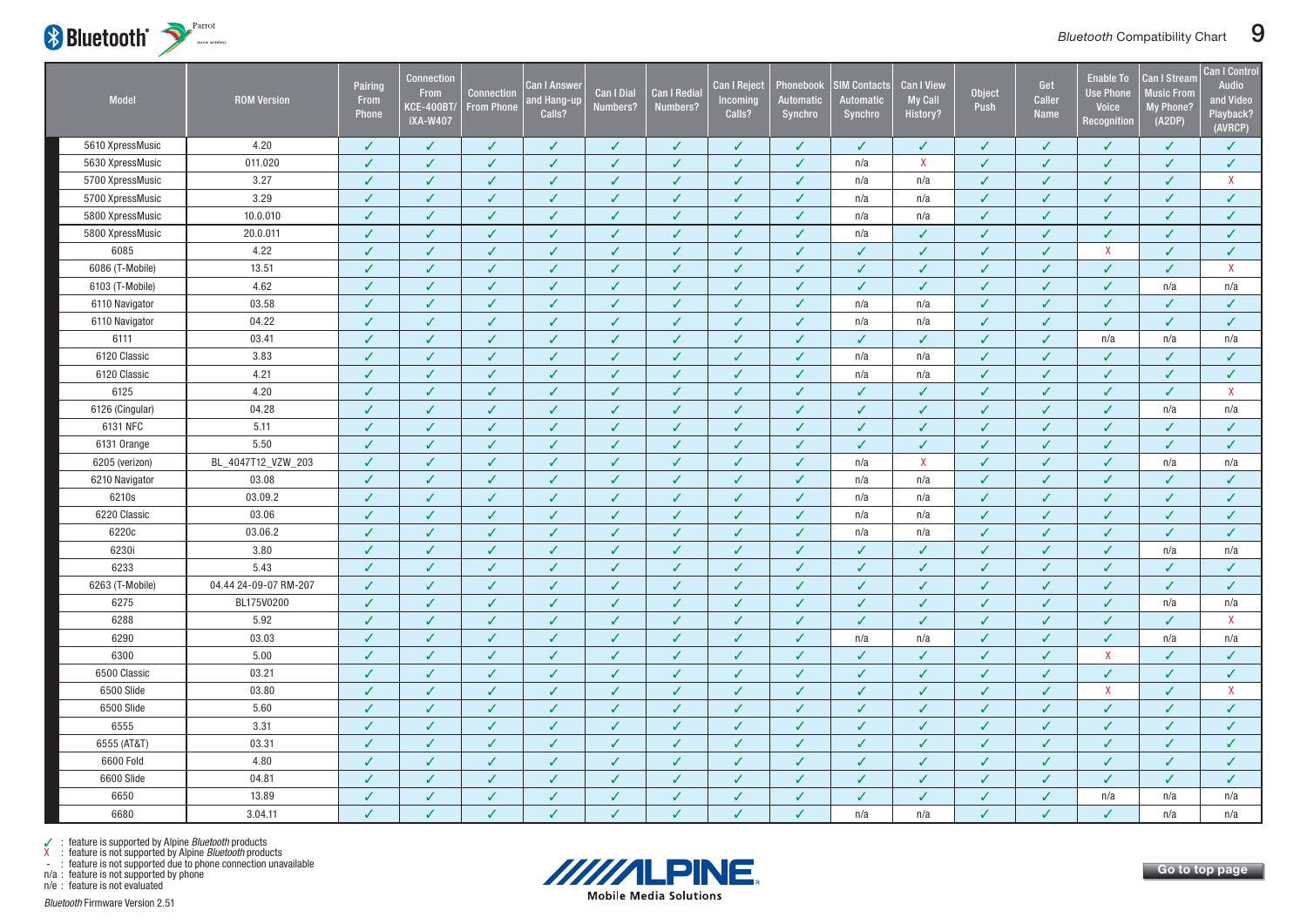

| <b>Model</b>            | <b>ROM Version</b> | Pairing<br>From<br>Phone | <b>Connection</b><br><b>From</b><br><b>KCE-400BT/</b><br><b>iXA-W407</b> | <b>Connection</b><br><b>From Phone</b> | <b>Can I Answer</b><br>Ind Hang-up<br>Calls? | Can I Dial<br>Numbers? | <b>Can I Redial</b><br>Numbers? | <b>Can I Reject</b><br>Incoming<br>Calls? | Phonebook<br>Automatic<br>Synchro | <b>SIM Contacts</b><br><b>Automatic</b><br>Synchro | <b>Can I View</b><br><b>My Call</b><br>History? | <b>Object</b><br>Push | Get<br>Caller<br><b>Name</b> | <b>Enable To</b><br><b>Use Phone</b><br><b>Voice</b><br>Recognition | <b>Can I Stream</b><br><b>Music From</b><br><b>My Phone?</b><br>(A2DP) | <b>Can I Control</b><br><b>Audio</b><br>and Video<br>Playback?<br>(AVRCP) |
|-------------------------|--------------------|--------------------------|--------------------------------------------------------------------------|----------------------------------------|----------------------------------------------|------------------------|---------------------------------|-------------------------------------------|-----------------------------------|----------------------------------------------------|-------------------------------------------------|-----------------------|------------------------------|---------------------------------------------------------------------|------------------------------------------------------------------------|---------------------------------------------------------------------------|
| 6700 classic            | 06.95              | ✓                        | ✓                                                                        | $\checkmark$                           | ✓                                            | $\checkmark$           | ✓                               | J                                         | ✓                                 | ✓                                                  | ✓                                               | J                     | ✓                            | ✓                                                                   | ✓                                                                      | $\checkmark$                                                              |
| 6820a                   | 3.21               | $\checkmark$             | J                                                                        | $\checkmark$                           | $\checkmark$                                 | $\checkmark$           | $\checkmark$                    | V                                         | $\checkmark$                      | $\checkmark$                                       | $\mathsf{X}$                                    | J                     | J                            | $\checkmark$                                                        | n/a                                                                    | n/a                                                                       |
| 7205 Intrigue (Verizon) | DR_4053T22_VZW_190 | $\checkmark$             | ✓                                                                        | $\checkmark$                           | ✓                                            | $\checkmark$           | $\checkmark$                    | $\checkmark$                              | $\checkmark$                      | n/a                                                | $\checkmark$                                    | $\checkmark$          | $\checkmark$                 | $\checkmark$                                                        | ✓                                                                      | $\checkmark$                                                              |
| 7210 Supernova          | 05.61              | ✓                        | J                                                                        | $\checkmark$                           | ✓                                            | $\checkmark$           | ✓                               | ✓                                         | $\checkmark$                      | $\checkmark$                                       | $\checkmark$                                    | ✓                     | J                            | $\mathsf{X}$                                                        | $\mathsf{X}$                                                           | $\checkmark$                                                              |
| 7310 Supernova          | 08.20              | ✓                        | J                                                                        | $\checkmark$                           | ✓                                            | $\checkmark$           | $\checkmark$                    | ✓                                         | $\checkmark$                      | $\checkmark$                                       | $\checkmark$                                    | J                     | J                            | $\checkmark$                                                        | ✓                                                                      | $\checkmark$                                                              |
| 7373                    | 5.00               | ✓                        | J                                                                        | $\checkmark$                           | ✓                                            | $\checkmark$           | √                               | ✓                                         | ✓                                 | ✓                                                  | $\checkmark$                                    | ✓                     | J                            | $\checkmark$                                                        | X                                                                      | $\checkmark$                                                              |
| 7380                    | 3.76               | $\checkmark$             | ✓                                                                        | $\checkmark$                           | $\checkmark$                                 | $\checkmark$           | $\checkmark$                    | $\checkmark$                              | $\checkmark$                      | $\checkmark$                                       | $\checkmark$                                    | $\checkmark$          | ✓                            | $\checkmark$                                                        | n/a                                                                    | n/a                                                                       |
| 7390                    | 4.51               | ✓                        | ✓                                                                        | $\checkmark$                           | ✓                                            | ✓                      | $\checkmark$                    | ✓                                         | $\checkmark$                      | $\checkmark$                                       | J                                               | J                     | ✓                            | $\checkmark$                                                        | ✓                                                                      | $\mathsf{X}$                                                              |
| 7500 Prism              | 3.50               | ✓                        | ✓                                                                        | $\checkmark$                           | ✓                                            | $\checkmark$           | $\checkmark$                    | ✓                                         | $\checkmark$                      | $\checkmark$                                       | $\checkmark$                                    | ✓                     | ✓                            | ✓                                                                   | ✓                                                                      | $\checkmark$                                                              |
| 7610                    | 5.0509.0           | ✓                        | ✓                                                                        | $\checkmark$                           | ✓                                            | $\checkmark$           | $\checkmark$                    | ✓                                         | $\checkmark$                      | n/a                                                | n/a                                             | $\checkmark$          | ✓                            | $\checkmark$                                                        | n/a                                                                    | n/a                                                                       |
| 7610 Supernova          | 05.20              | $\checkmark$             | ✓                                                                        | $\checkmark$                           | ✓                                            | $\checkmark$           | $\checkmark$                    | $\checkmark$                              | $\checkmark$                      | ✓                                                  | $\checkmark$                                    | ✓                     | J                            | $\mathsf{X}$                                                        | ✓                                                                      | $\checkmark$                                                              |
| 7900 Prism              | 03.40              | ✓                        | ✓                                                                        | $\checkmark$                           | $\checkmark$                                 | $\checkmark$           | $\checkmark$                    | $\checkmark$                              | $\checkmark$                      | $\checkmark$                                       | $\checkmark$                                    | ✓                     | $\checkmark$                 | $\checkmark$                                                        | ✓                                                                      | $\checkmark$                                                              |
| 8600 Luna               | 3.52               | $\checkmark$             | ✓                                                                        | $\checkmark$                           | $\checkmark$                                 | $\checkmark$           | $\checkmark$                    | ✓                                         | $\checkmark$                      | $\checkmark$                                       | $\checkmark$                                    | ✓                     | J                            | $\checkmark$                                                        | ✓                                                                      | $\checkmark$                                                              |
| 8800                    | 03.60              | ✓                        | ✓                                                                        | $\checkmark$                           | ✓                                            | $\checkmark$           | $\checkmark$                    | ✓                                         | $\checkmark$                      | ✓                                                  | $\checkmark$                                    | J                     | J                            | $\checkmark$                                                        | ✓                                                                      | $\checkmark$                                                              |
| 9300                    | 04.53(00)          | $\checkmark$             | ✓                                                                        | $\checkmark$                           | $\checkmark$                                 | $\checkmark$           | $\checkmark$                    | $\checkmark$                              | $\checkmark$                      | n/a                                                | n/a                                             | $\checkmark$          | $\checkmark$                 | n/a                                                                 | n/a                                                                    | n/a                                                                       |
| E50                     | 7.13.0.0           | ✓                        | ✓                                                                        | $\checkmark$                           | ✓                                            | $\checkmark$           | $\checkmark$                    | ✓                                         | $\checkmark$                      | n/a                                                | n/a                                             | ✓                     | ✓                            | X                                                                   | n/a                                                                    | n/a                                                                       |
| E50                     | 7.36.0.0           | ✓                        | J                                                                        | ✓                                      | ✓                                            | $\checkmark$           | $\checkmark$                    | J                                         | $\checkmark$                      | n/a                                                | n/a                                             | J                     | J                            | ✓                                                                   | n/a                                                                    | n/a                                                                       |
| E51                     | 200.34.36          | $\checkmark$             | ✓                                                                        | $\checkmark$                           | $\checkmark$                                 | $\checkmark$           | $\checkmark$                    | ✓                                         | $\checkmark$                      | n/a                                                | n/a                                             | $\checkmark$          | ✓                            | $\checkmark$                                                        | ✓                                                                      | $\checkmark$                                                              |
| E61i                    | 1.0633.22.05       | $\checkmark$             | ✓                                                                        | $\checkmark$                           | ✓                                            | $\checkmark$           | $\checkmark$                    | $\checkmark$                              | $\checkmark$                      | n/a                                                | n/a                                             | ✓                     | ✓                            | $\checkmark$                                                        | n/a                                                                    | n/a                                                                       |
| E62 (Cingular)          | 1.1                | ✓                        | ✓                                                                        | $\checkmark$                           | ✓                                            | $\checkmark$           | $\checkmark$                    | $\checkmark$                              | $\checkmark$                      | $\checkmark$                                       | n/a                                             | ✓                     | ✓                            | $\checkmark$                                                        | n/a                                                                    | n/a                                                                       |
| E63                     | 100.21.110         | $\checkmark$             | ✓                                                                        | $\checkmark$                           | $\checkmark$                                 | $\checkmark$           | $\checkmark$                    | ✓                                         | $\checkmark$                      | $\checkmark$                                       | $\boldsymbol{X}$                                | ✓                     | ✓                            | ✓                                                                   | ✓                                                                      | $\checkmark$                                                              |
| E65                     | 1.0633.18.01       | $\checkmark$             | ✓                                                                        | $\checkmark$                           | ✓                                            | $\checkmark$           | $\checkmark$                    | ✓                                         | $\checkmark$                      | n/a                                                | n/a                                             | ✓                     | ✓                            | $\checkmark$                                                        | n/a                                                                    | n/a                                                                       |
| E66                     | 102.07.81          | $\checkmark$             | $\checkmark$                                                             | $\checkmark$                           | $\checkmark$                                 | $\checkmark$           | $\checkmark$                    | $\checkmark$                              | $\checkmark$                      | $\checkmark$                                       | $\checkmark$                                    | $\checkmark$          | $\checkmark$                 | $\checkmark$                                                        | ✓                                                                      | $\checkmark$                                                              |
| E71                     | 100.07.76          | ✓                        | ✓                                                                        | $\checkmark$                           | $\checkmark$                                 | $\checkmark$           | $\checkmark$                    | ✓                                         | $\checkmark$                      | $\checkmark$                                       | ✓                                               | J                     | J                            | $\checkmark$                                                        | ✓                                                                      | $\checkmark$                                                              |
| E71                     | 210.21.006         | ✓                        | J                                                                        | ✓                                      | ✓                                            | ✓                      | ✓                               | ✓                                         | ✓                                 | ✓                                                  | $\boldsymbol{\mathsf{X}}$                       | J                     | J                            | ✓                                                                   | ✓                                                                      | $\checkmark$                                                              |
| E75                     | 100.48.78          | $\checkmark$             | ✓                                                                        | $\checkmark$                           | ✓                                            | $\checkmark$           | $\checkmark$                    | ✓                                         | $\checkmark$                      | $\checkmark$                                       | $\checkmark$                                    | ✓                     | ✓                            | $\checkmark$                                                        | ✓                                                                      | $\checkmark$                                                              |
| E90 Communicator        | 300.34.84          | $\checkmark$             | J                                                                        | ✓                                      | $\checkmark$                                 | $\checkmark$           | $\checkmark$                    | $\checkmark$                              | $\checkmark$                      | n/a                                                | n/a                                             | ✓                     | J                            | $\checkmark$                                                        | $\checkmark$                                                           | $\checkmark$                                                              |
| N73                     | 3.0638.0.0.43      | ✓                        | ✓                                                                        | $\checkmark$                           | ✓                                            | ✓                      | √                               | $\checkmark$                              | $\checkmark$                      | X                                                  | X                                               | ✓                     | ✓                            | $\checkmark$                                                        | n/a                                                                    | n/a                                                                       |
| N73                     | 4.0727.2.2.1       | ✓                        | J                                                                        | $\checkmark$                           | ✓                                            | $\checkmark$           | $\checkmark$                    | ✓                                         | $\checkmark$                      | n/a                                                | n/a                                             | ✓                     | J                            | $\checkmark$                                                        | ✓                                                                      | $\checkmark$                                                              |
| N73                     | 4.0812.4.2.1       | $\checkmark$             | ✓                                                                        | $\checkmark$                           | $\checkmark$                                 | $\checkmark$           | $\checkmark$                    | ✓                                         | $\checkmark$                      | n/a                                                | n/a                                             | J                     | ✓                            | $\checkmark$                                                        | $\checkmark$                                                           | $\checkmark$                                                              |
| N76                     | 20.0.041           | $\checkmark$             | $\checkmark$                                                             | $\checkmark$                           | $\checkmark$                                 | $\checkmark$           | $\checkmark$                    | $\checkmark$                              | X                                 | n/a                                                | n/a                                             | ✓                     | $\checkmark$                 | X                                                                   | ✓                                                                      | $\checkmark$                                                              |
| N78                     | 10.136             | √                        | J                                                                        | $\checkmark$                           | ✓                                            | ✓                      | √                               | ✓                                         | $\checkmark$                      | n/a                                                | J                                               | J                     | J                            | $\mathsf{X}$                                                        | ✓                                                                      | $\checkmark$                                                              |
| N79                     | 10.046             | J                        | J                                                                        | J                                      | ✓                                            | ✓                      | J                               | J                                         | ✓                                 | n/a                                                | J                                               | J                     | J                            | $\checkmark$                                                        | J                                                                      | $\checkmark$                                                              |
| N79                     | 11.049             | J                        | ✓                                                                        | ✓                                      | ✓                                            | ✓                      | ✓                               | ✓                                         | $\checkmark$                      | n/a                                                | n/a                                             | ✓                     | ✓                            | ✓                                                                   | ✓                                                                      | $\checkmark$                                                              |
| <b>N80</b>              | 4.0632.0.38        | ✓                        | $\checkmark$                                                             | $\checkmark$                           | ✓                                            | ✓                      | ✓                               | $\checkmark$                              | $\checkmark$                      | n/a                                                | n/a                                             | ✓                     | ✓                            | $\checkmark$                                                        | n/a                                                                    | n/a                                                                       |
| N81-8Gb                 | 10.0.053           | J                        | ✓                                                                        | $\checkmark$                           | $\checkmark$                                 | $\checkmark$           | ✓                               | $\checkmark$                              | $\checkmark$                      | n/a                                                | n/a                                             | ✓                     | ✓                            | $\checkmark$                                                        | ✓                                                                      | $\checkmark$                                                              |
| N82                     | 10.0.046           | ✓                        | ✓                                                                        | ✓                                      | ✓                                            | ✓                      | $\checkmark$                    | X                                         | $\checkmark$                      | n/a                                                | n/a                                             | ✓                     | ✓                            | ✓                                                                   | ✓                                                                      | $\checkmark$                                                              |
| N82                     | 20.1.062           | $\checkmark$             | ✓                                                                        | $\checkmark$                           | ✓                                            | $\checkmark$           | $\checkmark$                    | ✓                                         | $\checkmark$                      | n/a                                                | $\checkmark$                                    | ✓                     | ✓                            | $\checkmark$                                                        | ✓                                                                      | $\checkmark$                                                              |
| N85                     | 10.045             | $\checkmark$             | V                                                                        | J                                      | $\checkmark$                                 | $\checkmark$           | $\checkmark$                    | V                                         | J                                 | $\mathbf{x}$                                       | $\mathsf{x}$                                    | J                     | J                            | $\checkmark$                                                        | J                                                                      | $\checkmark$                                                              |



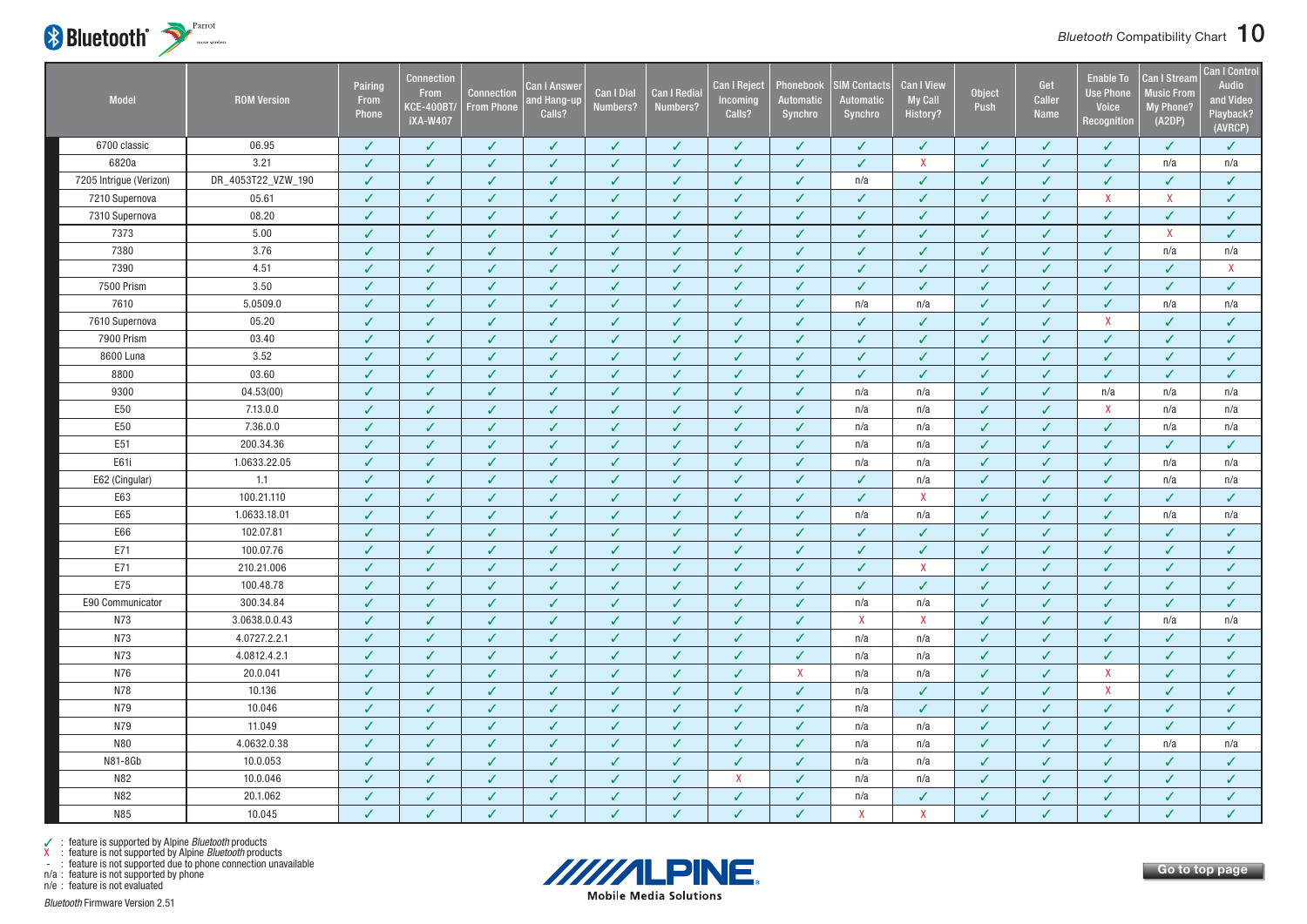<span id="page-11-0"></span>

| Model                | <b>ROM Version</b>                        | Pairing<br>From<br>Phone | <b>Connection</b><br><b>From</b><br><b>KCE-400BT/</b><br><b>iXA-W407</b> | <b>Connection</b><br><b>From Phone</b> | <u>Can I Answer</u><br>and Hang-up<br>Calls? | <b>Can I Dial</b><br>Numbers? | <b>Can I Redial</b><br>Numbers? | <b>Can I Reject</b><br>Incoming<br>Calls? | Phonebook<br>Automatic<br>Synchro | <b>SIM Contacts</b><br><b>Automatic</b><br>Synchro | <b>Can I View</b><br>My Call<br>History? | <b>Object</b><br>Push | Get<br>Caller<br><b>Name</b> | <b>Enable To</b><br><b>Use Phone</b><br>Voice<br>Recognition | Can I Stream<br><b>Music From</b><br><b>My Phone?</b><br>(A2DP) | <b>Can I Control</b><br>Audio<br>and Video<br>Playback?<br>(AVRCP) |
|----------------------|-------------------------------------------|--------------------------|--------------------------------------------------------------------------|----------------------------------------|----------------------------------------------|-------------------------------|---------------------------------|-------------------------------------------|-----------------------------------|----------------------------------------------------|------------------------------------------|-----------------------|------------------------------|--------------------------------------------------------------|-----------------------------------------------------------------|--------------------------------------------------------------------|
| N86                  | 10.086                                    | $\checkmark$             | $\checkmark$                                                             | $\checkmark$                           | ✓                                            | ✓                             | $\checkmark$                    | $\mathsf{X}$                              | $\checkmark$                      | n/a                                                | $\checkmark$                             | √                     | $\checkmark$                 | $\checkmark$                                                 | $\checkmark$                                                    | $\checkmark$                                                       |
| N91                  | 2.10.013                                  | ✓                        | ✓                                                                        | ✓                                      | $\checkmark$                                 | ✓                             | $\checkmark$                    | $\checkmark$                              | ✓                                 | n/a                                                | n/a                                      | ✓                     | ✓                            | $\checkmark$                                                 | n/a                                                             | n/a                                                                |
| N95-8Gb              | 20.2.005 30-04-08 RM-421 Nokia N95(A6.02) | ✓                        | $\checkmark$                                                             | ✓                                      | ✓                                            | ✓                             | $\checkmark$                    | $\checkmark$                              | ✓                                 | n/a                                                | $\checkmark$                             | ✓                     | ✓                            | ✓                                                            | $\checkmark$                                                    | $\checkmark$                                                       |
| N96                  | 10.065                                    | ✓                        | ✓                                                                        | ✓                                      | ℐ                                            | ✓                             | ✓                               | $\checkmark$                              | ✓                                 | n/a                                                | n/a                                      | J                     | J                            | $\mathsf{X}$                                                 | ✓                                                               | $\checkmark$                                                       |
| N97                  | 10.0.012                                  | $\overline{\mathscr{L}}$ | J                                                                        | J                                      | $\checkmark$                                 | $\checkmark$                  | J                               | $\checkmark$                              | $\checkmark$                      | n/a                                                | $\sqrt{2}$                               | J                     | J                            | J                                                            | J                                                               | $\checkmark$                                                       |
| PalmOne              |                                           |                          |                                                                          |                                        |                                              |                               |                                 |                                           |                                   |                                                    |                                          |                       |                              |                                                              |                                                                 |                                                                    |
| Centro 685           | Centro-1.01-ATT                           |                          | ✓                                                                        | ✓                                      | ✓                                            |                               | ✓                               | ✓                                         | ✓                                 | ✓                                                  | ✓                                        | J                     | ✓                            | ✓                                                            | n/a                                                             | n/a                                                                |
| Centro 690 (Sprint)  | Centro-1.05-SPNT                          | J                        | $\checkmark$                                                             | ✓                                      | $\checkmark$                                 | ✓                             | $\checkmark$                    | $\checkmark$                              | $\mathsf{X}$                      | n/a                                                | $\checkmark$                             | $\checkmark$          | ✓                            | $\checkmark$                                                 | n/e                                                             | n/a                                                                |
| Pre (Sprint)         | 1.0.4                                     |                          | J                                                                        | ✓                                      | $\checkmark$                                 | $\checkmark$                  | $\checkmark$                    | $\checkmark$                              | $\checkmark$                      | n/a                                                | $\checkmark$                             | n/a                   | V                            | $\checkmark$                                                 | $\checkmark$                                                    | $\checkmark$                                                       |
| Pro (Sprint)         | CE 0S 5.2.20765 (Build 20765.1.4.4)       | ✓                        | $\checkmark$                                                             | $\checkmark$                           | $\checkmark$                                 | ✓                             | $\checkmark$                    | $\checkmark$                              | ✓                                 | n/a                                                | $\checkmark$                             | ✓                     | $\checkmark$                 | $\checkmark$                                                 | n/a                                                             | n/a                                                                |
| Treo 650 (Sprint)    | 1.06a-SPNT                                | ✓                        | $\mathsf{X}$                                                             | $\mathsf{X}$                           | X                                            | X                             | $\checkmark$                    | $\checkmark$                              | ✓                                 | n/a                                                | $\checkmark$                             | $\mathsf{X}$          | ✓                            | $\checkmark$                                                 | n/a                                                             | n/a                                                                |
| Treo 700p (Verizon)  | Treo700p_-1.10-VZW                        | ℐ                        | J                                                                        | ✓                                      | $\overline{J}$                               | ✓                             | ℐ                               | $\checkmark$                              | ✓                                 | n/a                                                | ✓                                        | J                     | ✓                            | n/a                                                          | n/a                                                             | n/a                                                                |
| Treo 700w (Verizon)  | 0S 5.1.1700 (Build 14359.0.2.0)           | J                        | J                                                                        | ✓                                      | $\checkmark$                                 | $\checkmark$                  | $\overline{\mathcal{L}}$        | $\checkmark$                              | $\checkmark$                      | n/a                                                | $\checkmark$                             | J                     | J                            | n/a                                                          | ✓                                                               | $\checkmark$                                                       |
| Treo 700wx (Verizon) | 14932.2.2.2                               | ✓                        | $\checkmark$                                                             | $\checkmark$                           | $\checkmark$                                 | $\checkmark$                  | $\checkmark$                    | $\sqrt{2}$                                | $\checkmark$                      | n/a                                                | $\checkmark$                             | $\checkmark$          | ✓                            | n/a                                                          | $\checkmark$                                                    | $\checkmark$                                                       |
| Treo 750v            | 1.15-VFE                                  | ✓                        | $\checkmark$                                                             | n/a                                    | ✓                                            | ✓                             | $\checkmark$                    | $\checkmark$                              | ✓                                 | n/a                                                | $\checkmark$                             | $\checkmark$          | ✓                            | $\checkmark$                                                 | $\checkmark$                                                    | $\checkmark$                                                       |
| Treo 750v            | TRE0750-2.18-VFE                          |                          | J                                                                        | n/a                                    | $\checkmark$                                 |                               | J                               | $\checkmark$                              | ✓                                 | X                                                  | ✓                                        | J                     | J                            | $\checkmark$                                                 | ✓                                                               | ✓                                                                  |
| Treo 750v            | TRE0750-2.25-ATT                          |                          | J                                                                        | ✓                                      | ✓                                            | ✓                             | $\checkmark$                    | $\checkmark$                              | ✓                                 | $\mathsf{X}$                                       | $\checkmark$                             | J                     | J                            | ℐ                                                            | ✓                                                               | ✓                                                                  |
| Treo 755p (Sprint)   | 1.04 ROW                                  | ✓                        | ✓                                                                        | ✓                                      | $\checkmark$                                 | ✓                             | $\checkmark$                    | $\checkmark$                              | ✓                                 | $\checkmark$                                       | n/a                                      | ✓                     | ✓                            | $\checkmark$                                                 | n/a                                                             | n/a                                                                |
| Treo 800W (Sprint)   | CE 0S 5.2.19216                           | ✓                        | $\checkmark$                                                             | ✓                                      | ✓                                            | ✓                             | $\checkmark$                    | $\checkmark$                              | ✓                                 | n/a                                                | $\checkmark$                             | J                     | J                            | $\checkmark$                                                 | ✓                                                               | $\checkmark$                                                       |
| Treo PRO             | 5.2.19216                                 | $\checkmark$             | J                                                                        | n/a                                    | $\checkmark$                                 | $\checkmark$                  | $\checkmark$                    | $\checkmark$                              | $\checkmark$                      | ✓                                                  | $\checkmark$                             | $\checkmark$          | J                            | V                                                            | $\mathsf{X}$                                                    | $\checkmark$                                                       |
| Pantech              |                                           |                          |                                                                          |                                        |                                              |                               |                                 |                                           |                                   |                                                    |                                          |                       |                              |                                                              |                                                                 |                                                                    |
| C150 (AT&T)          | IPUS30006252007                           | ✓                        | J                                                                        | ✓                                      | J                                            | ✓                             | ✓                               | $\checkmark$                              | n/a                               | n/a                                                | n/a                                      | √                     | J                            | ✓                                                            | n/a                                                             | n/a                                                                |
| C3B (Cingular)       | PG-C3b ver 1.0                            | $\checkmark$             | $\checkmark$                                                             | J.                                     | $\checkmark$                                 | $\checkmark$                  | $\checkmark$                    | $\checkmark$                              | n/a                               | n/a                                                | n/a                                      | $\checkmark$          | J.                           | $\checkmark$                                                 | n/a                                                             | n/a                                                                |
| C520 Breeze (AT&T)   | IQUS04212008                              | ✓                        | $\checkmark$                                                             | ✓                                      | ✓                                            | ✓                             | $\checkmark$                    | $\checkmark$                              | ✓                                 | n/a                                                | n/a                                      | ✓                     | $\checkmark$                 | n/a                                                          | n/a                                                             | n/a                                                                |
| C530 Slate (AT&T)    | ITU10062008                               |                          | $\checkmark$                                                             | ✓                                      | $\checkmark$                                 | ✓                             | $\checkmark$                    | $\checkmark$                              | ✓                                 | n/a                                                | $\checkmark$                             | √                     | ✓                            | $\checkmark$                                                 | n/a                                                             | n/a                                                                |
| C740 Matrix (AT&T)   | ISUS09012008                              | ✓                        | ✓                                                                        | ✓                                      | $\mathsf{X}$                                 | ✓                             | $\checkmark$                    | $\checkmark$                              | n/a                               | n/a                                                | n/a                                      | ✓                     | ✓                            | n/a                                                          | $\checkmark$                                                    | ✓                                                                  |
| C810 DUO (AT&T)      | CE 0S 5.2.1620(Build 18125.0.4.2)         | J                        | $\checkmark$                                                             | ✓                                      | $\checkmark$                                 | $\checkmark$                  | $\checkmark$                    | $\checkmark$                              | $\checkmark$                      | ✓                                                  | $\checkmark$                             | √                     | J                            | $\checkmark$                                                 | $\checkmark$                                                    | $\checkmark$                                                       |
| <b>OCEAN (Helio)</b> | D0810HEP03_2.160                          | ✓                        | $\checkmark$                                                             | ✓                                      | $\checkmark$                                 | ✓                             | $\checkmark$                    | $\checkmark$                              | n/a                               | n/a                                                | n/a                                      | n/a                   | ✓                            | n/a                                                          | n/a                                                             | n/a                                                                |
| PN-820 (Verizon)     | 5.231.P26.44                              |                          |                                                                          | J                                      | J                                            |                               | $\overline{\mathcal{L}}$        | $\sqrt{2}$                                | $\checkmark$                      | n/a                                                | n/a                                      |                       | J                            | ✓                                                            | J                                                               | $\checkmark$                                                       |
| <b>PCD</b>           |                                           |                          |                                                                          |                                        |                                              |                               |                                 |                                           |                                   |                                                    |                                          |                       |                              |                                                              |                                                                 |                                                                    |
| CDM-8950 (Verizon)   | DECHOVET09_1.192                          | J                        | J                                                                        | ✓                                      | J                                            | ✓                             | ✓                               | $\mathsf{X}$                              | ✓                                 | n/a                                                | n/a                                      | √                     | J                            | ✓                                                            | n/a                                                             | n/a                                                                |
| CDM-8975 (Verizon)   | D8975VET09_2.190                          | $\checkmark$             | $\checkmark$                                                             | $\checkmark$                           | $\checkmark$                                 | $\mathsf{X}$                  | $\checkmark$                    | $\checkmark$                              | $\checkmark$                      | n/a                                                | $\boldsymbol{\mathsf{X}}$                | $\checkmark$          | $\checkmark$                 | $\checkmark$                                                 | J                                                               | $\checkmark$                                                       |
| CDM-8975 (Verizon)   | D8975VET10_2.190                          | ✓                        | $\checkmark$                                                             | ✓                                      | $\checkmark$                                 | ✓                             | $\checkmark$                    | $\checkmark$                              | $\checkmark$                      | n/a                                                | $\boldsymbol{\mathsf{X}}$                | $\checkmark$          | $\checkmark$                 | $\checkmark$                                                 | $\checkmark$                                                    | $\mathsf{X}$                                                       |
| Quickfire (AT&T)     | T1A_UC1.88                                |                          |                                                                          | J                                      | X                                            |                               |                                 | $\checkmark$                              | n/a                               | n/a                                                | n/a                                      | n/a                   | J                            |                                                              |                                                                 | $\checkmark$                                                       |
| <b>Philips</b>       |                                           |                          |                                                                          |                                        |                                              |                               |                                 |                                           |                                   |                                                    |                                          |                       |                              |                                                              |                                                                 |                                                                    |
| X800                 | X800_M6229X_0829_1024M_V53                |                          |                                                                          |                                        |                                              |                               |                                 |                                           | n/a                               | n/a                                                | n/a                                      |                       |                              | n/a                                                          |                                                                 |                                                                    |
| Qtek                 |                                           |                          |                                                                          |                                        |                                              |                               |                                 |                                           |                                   |                                                    |                                          |                       |                              |                                                              |                                                                 |                                                                    |
| S100                 | 1.11.02 FRE                               |                          | $\checkmark$                                                             | n/a                                    | $\checkmark$                                 | ✓                             |                                 |                                           | n/a                               | n/a                                                | n/a                                      | ✓                     | ✓                            | n/a                                                          | n/a                                                             | n/a                                                                |

n/a : feature is not supported by phone



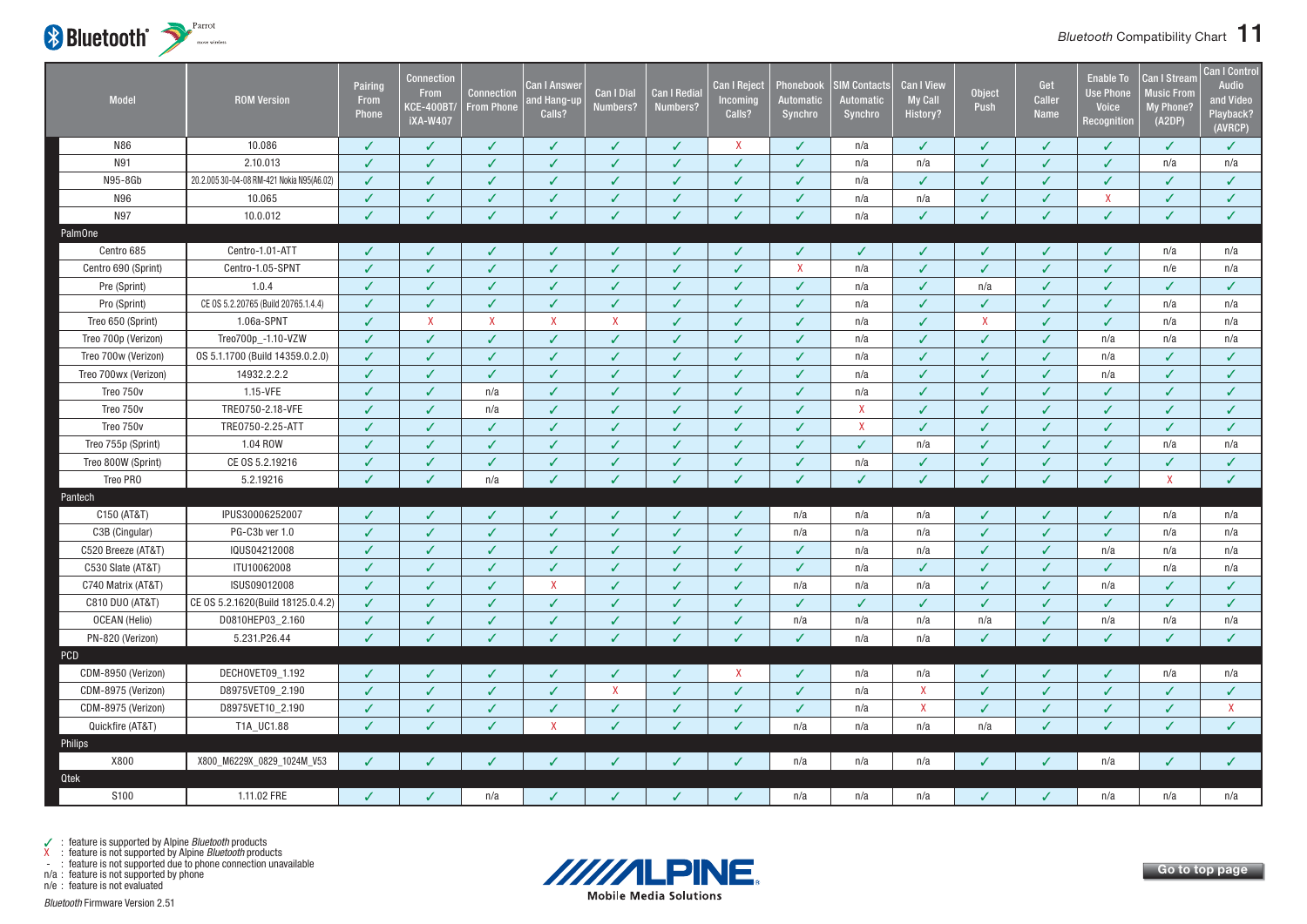<span id="page-12-0"></span>

| <b>Model</b>                     | <b>ROM Version</b>                     | Pairing<br>From<br><b>Phone</b> | <b>Connection</b><br><b>From</b><br><b>KCE-400BT/</b><br><b>iXA-W407</b> | <b>Connection</b><br><b>From Phone</b> | Can I Answer<br>nd Hang-up<br>Calls? | <b>Can I Dial</b><br>Numbers? | Can I Redial<br>Numbers? | <b>Can I Reject</b><br>ncoming<br>Calls? | Phonebook<br>Automatic<br>Synchro | <b>SIM Contacts</b><br><b>Automatic</b><br>Synchro | <b>Can I View</b><br><b>My Call</b><br>History? | <b>Object</b><br>Push | Get<br><b>Caller</b><br><b>Name</b> | <b>Enable To</b><br><b>Use Phone</b><br><b>Voice</b><br>Recognition | Can I Stream<br><b>Music From</b><br>My Phone?<br>(A2DP) | <b>Can I Control</b><br><b>Audio</b><br>and Video<br>Playback?<br>(AVRCP) |
|----------------------------------|----------------------------------------|---------------------------------|--------------------------------------------------------------------------|----------------------------------------|--------------------------------------|-------------------------------|--------------------------|------------------------------------------|-----------------------------------|----------------------------------------------------|-------------------------------------------------|-----------------------|-------------------------------------|---------------------------------------------------------------------|----------------------------------------------------------|---------------------------------------------------------------------------|
| Sagem                            |                                        |                                 |                                                                          |                                        |                                      |                               |                          |                                          |                                   |                                                    |                                                 |                       |                                     |                                                                     |                                                          |                                                                           |
| My301X                           | LB5,4C                                 | J                               | ✓                                                                        | ✓                                      | ℐ                                    |                               | J                        | ✓                                        | n/a                               | n/a                                                | n/a                                             | ✓                     | ✓                                   | n/a                                                                 | n/a                                                      | n/a                                                                       |
| My312x                           | EON, GN 35802101019351 210832754689    | $\checkmark$                    | $\checkmark$                                                             | $\checkmark$                           | $\checkmark$                         | ✓                             | J                        | $\checkmark$                             | n/a                               | n/a                                                | n/a                                             | $\checkmark$          | ✓                                   | n/a                                                                 | n/a                                                      | n/a                                                                       |
| My411c                           | EON,BE35797001056733123410090576       | ✓                               | ✓                                                                        | $\checkmark$                           | $\mathsf{X}$                         | ✓                             | ✓                        | ✓                                        | n/a                               | n/a                                                | n/a                                             | ✓                     | ✓                                   | $\checkmark$                                                        | n/a                                                      | n/a                                                                       |
| My700X                           | LM5,EB / 35809500065899 / 145672101312 | J                               |                                                                          | $\overline{\mathcal{L}}$               | $\mathsf{x}$                         |                               |                          | J                                        | n/a                               | n/a                                                | n/a                                             |                       |                                     | n/a                                                                 | J                                                        | n/a                                                                       |
| <b>Samsung</b>                   |                                        |                                 |                                                                          |                                        |                                      |                               |                          |                                          |                                   |                                                    |                                                 |                       |                                     |                                                                     |                                                          |                                                                           |
| B2100 Xplorer                    | B2100XXID2                             | ✓                               | J                                                                        | ✓                                      | J                                    |                               | ✓                        | ✓                                        | ✓                                 | ✓                                                  |                                                 | ✓                     | J                                   | n/a                                                                 | X                                                        | X                                                                         |
| B2700                            | B2700XXIB1                             | $\checkmark$                    | ✓                                                                        | $\checkmark$                           | ✓                                    | ✓                             | $\checkmark$             | $\checkmark$                             | $\checkmark$                      | $\checkmark$                                       | ✓                                               | $\checkmark$          | ✓                                   | n/a                                                                 | $\mathsf{X}$                                             | ✓                                                                         |
| C6625                            | 5.2.20758.20758                        | ✓                               | ✓                                                                        | n/a                                    | $\checkmark$                         | ✓                             | ✓                        | ✓                                        | $\checkmark$                      | $\checkmark$                                       | ✓                                               | ✓                     | ✓                                   | n/a                                                                 | $\checkmark$                                             | ✓                                                                         |
| <b>E200 Eco</b>                  | E200EXAHL2                             | ✓                               | ✓                                                                        | ✓                                      | $\mathsf{X}$                         | ✓                             | J                        | $\checkmark$                             | $\boldsymbol{\mathsf{X}}$         | $\mathsf{X}$                                       | X                                               | ✓                     | ✓                                   | n/a                                                                 | $\mathsf{X}$                                             | ✓                                                                         |
| M7600 Beat DJ                    | M7600XXID6                             | $\checkmark$                    | ✓                                                                        | $\checkmark$                           | $\checkmark$                         | ✓                             | $\checkmark$             | $\checkmark$                             | $\mathsf{X}$                      | $\checkmark$                                       | ✓                                               | ✓                     | ✓                                   | n/a                                                                 | $\checkmark$                                             | ✓                                                                         |
| S5600 Player Star                | S5600XXIE1                             | J                               | ✓                                                                        | ✓                                      | ✓                                    | J                             | ✓                        | ✓                                        | $\checkmark$                      | ✓                                                  | J                                               | ✓                     | ✓                                   | n/a                                                                 | $\checkmark$                                             | J                                                                         |
| S7220 Lucido                     | S7220XXIB7                             | $\mathsf{x}$                    |                                                                          | $\sim$                                 |                                      |                               |                          | $\overline{\phantom{a}}$                 | $\overline{\phantom{a}}$          | $\overline{\phantom{a}}$                           | $\overline{\phantom{a}}$                        |                       |                                     | $\sim$                                                              |                                                          | $\overline{\phantom{a}}$                                                  |
| SCH-A930 (Verizon)               | A930.ZC09                              | ✓                               | ✓                                                                        | $\checkmark$                           | ✓                                    | ✓                             | ✓                        | $\checkmark$                             | n/a                               | n/a                                                | n/a                                             | $\checkmark$          | ✓                                   | $\checkmark$                                                        | n/a                                                      | n/a                                                                       |
| SCH-A950 (Verizon)               | V. a950.YI03                           | ✓                               | J                                                                        | J                                      | ✓                                    | J                             | $\checkmark$             | $\checkmark$                             | n/a                               | n/a                                                | n/a                                             | n/a                   | ✓                                   | n/a                                                                 | n/a                                                      | n/a                                                                       |
| SCH-A990 (Verizon)               | a990.ZD18                              | ✓                               | ✓                                                                        | ✓                                      | ✓                                    | ✓                             | $\checkmark$             | $\checkmark$                             | $\checkmark$                      | n/a                                                | ✓                                               | n/a                   | ✓                                   | ✓                                                                   | n/a                                                      | n/a                                                                       |
| SCH-i760 (Verizon)               | CE OS 5.2.979(Build 17233.0.1.1)       | ✓                               | ✓                                                                        | ✓                                      | ✓                                    | ✓                             | ✓                        | ✓                                        | $\checkmark$                      | n/a                                                | ✓                                               | ✓                     | ✓                                   | ✓                                                                   | ✓                                                        | n/a                                                                       |
| SCH-i770 SAGA (Verizon)          | CE 0S 5.2.20276 (Build 20276.1.3.3)    | $\checkmark$                    | J                                                                        | $\checkmark$                           | $\checkmark$                         | $\checkmark$                  | $\checkmark$             | $\checkmark$                             | $\checkmark$                      | $\checkmark$                                       | ✓                                               | $\checkmark$          | ✓                                   | J                                                                   | $\checkmark$                                             | ✓                                                                         |
| SCH-i830 (Sprint)                | Build14989.2.6.0                       | $\checkmark$                    | ✓                                                                        | $\checkmark$                           | $\checkmark$                         | ✓                             | ✓                        | $\checkmark$                             | $\checkmark$                      | $\checkmark$                                       | ✓                                               | $\checkmark$          | ✓                                   | $\checkmark$                                                        | n/a                                                      | n/a                                                                       |
| SCH-i910 Omnia (Verizon)         | CE 0S 5.2.20276 (Build 20276.1.3.3)    | ✓                               | ✓                                                                        | ✓                                      | ✓                                    | ✓                             | ✓                        | $\checkmark$                             | $\checkmark$                      | n/a                                                | ✓                                               | $\checkmark$          | ✓                                   | ✓                                                                   | ✓                                                        | ✓                                                                         |
| <b>SCH-M490</b>                  | CB <sub>02</sub>                       |                                 |                                                                          |                                        |                                      |                               | J                        | J                                        | $\overline{1}$                    | n/a                                                | n/a                                             | n/a                   |                                     | n/a                                                                 |                                                          |                                                                           |
| SCH-R500 Hue (Alltel)            | R500.AF16                              | $\checkmark$                    | ✓                                                                        | $\checkmark$                           | n/e                                  | n/e                           | $\checkmark$             | n/e                                      | $\checkmark$                      | $\checkmark$                                       | ✓                                               | n/e                   | n/e                                 | n/e                                                                 | n/e                                                      | n/e                                                                       |
| SCH-R600 Hue II (Alltel/Verizon) | R600.BI29                              | J                               | n/e                                                                      | n/e                                    | n/e                                  | n/e                           | J                        | n/e                                      | $\mathsf{X}^\star$                | n/e                                                | n/a                                             | n/e                   | n/e                                 | n/e                                                                 | n/e                                                      | n/e                                                                       |
| SCH-U350 Smooth (Verizon)        | u350.CC16                              |                                 | ℐ                                                                        | ✓                                      | ✓                                    | ℐ                             | ℐ                        | ✓                                        | $\checkmark$                      | n/a                                                | J                                               | J                     | ✓                                   | n/a                                                                 | n/a                                                      | n/a                                                                       |
| SCH-U410 (Verizon)               | u410.AB22                              | $\mathsf{X}$                    |                                                                          | ×.                                     |                                      | $\sim$                        |                          | $\sim$                                   | $\overline{\phantom{a}}$          |                                                    | ÷,                                              |                       |                                     | ÷.                                                                  | ÷,                                                       | $\bar{a}$                                                                 |
| SCH-U470 Juke (Verizon)          | V.u470.AH23                            | J                               | ✓                                                                        | $\checkmark$                           | ✓                                    | ✓                             | J                        | $\checkmark$                             | $\checkmark$                      | n/a                                                | ✓                                               | $\mathsf{X}$          | ✓                                   | $\checkmark$                                                        | n/a                                                      | n/a                                                                       |
| SCH-U540 (Verizon)               | u540.ZL12                              | J                               | $\checkmark$                                                             | $\checkmark$                           | $\checkmark$                         | ✓                             | $\checkmark$             | $\checkmark$                             | $\checkmark$                      | n/a                                                | $\mathsf{x}$                                    | $\checkmark$          | ✓                                   | $\checkmark$                                                        | n/a                                                      | n/a                                                                       |
| SCH-U550 (Verizon)               | V.u550.BA10                            | ✓                               | n/e                                                                      | n/e                                    | n/e                                  | n/e                           | J                        | n/e                                      | n/e                               | n/e                                                | n/a                                             | n/e                   | n/e                                 | n/e                                                                 | n/e                                                      | n/e                                                                       |
| SCH-U620 (Verizon)               | V.U620.ZL14                            | J                               | ✓                                                                        | n/e                                    | ✓                                    | ℐ                             | ✓                        | ✓                                        | $\checkmark$                      | n/a                                                | n/a                                             | J                     | ✓                                   | ✓                                                                   | n/a                                                      | n/a                                                                       |
| SCH-U650 Sway (Verizon)          | V.u650.BI04                            | J                               | ✓                                                                        | n/e                                    | $\checkmark$                         | ✓                             | J                        | $\checkmark$                             | $\checkmark$                      | n/a                                                | ✓                                               | J                     | ✓                                   | $\checkmark$                                                        | $\checkmark$                                             | ✓                                                                         |
| SCH-U700 Gleam (Verizon)         | U700.AG07                              | ✓                               | ✓                                                                        | $\checkmark$                           | ✓                                    | ✓                             | ✓                        | $\checkmark$                             | $\boldsymbol{\mathsf{X}}$         | n/a                                                | ✓                                               | ✓                     | ✓                                   | $\checkmark$                                                        | $\checkmark$                                             | ✓                                                                         |
| SCH-U750 Alias 2 (verizon)       | u750.CD13                              | J                               | ✓                                                                        | ✓                                      | ✓                                    | ✓                             | ℐ                        | ✓                                        | $\checkmark$                      | n/a                                                | ✓                                               | ✓                     | ✓                                   | $\checkmark$                                                        | $\checkmark$                                             | ✓                                                                         |
| SCH-U900 FlipShot (Verizon)      | V. a990.ZD18                           | ✓                               | n/e                                                                      | n/e                                    | n/e                                  | n/e                           | $\checkmark$             | n/e                                      | $\boldsymbol{\mathsf{X}}$         | n/e                                                | n/a                                             | n/e                   | n/e                                 | n/e                                                                 | n/e                                                      | n/e                                                                       |
| SCH-U940 Glyde (Verizon)         | v. u940.bd05                           | ✓                               | ✓                                                                        | $\checkmark$                           | ✓                                    | ✓                             | J                        | $\checkmark$                             | $\checkmark$                      | n/a                                                | J                                               | ✓                     | ✓                                   | $\checkmark$                                                        | $\checkmark$                                             | ✓                                                                         |
| <b>SCH-W350</b>                  | <b>BG11</b>                            | ✓                               | ✓                                                                        | $\checkmark$                           | ✓                                    | ✓                             | ✓                        | ✓                                        | $\checkmark$                      | n/a                                                | n/a                                             | n/a                   | ✓                                   | n/a                                                                 | $\checkmark$                                             | J                                                                         |
| <b>SCH-W590</b>                  | <b>BG29</b>                            | J                               | ✓                                                                        | ✓                                      | ✓                                    | J                             | ✓                        | ✓                                        | $\checkmark$                      | n/a                                                | n/a                                             | n/a                   | ✓                                   | n/a                                                                 | $\checkmark$                                             | ✓                                                                         |
| SGH-A437 (AT&T)                  | A437UCGDA                              | J                               |                                                                          | $\checkmark$                           | ✓                                    | ✓                             | J                        | $\checkmark$                             | n/a                               | n/a                                                | n/a                                             | n/a                   |                                     | n/a                                                                 | n/a                                                      | n/a                                                                       |
| SGH-A501 Telstra                 | A501DVFI4                              | ✓                               | ✓                                                                        | ✓                                      | ✓                                    | ✓                             | ✓                        | ✓                                        | n/a                               | n/a                                                | n/a                                             | n/a                   | ✓                                   | n/a                                                                 | n/a                                                      | n/a                                                                       |
| SGH-A517 (AT&T)                  | A517UCGG5                              | J                               |                                                                          | J                                      | J                                    | ℐ                             | ℐ                        | ✓                                        | J                                 | J                                                  |                                                 | J                     |                                     | n/a                                                                 | ℐ                                                        | J                                                                         |

n/a : feature is not supported by phone



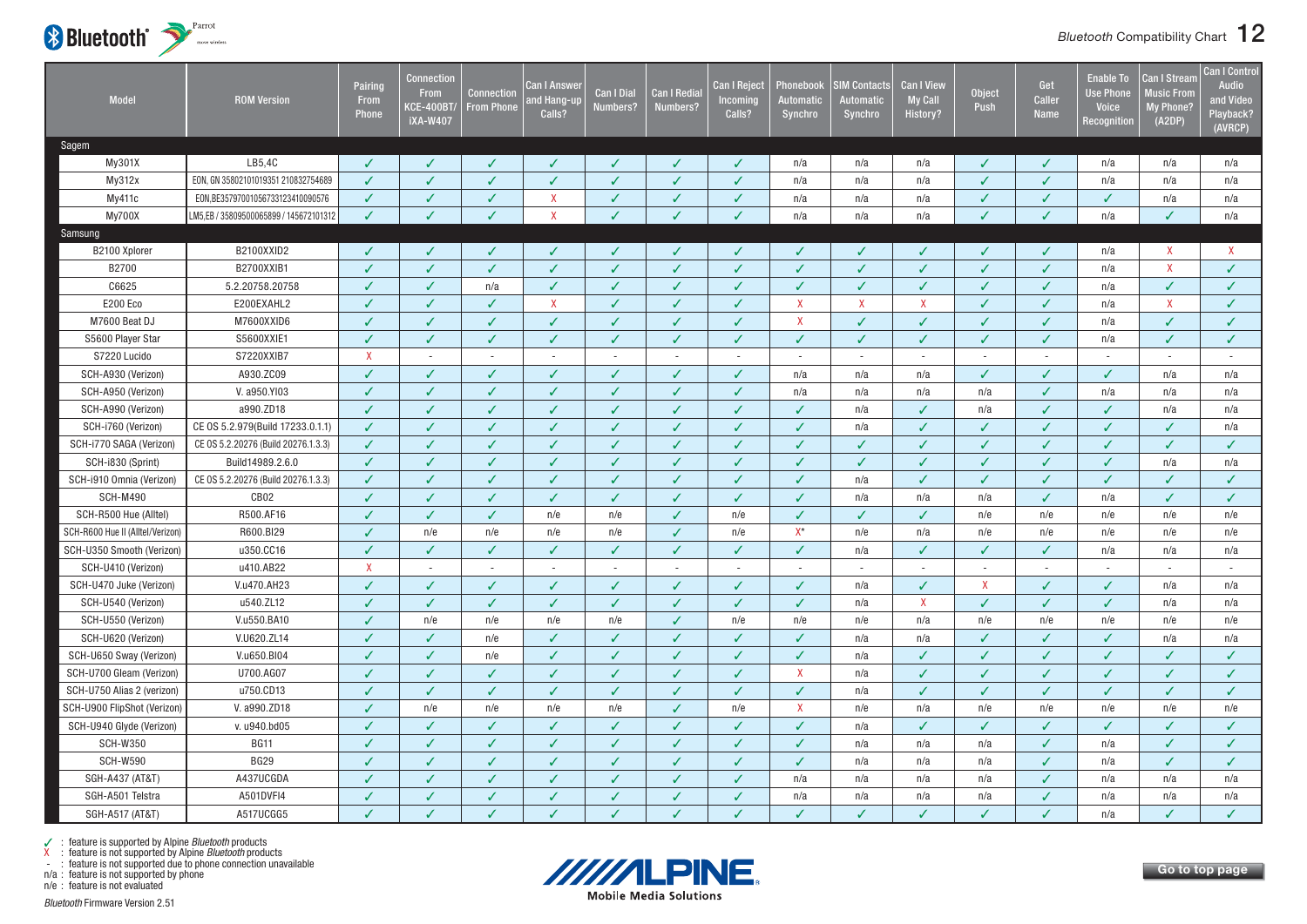

| <b>Model</b>             | <b>ROM Version</b> | Pairing<br>From<br><b>Phone</b> | Connection<br><b>From</b><br><b>CE-400BT</b><br><b>iXA-W407</b> | <b>Connection</b><br><b>From Phone</b> | <b>Can I Answer</b><br>and Hang-up<br>Calls? | <b>Can I Dial</b><br>Numbers? | <b>Can I Redial</b><br>Numbers? | <b>Can I Reject</b><br>Incoming<br>Calls? | Phonebook<br>Automatic<br>Synchro | <b>SIM Contacts</b><br><b>Automatic</b><br>Synchro | <b>Can I View</b><br><b>My Call</b><br>History? | <b>Object</b><br>Push     | Get<br>Caller<br><b>Name</b> | <b>Enable To</b><br><b>Use Phone</b><br><b>Voice</b><br>Recognition | <b>Can I Stream</b><br><b>Music From</b><br><b>My Phone?</b><br>(A2DP) | <b>Can I Control</b><br><b>Audio</b><br>and Video<br>Playback?<br>(AVRCP) |
|--------------------------|--------------------|---------------------------------|-----------------------------------------------------------------|----------------------------------------|----------------------------------------------|-------------------------------|---------------------------------|-------------------------------------------|-----------------------------------|----------------------------------------------------|-------------------------------------------------|---------------------------|------------------------------|---------------------------------------------------------------------|------------------------------------------------------------------------|---------------------------------------------------------------------------|
| SGH-A707 SYNC (Cingular) | A707UCFJ5          | J                               | $\checkmark$                                                    | ✓                                      | J                                            | ✓                             | ✓                               | ✓                                         | ✓                                 | n/a                                                | n/a                                             | J                         | $\checkmark$                 | ✓                                                                   | ✓                                                                      | ✓                                                                         |
| SGH-A717 (AT&T)          | A717UCGD6          | J                               | J                                                               | $\checkmark$                           | J                                            | $\checkmark$                  | $\overline{\mathcal{L}}$        | V                                         | V                                 | J                                                  | $\checkmark$                                    | $\overline{J}$            | J                            | n/a                                                                 | J                                                                      | $\checkmark$                                                              |
| SGH-A727 (AT&T)          | A727UCGD5          | $\checkmark$                    | ✓                                                               | ✓                                      | ✓                                            | $\checkmark$                  | $\checkmark$                    | $\checkmark$                              | ✓                                 | $\checkmark$                                       | ✓                                               | $\checkmark$              | $\checkmark$                 | ✓                                                                   | ✓                                                                      | $\checkmark$                                                              |
| SGH-A737 (AT&T)          | A737UCGI3          | $\overline{\mathcal{L}}$        | ✓                                                               | ✓                                      | ✓                                            |                               | J                               | $\checkmark$                              | ✓                                 | ✓                                                  | ✓                                               | J                         | $\sqrt{2}$                   | ✓                                                                   | ✓                                                                      | ✓                                                                         |
| SGH-A747 SLM (AT&T)      | A747UCGJ6          | J                               | J                                                               | J                                      | ✓                                            | ✓                             | J                               | $\checkmark$                              | ✓                                 | ✓                                                  | ✓                                               | J                         | $\overline{\mathcal{L}}$     | n/a                                                                 | ✓                                                                      | ✓                                                                         |
| SGH-A767 Propel (AT&T)   | A767UCHI4          | J                               | ℐ                                                               | ✓                                      | ✓                                            | ✓                             | ✓                               | $\sqrt{2}$                                | ✓                                 | ✓                                                  | ✓                                               | J                         | J                            | ✓                                                                   | ✓                                                                      | ✓                                                                         |
| SGH-A827 Access (AT&T)   | A827UCHC1          | $\checkmark$                    | $\checkmark$                                                    | $\checkmark$                           | ✓                                            | $\checkmark$                  | $\checkmark$                    | $\checkmark$                              | ✓                                 | ✓                                                  | ✓                                               | $\checkmark$              | $\checkmark$                 | n/a                                                                 | ✓                                                                      | $\checkmark$                                                              |
| SGH-A837 Rugby (AT&T)    | A837UCHH1          | J                               | $\checkmark$                                                    | $\checkmark$                           | J                                            | J                             | $\checkmark$                    | $\checkmark$                              | ✓                                 | J                                                  | J                                               | J                         | ✓                            | n/a                                                                 | J                                                                      | ✓                                                                         |
| <b>SGH-C180</b>          | C180AFGH3          | J                               | ✓                                                               | ✓                                      | ✓                                            | ✓                             | ✓                               | $\sqrt{2}$                                | n/a                               | n/a                                                | n/a                                             | n/a                       | ✓                            | n/a                                                                 | n/a                                                                    | n/a                                                                       |
| SGH-C3110c               | C3110CZCIB1        | $\checkmark$                    | $\checkmark$                                                    | ✓                                      | ✓                                            | ✓                             | $\checkmark$                    | $\checkmark$                              | ✓                                 | $\checkmark$                                       | ✓                                               | $\checkmark$              | $\checkmark$                 | n/a                                                                 | $\checkmark$                                                           | ✓                                                                         |
| SGH-C417 (AT&T)          | C417UCGA4          | J                               | $\checkmark$                                                    | $\checkmark$                           | ✓                                            | $\checkmark$                  | $\checkmark$                    | $\checkmark$                              | n/a                               | n/a                                                | n/a                                             | n/a                       | $\checkmark$                 | n/a                                                                 | n/a                                                                    | n/a                                                                       |
| <b>SGH-D500</b>          | D500XAED3          | $\checkmark$                    | $\checkmark$                                                    | $\checkmark$                           | ✓                                            | $\mathsf{X}$                  | $\checkmark$                    | $\checkmark$                              | n/a                               | n/a                                                | n/a                                             | $\checkmark$              | $\mathsf{X}$                 | $\checkmark$                                                        | n/a                                                                    | n/a                                                                       |
| SGH-D500e                | D500EBVED1         | J                               | ✓                                                               | ✓                                      | ✓                                            | $\checkmark$                  | ✓                               | $\checkmark$                              | n/a                               | n/a                                                | n/a                                             | ✓                         | $\mathsf{X}$                 | n/a                                                                 | n/a                                                                    | n/a                                                                       |
| <b>SGH-D528</b>          | D528ZCFD1          | J                               | ✓                                                               | $\checkmark$                           | ✓                                            | ✓                             | $\checkmark$                    | $\checkmark$                              | ✓                                 | ✓                                                  | n/a                                             | ✓                         | $\checkmark$                 | n/a                                                                 | ✓                                                                      | ✓                                                                         |
| SGH-D600e                | D600EBVEK2         | $\checkmark$                    | $\checkmark$                                                    | $\checkmark$                           | ✓                                            | $\checkmark$                  | $\checkmark$                    | $\checkmark$                              | n/a                               | n/a                                                | n/a                                             | $\checkmark$              | $\checkmark$                 | n/a                                                                 | ✓                                                                      | $\checkmark$                                                              |
| <b>SGH-D780</b>          | D780XAHE2          | J                               | ✓                                                               | ✓                                      | $\mathsf{X}$                                 | ✓                             | ✓                               | $\checkmark$                              | ✓                                 | ✓                                                  | ✓                                               | ✓                         | ✓                            | n/a                                                                 | X                                                                      | X                                                                         |
| <b>SGH-D800</b>          | D800XXEL8          | J                               | ℐ                                                               | ✓                                      | ✓                                            | ✓                             | ✓                               | ✓                                         | ✓                                 | ✓                                                  | n/a                                             | J                         | J                            | ℐ                                                                   | ✓                                                                      | ✓                                                                         |
| <b>SGH-D830</b>          | D830XXFH2          | ✓                               | $\checkmark$                                                    | ✓                                      | ✓                                            | $\checkmark$                  | $\checkmark$                    | $\checkmark$                              | X                                 | $\mathsf{X}$                                       | n/a                                             | ✓                         | $\checkmark$                 | n/a                                                                 | $\mathsf{X}$                                                           | $\checkmark$                                                              |
| <b>SGH-D880</b>          | D880XAGL1          | ✓                               | $\checkmark$                                                    | ✓                                      | ✓                                            | $\checkmark$                  | $\checkmark$                    | $\checkmark$                              | ✓                                 | ✓                                                  | ✓                                               | $\checkmark$              | $\checkmark$                 | n/a                                                                 | X                                                                      | ✓                                                                         |
| <b>SGH-D900</b>          | D900XAFG6          | J                               | ✓                                                               | ✓                                      | ✓                                            | ✓                             | ✓                               | $\checkmark$                              | ✓                                 | ✓                                                  | X                                               | ✓                         | $\checkmark$                 | n/a                                                                 | X                                                                      | $\checkmark$                                                              |
| <b>SGH-D908</b>          | D908ZCGA1          | ✓                               | $\checkmark$                                                    | ✓                                      | ✓                                            | ✓                             | ✓                               | ✓                                         | n/a                               | n/a                                                | n/a                                             | ✓                         | ✓                            | n/a                                                                 | $\mathsf{X}$                                                           | ✓                                                                         |
| SGH-D980 Dual Standby    | D980XCHJ3          | $\checkmark$                    | $\mathsf{X}$                                                    | ✓                                      | ✓                                            | $\checkmark$                  | $\checkmark$                    | $\checkmark$                              | ✓                                 | ✓                                                  | ✓                                               | $\checkmark$              | $\checkmark$                 | n/a                                                                 | $\checkmark$                                                           | X                                                                         |
| <b>SGH-E250</b>          | E250XAFL2          | $\checkmark$                    | $\checkmark$                                                    | ✓                                      | ✓                                            | $\checkmark$                  | $\checkmark$                    | $\checkmark$                              | ✓                                 | ✓                                                  | ✓                                               | $\checkmark$              | $\checkmark$                 | n/a                                                                 | X                                                                      | $\checkmark$                                                              |
| <b>SGH-E390</b>          | E390AEGC4          | J                               | $\mathsf{X}$                                                    | ✓                                      | ✓                                            | ✓                             | ✓                               | ✓                                         | ✓                                 | ✓                                                  | ✓                                               | ✓                         | ✓                            | n/a                                                                 | ✓                                                                      | ✓                                                                         |
| <b>SGH-E720</b>          | E720XXEC6          | J                               | $\sqrt{2}$                                                      | ✓                                      | ✓                                            | ✓                             | ✓                               | ✓                                         | ✓                                 | ✓                                                  | n/a                                             | J                         | J                            | n/a                                                                 | n/a                                                                    | n/a                                                                       |
| <b>SGH-E730</b>          | E730XAEEA          | $\checkmark$                    | ✓                                                               | $\checkmark$                           | ✓                                            | $\checkmark$                  | $\checkmark$                    | $\checkmark$                              | n/a                               | n/a                                                | n/a                                             | $\checkmark$              | $\checkmark$                 | n/a                                                                 | n/a                                                                    | n/a                                                                       |
| <b>SGH-E780</b>          | E780XAFD7          | J                               | J                                                               | ✓                                      | J                                            | ✓                             | $\checkmark$                    | $\checkmark$                              | ✓                                 | ✓                                                  |                                                 | J                         | J                            | ✓                                                                   | ✓                                                                      | $\sqrt{2}$                                                                |
| <b>SGH-E840</b>          | E840XXGD6          | J                               | ✓                                                               | ✓                                      | ✓                                            | ✓                             | ✓                               | $\checkmark$                              | ✓                                 | ✓                                                  | ✓                                               | J                         | ✓                            | n/a                                                                 | X                                                                      | X                                                                         |
| <b>SGH-E848</b>          | E848ZCGH3          | J                               | J                                                               | ✓                                      | ✓                                            | $\checkmark$                  | $\checkmark$                    | $\checkmark$                              | ✓                                 | ✓                                                  | n/a                                             | $\checkmark$              | J                            | n/a                                                                 | X                                                                      | $\checkmark$                                                              |
| <b>SGH-E880</b>          | E880XXEF1          | $\checkmark$                    | ✓                                                               | ✓                                      | $\checkmark$                                 | $\checkmark$                  | $\checkmark$                    | ✓                                         | $\checkmark$                      | $\checkmark$                                       | n/a                                             | J                         | J                            | n/a                                                                 | n/a                                                                    | n/a                                                                       |
| <b>SGH-E900</b>          | E900XXFJ2          | $\checkmark$                    | $\checkmark$                                                    | ✓                                      | ✓                                            | $\checkmark$                  | $\checkmark$                    | $\checkmark$                              | X                                 | $\mathsf{X}$                                       | n/a                                             | $\checkmark$              | $\checkmark$                 | n/a                                                                 | ✓                                                                      | ✓                                                                         |
| <b>SGH-F110</b>          | F110XAHB3          | ✓                               | J                                                               | ✓                                      | ✓                                            | $\checkmark$                  | ✓                               | ✓                                         | ✓                                 | ✓                                                  | X                                               | J                         | J                            | n/a                                                                 | X                                                                      | ✓                                                                         |
| <b>SGH-F308</b>          | F308ZCGD2          |                                 | J                                                               | ✓                                      | J                                            |                               | J                               | J                                         | ✓                                 | ✓                                                  |                                                 |                           | J                            | n/a                                                                 | $\mathsf{X}$                                                           | ✓                                                                         |
| <b>SGH-F330</b>          | F330CEGJ2          | J                               | ℐ                                                               | ✓                                      | ✓                                            | $\checkmark$                  | $\checkmark$                    | ✓                                         | ✓                                 | ✓                                                  | X                                               | $\boldsymbol{\mathsf{X}}$ | J                            | n/a                                                                 | ✓                                                                      | ✓                                                                         |
| SGH-F488E                | F488EZCHF1         | $\checkmark$                    | ✓                                                               | ✓                                      | ✓                                            |                               | $\checkmark$                    | $\checkmark$                              | n/a                               | n/a                                                | n/a                                             | $\checkmark$              | $\checkmark$                 | n/a                                                                 | X                                                                      | n/a                                                                       |
| <b>SGH-F700</b>          | F700XXHA3          | J                               | $\sqrt{2}$                                                      | ✓                                      | ✓                                            | $\checkmark$                  | $\checkmark$                    | $\checkmark$                              | ✓                                 | ✓                                                  | X                                               | $\boldsymbol{\mathsf{X}}$ | J                            | n/a                                                                 | $\mathsf{X}$                                                           | $\checkmark$                                                              |
| SGH-G600                 | G600XAGH2          | ✓                               | J                                                               | ✓                                      | ✓                                            | ✓                             | $\checkmark$                    | ✓                                         | ✓                                 | ✓                                                  | ✓                                               | J                         | J                            | n/a                                                                 | X                                                                      | ✓                                                                         |
| <b>SGH-G608</b>          | G608ZCGK1          | ✓                               | ✓                                                               | ✓                                      | $\checkmark$                                 | $\checkmark$                  | ✓                               | ✓                                         | n/a                               | n/a                                                | n/a                                             | J                         | ✓                            | n/a                                                                 | $\mathsf{X}$                                                           | $\checkmark$                                                              |
| <b>SGH-G800</b>          | G800JVGK2          |                                 | J                                                               | ✓                                      | J                                            |                               | J                               | V                                         | J                                 | ✓                                                  | $\mathbf{x}$                                    |                           | $\sqrt{2}$                   | n/a                                                                 | $\mathsf{x}$                                                           |                                                                           |



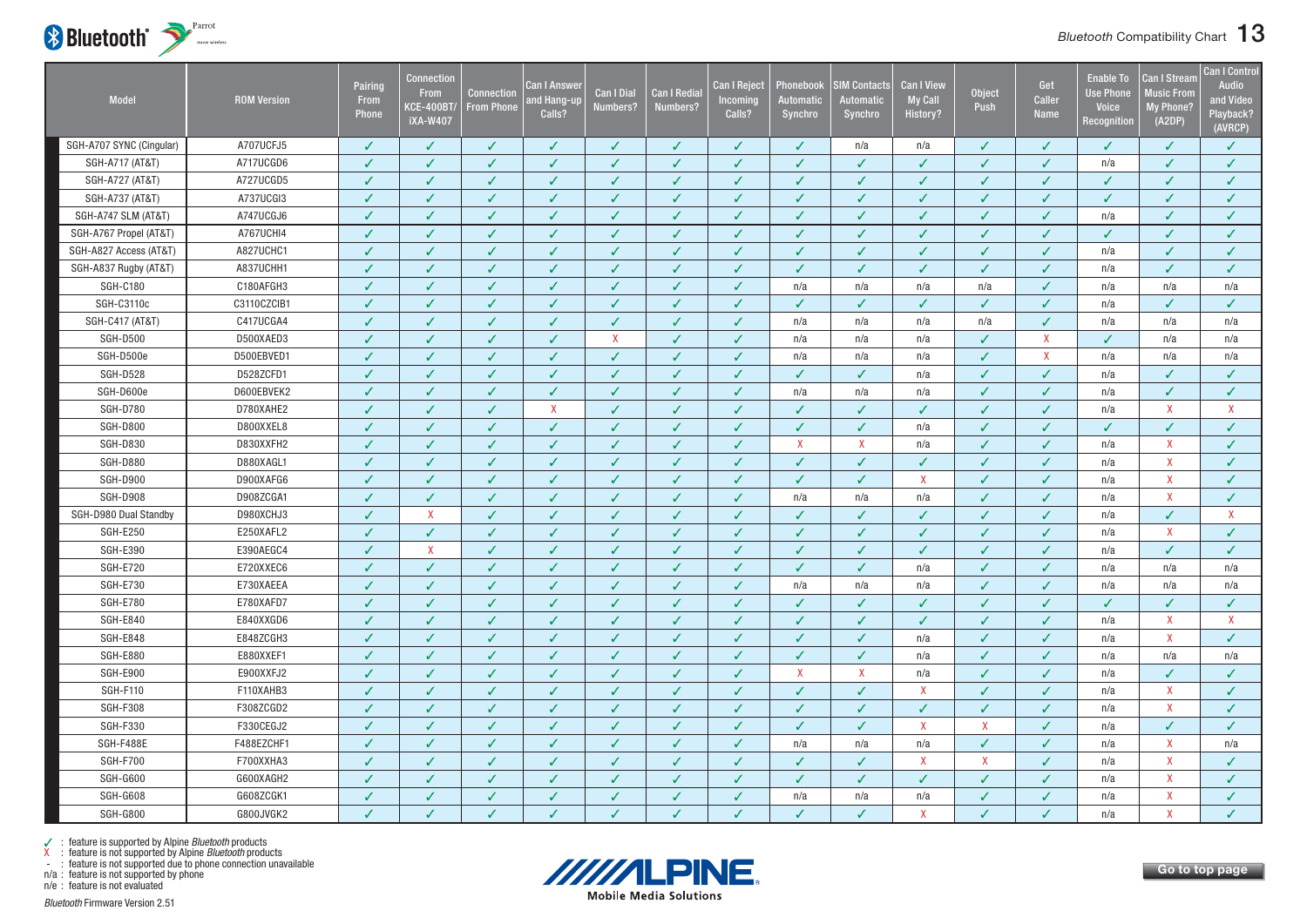

| Model                         | <b>ROM Version</b>                                             | Pairing<br>From<br>Phone | Connection<br><b>From</b><br><b>KCE-400BT/</b><br><b>iXA-W407</b> | <b>Connection</b><br><b>From Phone</b> | Can I Answei<br>and Hang-up<br>Calls? | <b>Can I Dial</b><br>Numbers? | <b>Can I Redia</b><br>Numbers? | <b>Can I Reject</b><br><b>Incoming</b><br>Calls? | Phonebook<br>Automatic<br>Synchro | <b>SIM Contacts</b><br><b>Automatic</b><br>Synchro | <b>Can I View</b><br><b>My Call</b><br><b>History?</b> | <b>Object</b><br>Push    | Get<br>Caller<br><b>Name</b> | <b>Enable To</b><br><b>Use Phone</b><br><b>Voice</b><br>Recognition | Can I Stream<br><b>Music From</b><br>My Phone?<br>(A2DP) | <b>Can I Control</b><br><b>Audio</b><br>and Video<br>Playback?<br>(AVRCP) |
|-------------------------------|----------------------------------------------------------------|--------------------------|-------------------------------------------------------------------|----------------------------------------|---------------------------------------|-------------------------------|--------------------------------|--------------------------------------------------|-----------------------------------|----------------------------------------------------|--------------------------------------------------------|--------------------------|------------------------------|---------------------------------------------------------------------|----------------------------------------------------------|---------------------------------------------------------------------------|
| SGH-G810                      | G810XXHE4                                                      | √                        | ✓                                                                 | ✓                                      | ✓                                     | ✓                             | ✓                              | ✓                                                | ✓                                 | n/a                                                | n/a                                                    | ✓                        | ✓                            | n/a                                                                 | $\checkmark$                                             | ✓                                                                         |
| <b>SGH-G818E</b>              | G818EZCHG3                                                     | ✓                        | ✓                                                                 | ✓                                      | ✓                                     | $\checkmark$                  | $\checkmark$                   | ✓                                                | $\checkmark$                      | n/a                                                | $\checkmark$                                           | ✓                        | J                            | n/a                                                                 | ✓                                                        | ✓                                                                         |
| <b>SGH-i320</b>               | I320XXFF4                                                      | ✓                        | $\checkmark$                                                      | $\checkmark$                           | $\checkmark$                          | $\checkmark$                  | $\checkmark$                   | $\checkmark$                                     | $\checkmark$                      | ✓                                                  | $\checkmark$                                           | ✓                        | ✓                            | $\mathsf{X}$                                                        | $\checkmark$                                             | $\mathsf{X}$                                                              |
| <b>SGH-i600</b>               | i600XXGC4                                                      | ✓                        | $\checkmark$                                                      | n/a                                    | ✓                                     | ✓                             | $\checkmark$                   | $\checkmark$                                     | n/a                               | n/a                                                | n/a                                                    | ✓                        | ✓                            | X                                                                   | X                                                        | n/a                                                                       |
| SGH-i607 Blackjack (Cingular) | 5.1.342                                                        |                          | ✓                                                                 | ✓                                      | ✓                                     | ✓                             | ✓                              | ✓                                                | n/a                               | n/a                                                | n/a                                                    | J                        | J                            | ✓                                                                   | ✓                                                        | ✓                                                                         |
|                               | SGH-i617 BlackJack II (AT&T) CE OS 5.2.1620(Build 18125.0.4.2) | $\checkmark$             | ✓                                                                 | J                                      | ✓                                     | $\checkmark$                  | $\checkmark$                   | ✓                                                | $\checkmark$                      | $\checkmark$                                       | ✓                                                      | J                        | J                            | ✓                                                                   | $\checkmark$                                             | $\mathsf{X}$                                                              |
| <b>SGH-i620</b>               | 5.2.1439.17947                                                 | $\checkmark$             | ✓                                                                 | n/a                                    | $\checkmark$                          | $\checkmark$                  | $\checkmark$                   | ✓                                                | n/a                               | n/a                                                | n/a                                                    | J                        | ✓                            | n/a                                                                 | $\checkmark$                                             | $\mathsf{X}$                                                              |
| SGH-i627 Propel Pro (AT&T)    | CE 0S 5.2.20287 (Build 20287.1.3.8)                            | $\checkmark$             | $\checkmark$                                                      | ✓                                      | ✓                                     | $\checkmark$                  | $\checkmark$                   | $\checkmark$                                     | $\checkmark$                      | $\checkmark$                                       | $\checkmark$                                           | $\checkmark$             | $\checkmark$                 | $\checkmark$                                                        | $\checkmark$                                             | $\checkmark$                                                              |
| SGH-i637 Jack (AT&T)          | CE 0S 5.2.20293 (Build 20293.1.3.10)                           |                          | ✓                                                                 | ✓                                      | ✓                                     | ✓                             | ✓                              | ✓                                                | $\checkmark$                      | n/e                                                | $\checkmark$                                           | J                        | ✓                            | $\mathsf{X}$                                                        | $\checkmark$                                             | $\checkmark$                                                              |
| <b>SGH-i780</b>               | 18545.0.7.2                                                    |                          | √                                                                 | n/a                                    | ✓                                     |                               |                                | J                                                | ✓                                 | ✓                                                  |                                                        |                          | J                            | n/a                                                                 | J                                                        |                                                                           |
| SGH-i900 Omnia                | i900AEHH2                                                      | $\checkmark$             | $\checkmark$                                                      | ✓                                      | $\checkmark$                          | $\checkmark$                  | $\checkmark$                   | $\checkmark$                                     | $\checkmark$                      | $\checkmark$                                       | $\checkmark$                                           | $\checkmark$             | J                            | n/a                                                                 | $\checkmark$                                             | $\checkmark$                                                              |
| SGH-i900 Omnia                | i900DXHG3                                                      |                          | ✓                                                                 | n/a                                    | $\mathsf{X}$                          |                               | $\checkmark$                   | ✓                                                | $\checkmark$                      | ✓                                                  | ✓                                                      | J                        | ✓                            | n/a                                                                 | ✓                                                        | ✓                                                                         |
| SGH-i907 Epix (AT&T)          | CE 0S 5.2.20276 (Build 20276.1.3.3)                            | J                        | ✓                                                                 | ✓                                      | $\checkmark$                          | ✓                             | ✓                              | ✓                                                | $\checkmark$                      | ✓                                                  | $\checkmark$                                           | J                        | ✓                            | ✓                                                                   | ✓                                                        | ✓                                                                         |
| SGH-J700                      | J700XAHB4                                                      | J                        | $\checkmark$                                                      | ✓                                      | J                                     |                               | $\checkmark$                   | $\checkmark$                                     | $\checkmark$                      | $\checkmark$                                       | $\boldsymbol{X}$                                       | J                        | J                            | n/a                                                                 | $\checkmark$                                             | $\checkmark$                                                              |
| SGH-M3510c                    | M3510CZCHL2                                                    | $\checkmark$             | $\sqrt{2}$                                                        | ✓                                      | $\checkmark$                          | $\checkmark$                  | $\checkmark$                   | $\checkmark$                                     | $\mathsf{X}$                      | $\mathsf{X}$                                       | $\checkmark$                                           | ✓                        | ✓                            | n/a                                                                 | $\mathsf{X}$                                             | $\checkmark$                                                              |
| <b>SGH-P180</b>               | P180BVGK7                                                      | J                        | ✓                                                                 | ✓                                      | ✓                                     |                               | $\checkmark$                   | $\checkmark$                                     | $\checkmark$                      | $\checkmark$                                       | n/a                                                    | J                        | J                            | n/a                                                                 | $\checkmark$                                             | ✓                                                                         |
| <b>SGH-P250</b>               | P250BVHI2                                                      |                          | ✓                                                                 | ✓                                      | ✓                                     | ✓                             | J                              | ✓                                                | $\mathsf{X}$                      | $\mathsf{X}$                                       | $\mathsf{X}$                                           | J                        | J                            | n/a                                                                 | $\mathsf{X}$                                             | ✓                                                                         |
| <b>SGH-P260</b>               | P260BVGJ2                                                      |                          | $\sqrt{2}$                                                        | J                                      | J                                     |                               | $\overline{\mathcal{L}}$       | ✓                                                | $\checkmark$                      | n/a                                                | n/a                                                    | J                        | J                            | n/a                                                                 | $\checkmark$                                             | $\mathsf{X}$                                                              |
| <b>SGH-P300</b>               | P300XXFA7                                                      | J                        | $\checkmark$                                                      | J                                      | ✓                                     | $\checkmark$                  | $\checkmark$                   | $\checkmark$                                     | $\checkmark$                      | $\checkmark$                                       | n/a                                                    | $\checkmark$             | ✓                            | n/a                                                                 | $\checkmark$                                             | $\checkmark$                                                              |
| SGH-P310                      | P310XXFJ3                                                      |                          | ✓                                                                 | ✓                                      | ✓                                     |                               | J                              | $\checkmark$                                     | $\mathsf{X}$                      | X                                                  | n/a                                                    | J                        | J                            | n/a                                                                 | $\mathsf{X}$                                             | $\mathsf{X}$                                                              |
| SGH-P520 Armani               | P520XXGL1                                                      | J                        | J                                                                 | $\mathsf{X}$                           | ✓                                     | ✓                             | $\checkmark$                   | ✓                                                | $\checkmark$                      | $\checkmark$                                       | $\checkmark$                                           | J                        | J                            | n/a                                                                 | $\checkmark$                                             | $\mathsf{X}$                                                              |
| <b>SGH-P900</b>               | P900XXFE2                                                      |                          | J                                                                 | ✓                                      | J                                     |                               | J                              | J                                                | J                                 | ✓                                                  | n/a                                                    |                          | ℐ                            | J                                                                   | $\mathsf{X}$                                             | ✓                                                                         |
| SGH-S410i                     | S410ASEH1                                                      | $\checkmark$             | $\checkmark$                                                      | ✓                                      | $\mathsf{X}$                          | $\checkmark$                  | $\checkmark$                   | $\sqrt{2}$                                       | $\checkmark$                      | $\checkmark$                                       | n/a                                                    | $\checkmark$             | ✓                            | $\checkmark$                                                        | n/a                                                      | n/a                                                                       |
| SGH-T329 Stripe (T-Mobile)    | GT329.04                                                       | J                        | ✓                                                                 | ✓                                      | ✓                                     | ✓                             | $\checkmark$                   | $\checkmark$                                     | $\checkmark$                      | $\checkmark$                                       | ✓                                                      | n/a                      | ✓                            | n/a                                                                 | $\checkmark$                                             | ✓                                                                         |
| SGH-T339 (T-mobile)           | ET339.04 T339UVHD8                                             | J                        | ✓                                                                 | ✓                                      | ✓                                     | ✓                             | ✓                              | ✓                                                | ✓                                 | ✓                                                  | ✓                                                      | J                        | ✓                            | n/a                                                                 | ✓                                                        | ✓                                                                         |
| SGH-T349 (T-mobile)           | DT349.03 T349UVIC7                                             | ✓                        | $\checkmark$                                                      | ✓                                      | $\checkmark$                          | ✓                             | $\checkmark$                   | $\checkmark$                                     | $\checkmark$                      | ✓                                                  | $\checkmark$                                           | ✓                        | ✓                            | ✓                                                                   | $\checkmark$                                             | $\checkmark$                                                              |
| SGH-T409 (T-Mobile)           | ET409.03 T409UVGE3                                             | $\checkmark$             | $\checkmark$                                                      | ✓                                      | ✓                                     | $\checkmark$                  | $\checkmark$                   | $\checkmark$                                     | $\checkmark$                      | ✓                                                  | $\checkmark$                                           | ✓                        | ✓                            | $\checkmark$                                                        | n/a                                                      | n/a                                                                       |
| SGH-T429 (T-Mobile)           | GT429.02.T429UVGG2                                             | √                        | ✓                                                                 | ✓                                      | ✓                                     | ✓                             | $\checkmark$                   | $\checkmark$                                     | $\checkmark$                      | ✓                                                  | $\checkmark$                                           | J                        | ✓                            | n/a                                                                 | n/a                                                      | n/a                                                                       |
| SGH-T459 Gravity (T-mobile)   | ET459.01 T459UVHI4                                             | J                        | J                                                                 | ✓                                      | J                                     | ✓                             | J                              | J                                                | ✓                                 | ✓                                                  | ✓                                                      | $\overline{\mathcal{L}}$ | J                            | n/a                                                                 | $\checkmark$                                             | J                                                                         |
| SGH-T519 Trace (T-Mobile)     | T519UVFG8                                                      | ✓                        | $\checkmark$                                                      | ✓                                      | ✓                                     | $\checkmark$                  | $\checkmark$                   | ✓                                                | $\checkmark$                      | ✓                                                  | $\checkmark$                                           | ✓                        | ✓                            | n/a                                                                 | n/a                                                      | n/a                                                                       |
| SGH-T539 Beat (T-Mobile)      | <b>REV 0.5 T539UVGH5</b>                                       | $\checkmark$             | ✓                                                                 | ✓                                      | ✓                                     | ✓                             | $\checkmark$                   | $\checkmark$                                     | $\checkmark$                      | ✓                                                  | $\boldsymbol{\mathsf{X}}$                              | J                        | J                            | $\checkmark$                                                        | n/a                                                      | n/a                                                                       |
| SGH-T619 (T-Mobile)           | ET619.02_T619UVFG8                                             | J                        | ✓                                                                 | ✓                                      | ✓                                     | ✓                             | ✓                              | ✓                                                | $\checkmark$                      | ✓                                                  | $\checkmark$                                           | J                        | J                            | n/a                                                                 | ✓                                                        | ✓                                                                         |
| SGH-T629 (T-Mobile)           | T629UVFL2                                                      | √                        | ✓                                                                 | ✓                                      | ✓                                     | ✓                             | $\checkmark$                   | ✓                                                | $\checkmark$                      | $\checkmark$                                       | n/a                                                    | J                        | J                            | $\checkmark$                                                        | n/a                                                      | n/a                                                                       |
| SGH-T629 (T-Mobile)           | T629UVFL2                                                      |                          | J                                                                 | J                                      | V                                     | $\checkmark$                  | $\checkmark$                   | ✓                                                | $\checkmark$                      | $\checkmark$                                       | n/a                                                    | J                        | J                            | J                                                                   | n/a                                                      | n/a                                                                       |
| SGH-T639 (T-Mobile)           | T639.002                                                       | ✓                        | ✓                                                                 | ✓                                      | ✓                                     | $\checkmark$                  | $\checkmark$                   | $\checkmark$                                     | $\checkmark$                      | $\checkmark$                                       | ✓                                                      | J                        | ✓                            | $\checkmark$                                                        | $\checkmark$                                             | $\checkmark$                                                              |
| SGH-T719 (T-Mobile)           | T719UVFF6                                                      |                          | √                                                                 | ✓                                      | ✓                                     | $\checkmark$                  | $\checkmark$                   | ✓                                                | $\checkmark$                      | $\checkmark$                                       | $\checkmark$                                           | J                        | J                            | n/a                                                                 | n/a                                                      | n/a                                                                       |
| SGH-T729 Blast (T-Mobile)     | T729UVGF9                                                      |                          | J                                                                 | ✓                                      | ✓                                     |                               | ✓                              | ✓                                                | $\checkmark$                      | $\checkmark$                                       |                                                        |                          | J                            | n/a                                                                 | $\checkmark$                                             | ✓                                                                         |
| SGH-T739 (T-Mobile)           | T739UVHB2                                                      | ✓                        | $\checkmark$                                                      | n/a                                    | $\checkmark$                          | $\checkmark$                  | $\checkmark$                   | $\checkmark$                                     | $\checkmark$                      | $\checkmark$                                       | $\checkmark$                                           | ✓                        | ✓                            | $\checkmark$                                                        | n/a                                                      | n/a                                                                       |
| SGH-T819 (T-Mobile)           | T819UVGK4                                                      |                          | $\checkmark$                                                      | ✓                                      | ✓                                     |                               | J                              | J                                                | J                                 | n/a                                                | n/a                                                    | J                        | J                            | J                                                                   | J                                                        | $\checkmark$                                                              |



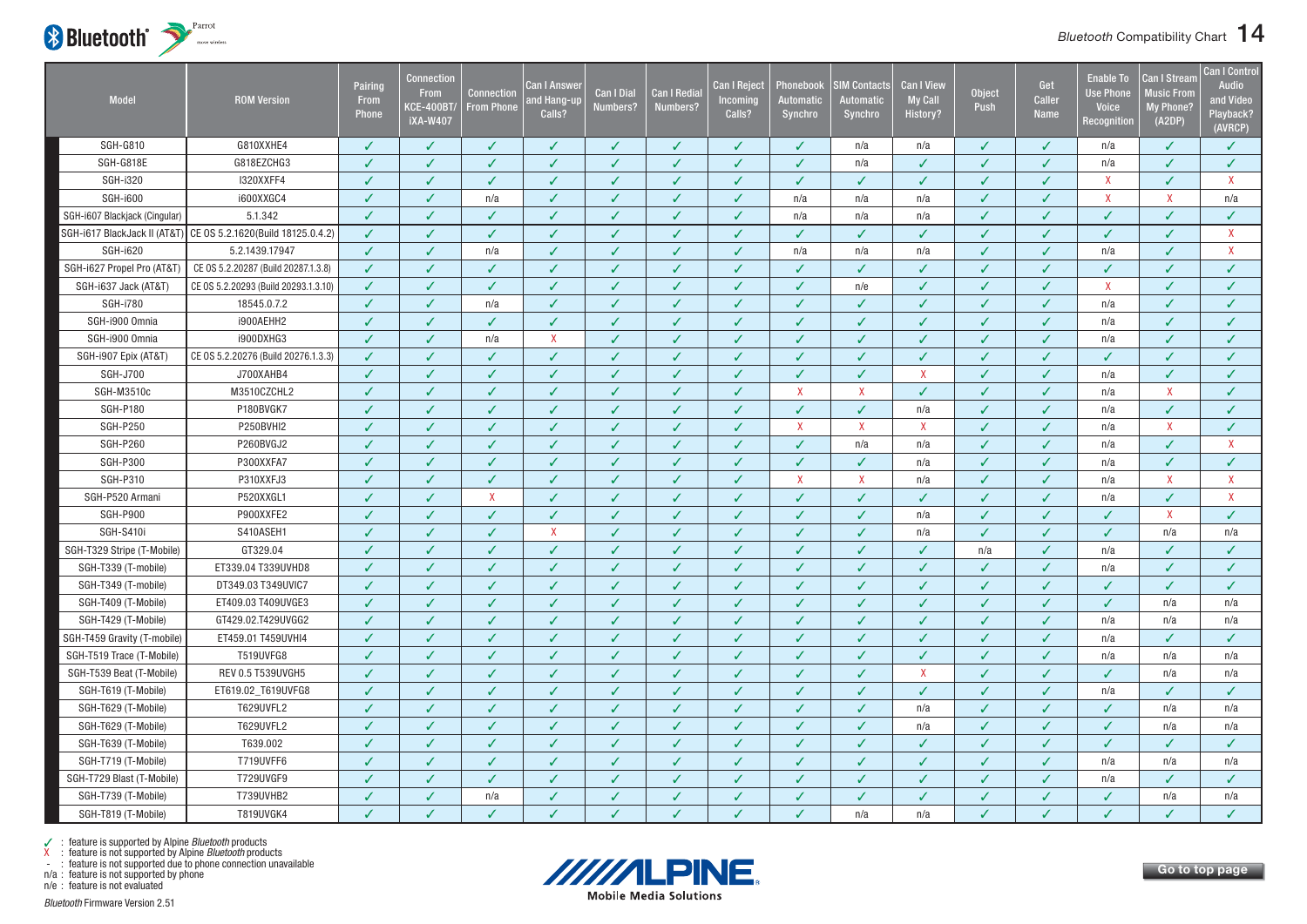

| <b>Model</b>                   | <b>ROM Version</b>                 | Pairing<br>From<br>Phone | Connection<br><b>From</b><br><b>KCE-400BT/</b><br><b>iXA-W407</b> | Connection<br><b>From Phone</b> | Can I Answer<br><b>nd Hang-up</b><br>Calls? | <b>Can I Dial</b><br>Numbers? | Can I Redia<br>Numbers?  | <b>Can I Reject</b><br>Incoming<br>Calls? | Phonebook<br><b>Automatic</b><br>Synchro | <b>SIM Contacts</b><br><b>Automatic</b><br>Synchro | <b>Can I View</b><br><b>My Call</b><br>History? | Object<br>Push            | Get<br><b>Caller</b><br><b>Name</b> | <b>Enable To</b><br><b>Use Phone</b><br><b>Voice</b><br>Recognition | <b>Can I Strean</b><br><b>Music From</b><br>My Phone?<br>(A2DP) | <b>Can I Control</b><br><b>Audio</b><br>and Video<br>Playback?<br>(AVRCP) |
|--------------------------------|------------------------------------|--------------------------|-------------------------------------------------------------------|---------------------------------|---------------------------------------------|-------------------------------|--------------------------|-------------------------------------------|------------------------------------------|----------------------------------------------------|-------------------------------------------------|---------------------------|-------------------------------------|---------------------------------------------------------------------|-----------------------------------------------------------------|---------------------------------------------------------------------------|
| SGH-T919 Behold (T-Mobile)     | T919UVH15                          | ✓                        | n/e                                                               | n/e                             | n/e                                         | n/e                           | J                        | n/e                                       | X                                        | n/e                                                | n/a                                             | n/e                       | n/e                                 | n/e                                                                 | n/e                                                             | n/e                                                                       |
| SGH-T929 Memoir (T-mobile)     | <b>T929UVIA2</b>                   | J                        | $\overline{\mathcal{L}}$                                          | $\checkmark$                    | $\checkmark$                                | ✓                             | $\checkmark$             | ✓                                         | V                                        | $\checkmark$                                       | $\checkmark$                                    | $\checkmark$              | $\checkmark$                        | $\checkmark$                                                        | ✓                                                               | $\checkmark$                                                              |
| <b>SGH-U608</b>                | U608ZCGF2                          | J                        | $\checkmark$                                                      | $\checkmark$                    | $\checkmark$                                | $\checkmark$                  | $\checkmark$             | $\checkmark$                              | ✓                                        | $\checkmark$                                       | n/a                                             | $\overline{\mathcal{L}}$  | $\checkmark$                        | n/a                                                                 | $\mathsf{X}$                                                    | $\checkmark$                                                              |
| <b>SGH-U700</b>                | U700XXGG3                          | ✓                        | $\checkmark$                                                      | ✓                               | ✓                                           | ✓                             | J                        | $\checkmark$                              | ✓                                        | ✓                                                  | X                                               | J                         | ✓                                   | n/a                                                                 | ✓                                                               | $\boldsymbol{\mathsf{X}}$                                                 |
| <b>SGH-U800</b>                | U800XXHF2                          | J                        | J                                                                 | ✓                               | $\checkmark$                                | ✓                             | J                        | ✓                                         | ✓                                        | V                                                  | ✓                                               | J                         | J                                   | n/a                                                                 | ✓                                                               | $\checkmark$                                                              |
| SGH-U808E                      | U808EZCHH3                         | J                        | ✓                                                                 | ✓                               | ✓                                           | ✓                             | ✓                        | ✓                                         | n/a                                      | n/a                                                | n/a                                             | $\checkmark$              | ✓                                   | n/a                                                                 | X                                                               | $\checkmark$                                                              |
| <b>SGH-U900</b>                | U900XXHC6                          | J                        | $\checkmark$                                                      | $\checkmark$                    | $\checkmark$                                | $\checkmark$                  | $\checkmark$             | $\checkmark$                              | ✓                                        | ✓                                                  | $\mathsf{X}$                                    | $\mathsf{X}$              | $\checkmark$                        | n/a                                                                 | ✓                                                               | $\checkmark$                                                              |
| <b>SGH-U908</b>                | U908ZHHE3                          | ✓                        | $\checkmark$                                                      | $\checkmark$                    | $\checkmark$                                | ✓                             | ✓                        | $\sqrt{2}$                                | n/a                                      | n/a                                                | n/a                                             | $\boldsymbol{\mathsf{X}}$ | ✓                                   | n/a                                                                 | ✓                                                               | $\checkmark$                                                              |
| SPH-A303 Heat (Helio)          | VP030 AB03                         | ✓                        | $\checkmark$                                                      | $\checkmark$                    | $\mathsf{X}$                                | ✓                             | ✓                        | $\checkmark$                              | ✓                                        | n/a                                                | n/a                                             | $\checkmark$              | ✓                                   | n/a                                                                 | ✓                                                               | $\checkmark$                                                              |
| SPH-A503 Drift (Helio)         | PA503 ZJ23                         | J                        | $\checkmark$                                                      | $\checkmark$                    | $\checkmark$                                | $\checkmark$                  | $\checkmark$             | $\checkmark$                              | ✓                                        | $\checkmark$                                       | ✓                                               | $\checkmark$              | $\checkmark$                        | n/a                                                                 | ✓                                                               | $\checkmark$                                                              |
| SPH-A513 Fin (Helio)           | PA513AF24                          | ✓                        | $\checkmark$                                                      | $\checkmark$                    | ✓                                           | ✓                             | ✓                        | $\checkmark$                              | $\mathsf{X}$                             | n/a                                                | n/a                                             | $\checkmark$              | $\checkmark$                        | ✓                                                                   | ✓                                                               | $\checkmark$                                                              |
| SPH-A920 (Sprint)              | ES.A920 YK12                       | J                        | $\checkmark$                                                      | ✓                               | $\checkmark$                                | ✓                             | ✓                        | $\checkmark$                              | $\checkmark$                             | n/a                                                | $\checkmark$                                    | ✓                         | ✓                                   | ✓                                                                   | ✓                                                               | $\checkmark$                                                              |
| SPH-i325 ACE (Sprint)          | CE 0S 5.2.1621 (Build 18127.0.4.3) | ✓                        | J                                                                 | ✓                               | ✓                                           | ✓                             | ✓                        | ✓                                         | ✓                                        | n/a                                                | ✓                                               | J                         | J                                   | ✓                                                                   | ✓                                                               | $\checkmark$                                                              |
| SPH-M300 (Sprint)              | M300AJ08                           | ✓                        | $\checkmark$                                                      | $\checkmark$                    | $\checkmark$                                | ✓                             | $\checkmark$             | $\checkmark$                              | ✓                                        | ✓                                                  | $\checkmark$                                    | $\checkmark$              | ✓                                   | ✓                                                                   | n/a                                                             | n/a                                                                       |
| SPH-M510 (Sprint)              | ES.M510.10                         | ✓                        | $\checkmark$                                                      | $\checkmark$                    | ✓                                           | ✓                             | J                        | $\checkmark$                              | ✓                                        | $\checkmark$                                       | ✓                                               | $\checkmark$              | ✓                                   | ✓                                                                   | ✓                                                               | $\checkmark$                                                              |
| SPH-M540 RANT (Sprint)         | ES.M540 B109                       | J                        | $\checkmark$                                                      | n/e                             | $\checkmark$                                | ✓                             | J                        | $\checkmark$                              | ✓                                        | n/a                                                | ✓                                               | J                         | ✓                                   | n/a                                                                 | ✓                                                               | $\checkmark$                                                              |
| SPH-M610 (Sprint)              | ES.M610 ZJ29                       | J                        | $\checkmark$                                                      | n/a                             | ✓                                           |                               | J                        | $\checkmark$                              | ✓                                        | n/a                                                | ✓                                               | J                         | J                                   | ✓                                                                   | ✓                                                               | $\checkmark$                                                              |
| SPH-M620 Upstage (Sprint)      | ES.M620_AC08                       |                          | J                                                                 | ✓                               | $\mathsf{X}$                                | ✓                             | $\checkmark$             | ✓                                         | ✓                                        | n/a                                                | ✓                                               |                           | J                                   | ✓                                                                   | ✓                                                               | $\checkmark$                                                              |
| SPH-M630 Highnote (Sprint)     | ES.M630 B109                       | ✓                        | $\checkmark$                                                      | n/e                             | $\checkmark$                                | $\checkmark$                  | $\checkmark$             | $\checkmark$                              | $\checkmark$                             | n/e                                                | $\checkmark$                                    | $\checkmark$              | $\checkmark$                        | ✓                                                                   | ✓                                                               | $\checkmark$                                                              |
| SPH-M800 Instinct (Sprint)     | ES.M800 BE09                       |                          | ✓                                                                 | ✓                               | ✓                                           | ✓                             | ✓                        | $\checkmark$                              | ✓                                        | n/a                                                | ✓                                               |                           | ✓                                   | ✓                                                                   | ✓                                                               | ✓                                                                         |
| SPH-M810 Instinct S30 (Sprint) | ES.M810 CB26                       |                          | J                                                                 | n/e                             | ✓                                           | ✓                             | J                        | $\checkmark$                              | ✓                                        | n/a                                                | ✓                                               | ✓                         | $\checkmark$                        | ✓                                                                   | ✓                                                               | $\checkmark$                                                              |
| SPH-W2400                      | <b>BB27</b>                        | J                        | $\checkmark$                                                      | $\checkmark$                    | $\checkmark$                                | $\checkmark$                  | $\checkmark$             | $\checkmark$                              | n/a                                      | n/a                                                | n/a                                             | n/a                       | $\checkmark$                        | n/a                                                                 | $\checkmark$                                                    | $\checkmark$                                                              |
| SPH-W3300                      | <b>BE19</b>                        | ✓                        | $\checkmark$                                                      | $\checkmark$                    | $\checkmark$                                | ✓                             | $\checkmark$             | $\checkmark$                              | n/a                                      | n/a                                                | n/a                                             | n/a                       | $\sqrt{2}$                          | n/a                                                                 | ✓                                                               | $\checkmark$                                                              |
| SPH-W4450                      | BK27                               | $\mathsf{X}$             | $\sim$                                                            | $\sim$                          | $\sim$                                      | $\sim$                        | $\sim$                   | $\sim$                                    | $\sim$                                   | $\sim$                                             | $\sim$                                          | $\sim$                    | $\sim$                              | $\sim$                                                              | $\sim$                                                          | $\sim$                                                                    |
| SPH-W5000                      | <b>BI04</b>                        |                          | J                                                                 | ✓                               | J                                           | J                             | J                        | ✓                                         | ✓                                        | n/a                                                | n/a                                             | n/a                       | ✓                                   | n/a                                                                 | J                                                               | J                                                                         |
| SPH-W5310                      | BH <sub>28</sub>                   | J                        | $\checkmark$                                                      | $\checkmark$                    | $\checkmark$                                | $\checkmark$                  | ✓                        | $\checkmark$                              | n/a                                      | n/a                                                | n/a                                             | n/a                       | $\checkmark$                        | n/a                                                                 | ✓                                                               | $\checkmark$                                                              |
| SPH-W5500                      | CB <sub>05</sub>                   |                          | $\checkmark$                                                      | ✓                               | ✓                                           | ✓                             | J                        | $\checkmark$                              | ✓                                        | n/a                                                | n/a                                             | $\checkmark$              | ✓                                   | n/a                                                                 | ✓                                                               | ✓                                                                         |
| SPH-W5700                      | <b>CB11</b>                        | J                        | $\checkmark$                                                      | $\checkmark$                    | $\checkmark$                                | ✓                             | J                        | $\checkmark$                              | ✓                                        | n/a                                                | n/a                                             | n/a                       | ✓                                   | n/a                                                                 | ✓                                                               | $\checkmark$                                                              |
| SPH-W6050                      | <b>BK28</b>                        | ✓                        | $\checkmark$                                                      | ✓                               | $\checkmark$                                | ✓                             | ✓                        | $\checkmark$                              | $\checkmark$                             | n/a                                                | n/a                                             | n/a                       | ✓                                   | n/a                                                                 | ✓                                                               | $\checkmark$                                                              |
| SPH-W6300                      | <b>BI30</b>                        | ✓                        | $\checkmark$                                                      | $\checkmark$                    | $\checkmark$                                | ✓                             | ✓                        | $\checkmark$                              | n/a                                      | n/a                                                | n/a                                             | $\checkmark$              | ✓                                   | n/a                                                                 | ✓                                                               | $\checkmark$                                                              |
| X700                           | X700DXEL3                          | ✓                        | $\checkmark$                                                      | $\checkmark$                    | $\checkmark$                                | ✓                             | $\checkmark$             | $\checkmark$                              | n/a                                      | n/a                                                | n/a                                             | ✓                         | ✓                                   | n/a                                                                 | X                                                               | $\checkmark$                                                              |
| X810                           | X810XXFB2                          | J                        | $\checkmark$                                                      | ✓                               | $\checkmark$                                | ✓                             | ✓                        | ✓                                         | ✓                                        | J                                                  | n/a                                             | ✓                         | J                                   | ✓                                                                   | $\mathsf{X}$                                                    | $\checkmark$                                                              |
| X820                           | X820XXFE9                          | J                        | $\checkmark$                                                      | $\checkmark$                    | $\checkmark$                                | ✓                             | ✓                        | $\checkmark$                              | ✓                                        | $\checkmark$                                       | n/a                                             | $\boldsymbol{\mathsf{X}}$ | ✓                                   | n/a                                                                 | $\mathsf{X}$                                                    | $\checkmark$                                                              |
| X830                           | X830XXFK5                          | ✓                        | $\checkmark$                                                      | $\checkmark$                    | $\checkmark$                                | ✓                             | $\checkmark$             | $\checkmark$                              | $\checkmark$                             | $\checkmark$                                       | n/a                                             | $\checkmark$              | $\checkmark$                        | n/a                                                                 | ✓                                                               | $\checkmark$                                                              |
| Z150                           | Z150XXFD1                          | J                        | $\checkmark$                                                      | ✓                               | ✓                                           | ✓                             | ✓                        | $\checkmark$                              | n/a                                      | n/a                                                | n/a                                             | $\checkmark$              | ✓                                   | n/a                                                                 | n/a                                                             | n/a                                                                       |
| Z360                           | Z360BVFJ4                          | ✓                        | $\checkmark$                                                      | ✓                               | $\checkmark$                                | ✓                             | ✓                        | $\checkmark$                              | n/a                                      | n/a                                                | n/a                                             | $\boldsymbol{\mathsf{X}}$ | ✓                                   | n/a                                                                 | X                                                               | $\checkmark$                                                              |
| Z400                           | Z400BVFF7                          | ✓                        | $\checkmark$                                                      | ✓                               | $\checkmark$                                | ✓                             | J                        | $\checkmark$                              | n/a                                      | n/a                                                | n/a                                             | $\checkmark$              | ✓                                   | n/a                                                                 | $\mathsf{X}$                                                    | $\mathsf{X}$                                                              |
| Z500                           | Z500BUEI1                          | $\pmb{\mathsf{X}}$       | $\blacksquare$                                                    | $\bar{a}$                       | $\sim$                                      | $\sim$                        | $\overline{\phantom{a}}$ | $\sim$                                    | $\overline{\phantom{a}}$                 | $\overline{a}$                                     | $\overline{a}$                                  | $\overline{\phantom{a}}$  |                                     | $\sim$                                                              | $\sim$                                                          | $\sim$                                                                    |
| Z710                           | Z710XXFG1                          | J                        | $\overline{\mathcal{L}}$                                          | ℐ                               | X                                           |                               |                          | J                                         | ✓                                        | J                                                  |                                                 | X                         | J                                   | n/a                                                                 |                                                                 | $\checkmark$                                                              |

n/a : feature is not supported by phone



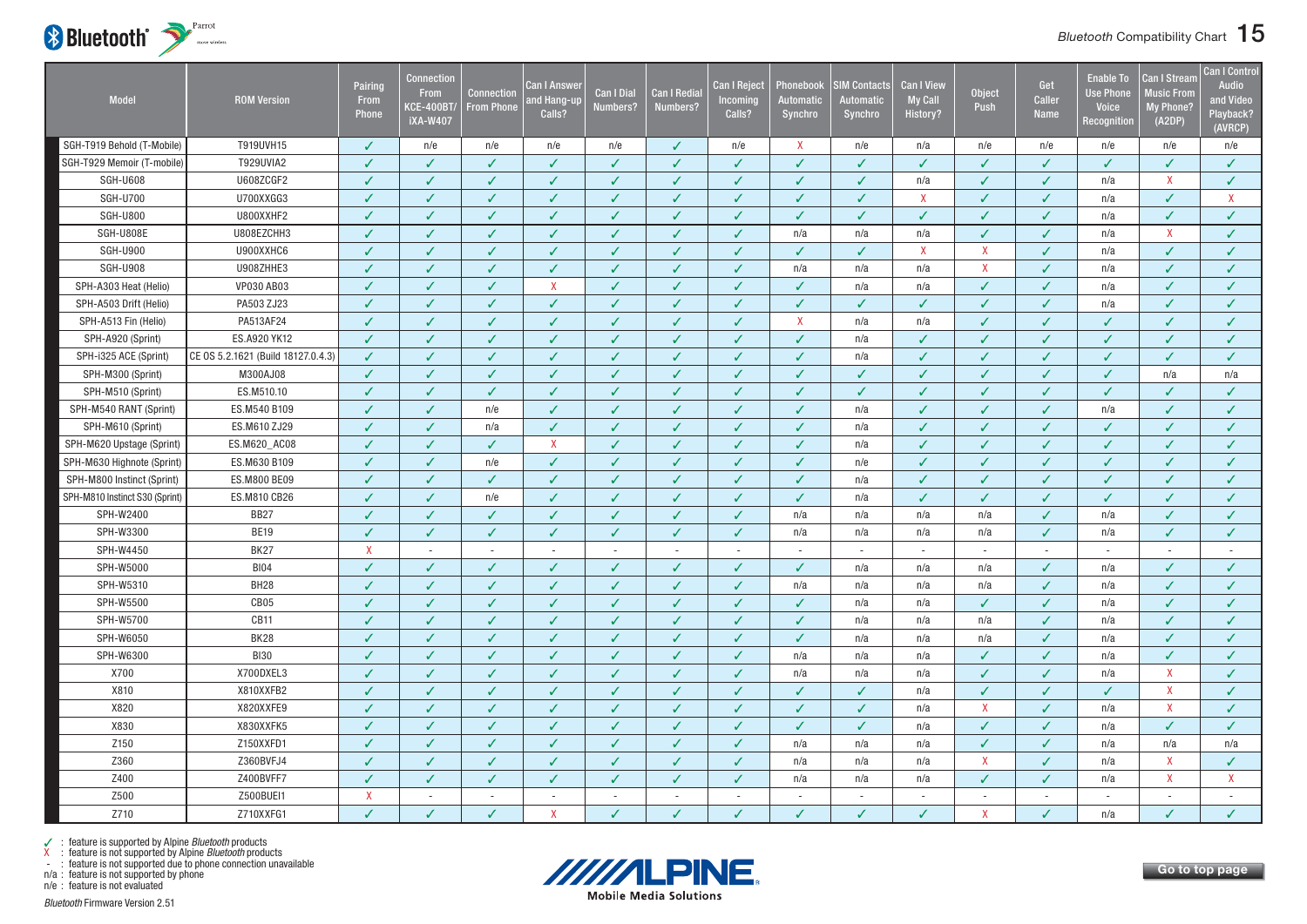

| Model                        | <b>ROM Version</b> | Pairing<br>From<br>Phone | <b>Connection</b><br>From<br><b>KCE-400BT/</b><br><b>iXA-W407</b> | <b>Connection</b><br><b>From Phone</b> | <b>Can I Answer</b><br>and Hang-up<br>Calls? | <b>Can I Dial</b><br>Numbers? | <b>Can I Redia</b><br>Numbers? | <b>Can I Reject</b><br>Incoming<br>Calls? | Phonebook<br>Automatic<br>Synchro | <b>IM Contacts</b><br>Automatic<br>Synchro | <b>Can I View</b><br><b>My Call</b><br><b>History?</b> | <b>Object</b><br>Push | Get<br><b>Caller</b><br>Name | <b>Enable To</b><br><b>Use Phone</b><br>Voice<br>Recognition | <b>Can I Stream</b><br><b>Music From</b><br>My Phone?<br>(A2DP) | <b>Can I Control</b><br><b>Audio</b><br>and Video<br>Playback?<br>(AVRCP) |
|------------------------------|--------------------|--------------------------|-------------------------------------------------------------------|----------------------------------------|----------------------------------------------|-------------------------------|--------------------------------|-------------------------------------------|-----------------------------------|--------------------------------------------|--------------------------------------------------------|-----------------------|------------------------------|--------------------------------------------------------------|-----------------------------------------------------------------|---------------------------------------------------------------------------|
| ZV60 Vodafone                | ZV60BUGE4          | ✓                        | $\checkmark$                                                      | $\checkmark$                           | $\checkmark$                                 | ✓                             | $\checkmark$                   | $\checkmark$                              | ✓                                 | ✓                                          | $\checkmark$                                           | n/a                   | $\checkmark$                 | ✓                                                            | $\checkmark$                                                    | $\checkmark$                                                              |
| Sanyo                        |                    |                          |                                                                   |                                        |                                              |                               |                                |                                           |                                   |                                            |                                                        |                       |                              |                                                              |                                                                 |                                                                           |
| Katana Eclipse (Sprint)      | 1.002SP            | ✓                        | $\checkmark$                                                      | ✓                                      | ✓                                            | ✓                             | ✓                              | $\checkmark$                              | ✓                                 | n/a                                        | ✓                                                      | ✓                     | ✓                            | ✓                                                            | ✓                                                               | $\checkmark$                                                              |
| Katana II (Sprint)           | 1.004 SP           | $\checkmark$             | $\checkmark$                                                      | $\checkmark$                           | $\checkmark$                                 | $\checkmark$                  | $\checkmark$                   | $\checkmark$                              | $\checkmark$                      | $\checkmark$                               | $\checkmark$                                           | $\checkmark$          | $\checkmark$                 | $\checkmark$                                                 | n/a                                                             | n/a                                                                       |
| M1 (Sprint)                  | SP1.001            | ✓                        | $\checkmark$                                                      | ✓                                      | $\checkmark$                                 | ✓                             | $\checkmark$                   | $\checkmark$                              | ✓                                 | n/a                                        | n/a                                                    | ✓                     | $\sqrt{2}$                   | n/a                                                          | ✓                                                               | ✓                                                                         |
| PRO-200 (Sprint)             | 1.008SP            | $\checkmark$             | $\checkmark$                                                      | ✓                                      | $\checkmark$                                 | ✓                             | $\checkmark$                   | $\checkmark$                              | ✓                                 | n/a                                        | ✓                                                      | $\checkmark$          | ✓                            | ✓                                                            | n/a                                                             | n/a                                                                       |
| PRO-200 (Sprint)             | 1.008SP            | $\checkmark$             | $\checkmark$                                                      | ✓                                      | $\checkmark$                                 | $\checkmark$                  | $\checkmark$                   | $\checkmark$                              | ✓                                 | $\checkmark$                               | X                                                      | $\checkmark$          | $\checkmark$                 | $\checkmark$                                                 | n/a                                                             | n/a                                                                       |
| PRO-700 (Sprint)             | 1.008SP            | $\checkmark$             | $\checkmark$                                                      | ✓                                      | $\checkmark$                                 | $\checkmark$                  | $\checkmark$                   | $\checkmark$                              | ✓                                 | $\checkmark$                               | X                                                      | $\checkmark$          | $\checkmark$                 | ✓                                                            | n/a                                                             | n/a                                                                       |
| PRO-700 (Sprint)             | 1.008SP            | ✓                        | $\checkmark$                                                      | $\checkmark$                           | $\checkmark$                                 | $\checkmark$                  | $\checkmark$                   | $\checkmark$                              | ✓                                 | n/a                                        | $\checkmark$                                           | $\checkmark$          | $\checkmark$                 | $\checkmark$                                                 | n/a                                                             | n/a                                                                       |
| S1 (Sprint)                  | 1.001SP            | $\checkmark$             | $\checkmark$                                                      | ✓                                      | $\checkmark$                                 | $\checkmark$                  | $\checkmark$                   | $\checkmark$                              | ✓                                 | ✓                                          | ✓                                                      | $\checkmark$          | ✓                            | ✓                                                            | n/a                                                             | n/a                                                                       |
| SCP-2700 (Sprint)            | 1.002SP            | $\checkmark$             | $\checkmark$                                                      | $\checkmark$                           | $\checkmark$                                 | ✓                             | $\checkmark$                   | $\checkmark$                              | ✓                                 | $\checkmark$                               | ✓                                                      | $\checkmark$          | ✓                            | $\checkmark$                                                 | n/a                                                             | n/a                                                                       |
| SCP-3200 (Sprint)            | 1.000SP            | $\checkmark$             | $\checkmark$                                                      | ✓                                      | $\checkmark$                                 | ✓                             | $\checkmark$                   | $\checkmark$                              | $\checkmark$                      | $\checkmark$                               | ✓                                                      | $\checkmark$          | $\checkmark$                 | $\checkmark$                                                 | n/a                                                             | n/a                                                                       |
| SCP-7050 (Sprint)            | 1.002SP            | $\checkmark$             | $\checkmark$                                                      | $\checkmark$                           | $\checkmark$                                 | ✓                             | $\checkmark$                   | $\checkmark$                              | ✓                                 | n/a                                        | ✓                                                      | ✓                     | ✓                            | n/a                                                          | n/a                                                             | n/a                                                                       |
| SCP-8500 KATANA DLX (Sprint) | 1.002SP            | $\checkmark$             | J                                                                 | J                                      | V                                            |                               | $\checkmark$                   | $\checkmark$                              | V                                 | n/a                                        | n/a                                                    | $\checkmark$          | $\checkmark$                 | V                                                            | ✓                                                               | $\checkmark$                                                              |
| Sharp                        |                    |                          |                                                                   |                                        |                                              |                               |                                |                                           |                                   |                                            |                                                        |                       |                              |                                                              |                                                                 |                                                                           |
| SH8010c                      | 1.100              |                          | $\checkmark$                                                      | ✓                                      | $\checkmark$                                 |                               | $\checkmark$                   | $\checkmark$                              | n/a                               | n/a                                        | n/a                                                    | ✓                     | $\checkmark$                 | n/a                                                          | ✓                                                               | $\checkmark$                                                              |
| SH9010c                      | 1.005              | $\checkmark$             | $\checkmark$                                                      | $\checkmark$                           | $\checkmark$                                 | ✓                             | $\checkmark$                   | $\checkmark$                              | n/a                               | n/a                                        | n/a                                                    | $\checkmark$          | $\checkmark$                 | n/a                                                          | $\checkmark$                                                    | $\checkmark$                                                              |
| Sidekick LX (T-Mobile)       | 4.4                |                          |                                                                   |                                        |                                              |                               |                                | $\checkmark$                              | n/a                               | n/a                                        | n/a                                                    |                       | J                            | n/a                                                          | n/a                                                             | n/a                                                                       |
| Simens                       |                    |                          |                                                                   |                                        |                                              |                               |                                |                                           |                                   |                                            |                                                        |                       |                              |                                                              |                                                                 |                                                                           |
| SX1                          | $12.2 - 14$        | $\checkmark$             | $\checkmark$                                                      | ✓                                      | J                                            |                               |                                | $\checkmark$                              | ✓                                 | n/a                                        | n/a                                                    | $\checkmark$          | ✓                            | ✓                                                            | n/a                                                             | n/a                                                                       |
| SKY                          |                    |                          |                                                                   |                                        |                                              |                               |                                |                                           |                                   |                                            |                                                        |                       |                              |                                                              |                                                                 |                                                                           |
| IM-R300                      | 1.21               | ✓                        | $\checkmark$                                                      | ✓                                      | $\checkmark$                                 | ✓                             | $\checkmark$                   | $\checkmark$                              | n/a                               | n/a                                        | n/a                                                    | n/a                   | ✓                            | n/a                                                          | ✓                                                               | $\checkmark$                                                              |
| <b>IM-S330K</b>              | 1.38               | $\checkmark$             | $\checkmark$                                                      | $\checkmark$                           | $\checkmark$                                 | $\checkmark$                  | $\checkmark$                   | $\checkmark$                              | n/a                               | n/a                                        | n/a                                                    | n/a                   | $\checkmark$                 | n/a                                                          | $\checkmark$                                                    | $\checkmark$                                                              |
| IM-S370                      | 1.17               | $\checkmark$             | $\sqrt{2}$                                                        | ✓                                      | $\checkmark$                                 | ✓                             | $\checkmark$                   | $\sqrt{2}$                                | n/a                               | n/a                                        | n/a                                                    | n/a                   | $\checkmark$                 | n/a                                                          | ✓                                                               | $\checkmark$                                                              |
| IM-U200                      | 1.17               | $\overline{\mathcal{L}}$ | $\checkmark$                                                      | n/e                                    | $\checkmark$                                 | ✓                             | $\overline{I}$                 | $\checkmark$                              | n/a                               | n/a                                        | n/a                                                    | J                     | $\checkmark$                 | n/a                                                          | ✓                                                               | $\checkmark$                                                              |
| SoftBank                     |                    |                          |                                                                   |                                        |                                              |                               |                                |                                           |                                   |                                            |                                                        |                       |                              |                                                              |                                                                 |                                                                           |
| 705NK                        | 3.0716.1.5.1       | $\checkmark$             | $\checkmark$                                                      | $\checkmark$                           | $\checkmark$                                 | ✓                             | $\checkmark$                   | $\checkmark$                              | $\checkmark$                      | n/a                                        | n/a                                                    | $\checkmark$          | $\checkmark$                 | $\checkmark$                                                 | n/a                                                             | n/a                                                                       |
| 705P                         |                    | $\checkmark$             | $\checkmark$                                                      | ✓                                      | $\checkmark$                                 | $\checkmark$                  | $\checkmark$                   | $\sqrt{2}$                                | n/a                               | n/a                                        | n/a                                                    | n/a                   | $\checkmark$                 | n/a                                                          | n/a                                                             | n/a                                                                       |
| 805SC                        |                    | ✓                        | ✓                                                                 | ✓                                      | $\checkmark$                                 | ✓                             | $\checkmark$                   | $\checkmark$                              | n/a                               | n/a                                        | n/a                                                    | ✓                     | $\checkmark$                 | n/a                                                          | X                                                               | ✓                                                                         |
| 810P                         |                    | $\checkmark$             | $\checkmark$                                                      | $\checkmark$                           | $\checkmark$                                 | $\checkmark$                  | $\checkmark$                   | $\checkmark$                              | $\checkmark$                      | $\checkmark$                               | n/a                                                    | $\checkmark$          | $\checkmark$                 | n/a                                                          | n/a                                                             | n/a                                                                       |
| 812SH sll                    |                    | $\checkmark$             | $\checkmark$                                                      | ✓                                      | $\checkmark$                                 | $\sqrt{2}$                    | $\checkmark$                   | $\checkmark$                              | n/a                               | n/a                                        | n/a                                                    | $\checkmark$          | $\checkmark$                 | n/a                                                          | n/a                                                             | n/a                                                                       |
| 814SH                        |                    | ✓                        | $\checkmark$                                                      | $\checkmark$                           | $\checkmark$                                 | ✓                             | $\checkmark$                   | $\checkmark$                              | n/a                               | n/a                                        | n/a                                                    | $\checkmark$          | $\checkmark$                 | n/a                                                          | X                                                               | $\checkmark$                                                              |
| 815SH                        |                    | $\checkmark$             | $\checkmark$                                                      | ✓                                      | $\checkmark$                                 | ✓                             | $\checkmark$                   | $\checkmark$                              | n/a                               | n/a                                        | n/a                                                    | $\checkmark$          | $\checkmark$                 | n/a                                                          | $\mathsf{X}$                                                    | ✓                                                                         |
| 816SH                        |                    | $\checkmark$             | $\checkmark$                                                      | ✓                                      | $\checkmark$                                 | $\checkmark$                  | $\checkmark$                   | $\checkmark$                              | n/a                               | n/a                                        | n/a                                                    | $\checkmark$          | $\sqrt{2}$                   | n/a                                                          | $\mathsf{X}$                                                    | $\mathsf{X}$                                                              |
| 820P                         | Inconnu            | $\checkmark$             | $\checkmark$                                                      | ✓                                      | $\checkmark$                                 | $\checkmark$                  | $\checkmark$                   | $\checkmark$                              | n/a                               | n/a                                        | n/a                                                    | $\checkmark$          | $\checkmark$                 | n/a                                                          | n/a                                                             | n/a                                                                       |
| 820SC                        | Unknown            | J                        | $\checkmark$                                                      | $\checkmark$                           | $\checkmark$                                 | ✓                             | $\checkmark$                   | $\checkmark$                              | n/a                               | n/a                                        | n/a                                                    | $\checkmark$          | ✓                            | n/a                                                          | $\checkmark$                                                    | ✓                                                                         |
| 820SH                        |                    | $\checkmark$             | $\checkmark$                                                      | ✓                                      | $\checkmark$                                 | $\checkmark$                  | $\checkmark$                   | $\checkmark$                              | n/a                               | n/a                                        | n/a                                                    | $\checkmark$          | ✓                            | n/a                                                          | $\checkmark$                                                    | $\mathsf{X}$                                                              |
| 821P Mirror                  |                    | $\checkmark$             | $\checkmark$                                                      | ✓                                      | $\checkmark$                                 | $\checkmark$                  | $\checkmark$                   | $\checkmark$                              | ✓                                 | $\checkmark$                               | n/a                                                    | $\checkmark$          | ✓                            | n/a                                                          | n/a                                                             | n/a                                                                       |
| 821SC                        |                    | J                        | $\sqrt{2}$                                                        | ✓                                      | $\checkmark$                                 | $\checkmark$                  | J                              | V                                         | n/a                               | n/a                                        | n/a                                                    | J                     | $\checkmark$                 | n/a                                                          | $\checkmark$                                                    | $\checkmark$                                                              |



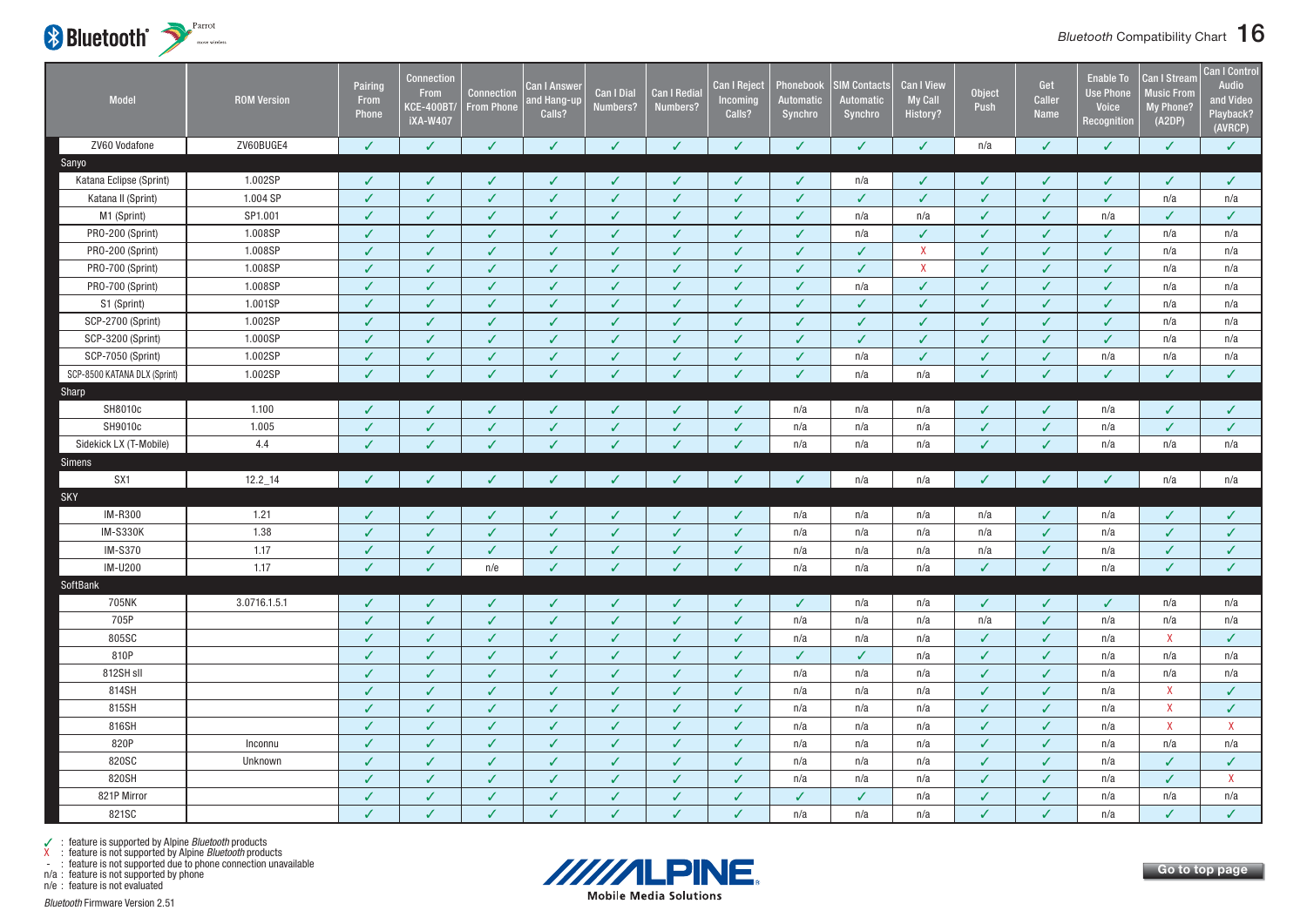

| Model                     | <b>ROM Version</b> | Pairing<br>From<br>Phone | <b>Connection</b><br><b>From</b><br><b>KCE-400BT/</b><br><b>iXA-W407</b> | <b>Connection</b><br><b>From Phone</b> | Can I Answer<br>and Hang-up<br>Calls? | <b>Can I Dial</b><br>Numbers? | <b>Can I Redial</b><br>Numbers? | Can I Reject<br>Incoming<br>Calls? | Phonebook<br>Automatic<br>Synchro | <b>SIM Contacts</b><br><b>Automatic</b><br>Synchro | <b>Can I View</b><br><b>My Call</b><br>History? | <b>Object</b><br>Push     | Get<br>Caller<br>Name | <b>Enable To</b><br><b>Use Phone</b><br>Voice<br>Recognition | <b>Can I Stream</b><br><b>Music From</b><br>My Phone?<br>(A2DP) | <b>Can I Control</b><br><b>Audio</b><br>and Video<br>Playback?<br>(AVRCP) |
|---------------------------|--------------------|--------------------------|--------------------------------------------------------------------------|----------------------------------------|---------------------------------------|-------------------------------|---------------------------------|------------------------------------|-----------------------------------|----------------------------------------------------|-------------------------------------------------|---------------------------|-----------------------|--------------------------------------------------------------|-----------------------------------------------------------------|---------------------------------------------------------------------------|
| 821SH The Premium         |                    | $\checkmark$             | $\checkmark$                                                             | $\checkmark$                           | $\checkmark$                          | $\checkmark$                  | $\checkmark$                    | $\checkmark$                       | n/a                               | n/a                                                | n/a                                             | ✓                         | $\checkmark$          | n/a                                                          | $\checkmark$                                                    | $\checkmark$                                                              |
| 822P                      |                    | $\checkmark$             | $\checkmark$                                                             | $\checkmark$                           | $\checkmark$                          | $\checkmark$                  | $\checkmark$                    | $\checkmark$                       | $\checkmark$                      | $\checkmark$                                       | n/a                                             | $\checkmark$              | $\checkmark$          | n/a                                                          | n/a                                                             | n/a                                                                       |
| 823SH The Premium Texture |                    | $\checkmark$             | $\checkmark$                                                             | $\checkmark$                           | $\checkmark$                          | $\checkmark$                  | $\checkmark$                    | $\checkmark$                       | n/a                               | n/a                                                | n/a                                             | $\checkmark$              | ✓                     | n/a                                                          | $\checkmark$                                                    | $\checkmark$                                                              |
| 823T                      |                    | $\checkmark$             | ✓                                                                        | $\checkmark$                           | $\checkmark$                          | $\checkmark$                  | $\checkmark$                    | $\checkmark$                       | n/a                               | n/a                                                | n/a                                             | ✓                         | $\checkmark$          | n/a                                                          | $\checkmark$                                                    | $\checkmark$                                                              |
| 824SH                     |                    | ✓                        | ✓                                                                        | $\checkmark$                           | $\checkmark$                          | $\checkmark$                  | $\checkmark$                    | $\checkmark$                       | n/a                               | n/a                                                | n/a                                             | ✓                         | $\checkmark$          | n/a                                                          | $\checkmark$                                                    | $\checkmark$                                                              |
| 824T                      |                    | J                        | J                                                                        | $\checkmark$                           | $\checkmark$                          | $\checkmark$                  | $\checkmark$                    | $\checkmark$                       | n/a                               | n/a                                                | n/a                                             | $\checkmark$              | J                     | n/a                                                          | $\checkmark$                                                    | $\checkmark$                                                              |
| 825SH                     |                    | $\checkmark$             | $\checkmark$                                                             | $\checkmark$                           | $\checkmark$                          | $\checkmark$                  | $\checkmark$                    | $\checkmark$                       | n/a                               | n/a                                                | n/a                                             | $\checkmark$              | $\checkmark$          | n/a                                                          | $\checkmark$                                                    | $\checkmark$                                                              |
| 830N                      |                    | $\checkmark$             | $\checkmark$                                                             | $\checkmark$                           | $\checkmark$                          | $\checkmark$                  | $\checkmark$                    | $\checkmark$                       | n/a                               | n/a                                                | n/a                                             | n/a                       | $\checkmark$          | n/a                                                          | X                                                               | $\checkmark$                                                              |
| 830T                      |                    | ✓                        | ✓                                                                        | $\checkmark$                           | $\checkmark$                          | $\checkmark$                  | $\checkmark$                    | $\checkmark$                       | n/a                               | n/a                                                | n/a                                             | ✓                         | ✓                     | n/a                                                          | $\checkmark$                                                    | $\checkmark$                                                              |
| 912SH                     |                    | ✓                        | J                                                                        | ✓                                      | $\checkmark$                          | ✓                             | ✓                               | ✓                                  | n/a                               | n/a                                                | n/a                                             | $\checkmark$              | J                     | n/a                                                          | X                                                               | ✓                                                                         |
| 912T                      |                    | $\checkmark$             | V                                                                        | $\checkmark$                           | $\checkmark$                          | $\checkmark$                  | $\checkmark$                    | $\checkmark$                       | n/a                               | n/a                                                | n/a                                             | $\checkmark$              | $\checkmark$          | n/a                                                          | $\checkmark$                                                    | $\checkmark$                                                              |
| 913SH                     |                    | ✓                        | ✓                                                                        | ✓                                      | $\checkmark$                          | ✓                             | $\checkmark$                    | $\checkmark$                       | n/a                               | n/a                                                | n/a                                             | ✓                         | ✓                     | n/a                                                          | X                                                               | $\mathsf{X}$                                                              |
| 920P                      | Unknown            | $\sqrt{}$                | ✓                                                                        | $\checkmark$                           | $\checkmark$                          | $\checkmark$                  | $\checkmark$                    | $\checkmark$                       | n/a                               | n/a                                                | n/a                                             | $\checkmark$              | $\checkmark$          | $\checkmark$                                                 | $\checkmark$                                                    | $\mathsf{X}$                                                              |
| 920SC                     | Unknown            | ✓                        | ✓                                                                        | $\checkmark$                           | $\checkmark$                          | $\checkmark$                  | $\checkmark$                    | ✓                                  | n/a                               | n/a                                                | n/a                                             | $\checkmark$              | $\sqrt{2}$            | n/a                                                          | $\mathsf{X}$                                                    | $\mathsf{X}$                                                              |
| 920SH                     | Inconnu            | $\checkmark$             | $\checkmark$                                                             | $\checkmark$                           | $\checkmark$                          | $\checkmark$                  | $\checkmark$                    | $\checkmark$                       | n/a                               | n/a                                                | n/a                                             | $\checkmark$              | $\sqrt{2}$            | n/a                                                          | $\checkmark$                                                    | $\mathsf{X}$                                                              |
| 920T                      |                    | ✓                        | ✓                                                                        | $\checkmark$                           | $\checkmark$                          | $\checkmark$                  | $\checkmark$                    | $\checkmark$                       | n/a                               | n/a                                                | n/a                                             | ✓                         | ✓                     | n/a                                                          | ✓                                                               | $\checkmark$                                                              |
| 921P                      |                    | ✓                        | ✓                                                                        | $\checkmark$                           | $\checkmark$                          | $\checkmark$                  | $\checkmark$                    | $\checkmark$                       | n/a                               | n/a                                                | n/a                                             | J                         | $\checkmark$          | n/a                                                          | $\checkmark$                                                    | $\checkmark$                                                              |
| 921SH Full Face 2         |                    | J                        | ✓                                                                        | $\checkmark$                           | $\checkmark$                          | $\overline{J}$                | $\checkmark$                    | V                                  | n/a                               | n/a                                                | n/a                                             | $\checkmark$              | $\checkmark$          | n/a                                                          | $\checkmark$                                                    | $\checkmark$                                                              |
| 921T                      |                    | $\checkmark$             | ✓                                                                        | $\checkmark$                           | $\checkmark$                          | $\checkmark$                  | $\checkmark$                    | $\checkmark$                       | n/a                               | n/a                                                | n/a                                             | $\checkmark$              | $\checkmark$          | n/a                                                          | $\checkmark$                                                    | $\checkmark$                                                              |
| 922SH                     |                    | $\checkmark$             | ✓                                                                        | $\checkmark$                           | $\checkmark$                          | $\checkmark$                  | $\checkmark$                    | $\checkmark$                       | n/a                               | n/a                                                | n/a                                             | J                         | $\checkmark$          | n/a                                                          | ✓                                                               | $\checkmark$                                                              |
| 923SH                     |                    | ✓                        | ✓                                                                        | $\checkmark$                           | $\checkmark$                          | $\checkmark$                  | $\checkmark$                    | $\checkmark$                       | n/a                               | n/a                                                | n/a                                             | $\checkmark$              | ✓                     | n/a                                                          | $\checkmark$                                                    | $\checkmark$                                                              |
| 930SC                     |                    | $\sqrt{2}$               | ✓                                                                        | $\checkmark$                           | ✓                                     | $\checkmark$                  | $\checkmark$                    | $\checkmark$                       | n/a                               | n/a                                                | n/a                                             | $\checkmark$              | ✓                     | n/a                                                          | $\mathsf{X}$                                                    | $\checkmark$                                                              |
| 930SH                     |                    | $\checkmark$             | ✓                                                                        | $\checkmark$                           | $\checkmark$                          | $\checkmark$                  | $\checkmark$                    | $\checkmark$                       | n/a                               | n/a                                                | n/a                                             | $\checkmark$              | $\checkmark$          | n/a                                                          | $\checkmark$                                                    | $\checkmark$                                                              |
| 931SH                     |                    | ✓                        | ✓                                                                        | $\checkmark$                           | $\checkmark$                          | $\checkmark$                  | $\checkmark$                    | $\checkmark$                       | $\checkmark$                      | n/a                                                | n/a                                             | ✓                         | $\checkmark$          | n/a                                                          | X                                                               | $\checkmark$                                                              |
| 932SH                     |                    | ✓                        | ✓                                                                        | $\checkmark$                           | $\checkmark$                          | $\checkmark$                  | $\checkmark$                    | $\checkmark$                       | n/a                               | n/a                                                | n/a                                             | ✓                         | ✓                     | n/a                                                          | $\mathsf{X}$                                                    | $\checkmark$                                                              |
| iPhone 3GS                | 3.0 (7A341)        | $\checkmark$             | ✓                                                                        | $\checkmark$                           | $\checkmark$                          | $\checkmark$                  | $\checkmark$                    | $\checkmark$                       | $\checkmark$                      | $\checkmark$                                       | $\checkmark$                                    | n/a                       | $\checkmark$          | n/a                                                          | $\checkmark$                                                    | $\checkmark$                                                              |
| X01T                      | 03.2302CAI         | $\checkmark$             | ✓                                                                        | $\checkmark$                           | $\checkmark$                          | $\checkmark$                  | $\checkmark$                    | $\checkmark$                       | $\checkmark$                      | $\checkmark$                                       | $\checkmark$                                    | ✓                         | $\checkmark$          | n/a                                                          | ✓                                                               | $\checkmark$                                                              |
| X02HT                     | 1.25.761.1         | ✓                        | ✓                                                                        | $\checkmark$                           | $\checkmark$                          | $\checkmark$                  | $\checkmark$                    | $\checkmark$                       | $\checkmark$                      | $\checkmark$                                       | $\checkmark$                                    | $\checkmark$              | $\checkmark$          | $\checkmark$                                                 | $\checkmark$                                                    | $\checkmark$                                                              |
| X02NK                     | 20.0.273           | $\checkmark$             | ✓                                                                        | $\checkmark$                           | $\checkmark$                          | $\checkmark$                  | $\checkmark$                    | $\checkmark$                       | ✓                                 | n/a                                                | n/a                                             | $\checkmark$              | $\checkmark$          | ✓                                                            | $\checkmark$                                                    | $\checkmark$                                                              |
| X03HT                     |                    | $\checkmark$             | ✓                                                                        | ✓                                      | $\checkmark$                          | $\checkmark$                  | $\checkmark$                    | ✓                                  | $\checkmark$                      | ✓                                                  | $\checkmark$                                    | $\checkmark$              | ✓                     | ✓                                                            | ✓                                                               | $\checkmark$                                                              |
| X04HT                     | 1.73.762.15 JPN    | $\checkmark$             | $\checkmark$                                                             | $\checkmark$                           | $\checkmark$                          | $\checkmark$                  | $\checkmark$                    | $\checkmark$                       | $\checkmark$                      | $\checkmark$                                       | $\checkmark$                                    | $\checkmark$              | $\checkmark$          | $\checkmark$                                                 | $\checkmark$                                                    | $\checkmark$                                                              |
| X05HT                     | 3.39.762.9 JPN     | ✓                        | ✓                                                                        | ✓                                      | $\checkmark$                          | $\checkmark$                  | ✓                               | ✓                                  | $\checkmark$                      | $\checkmark$                                       | $\checkmark$                                    | $\boldsymbol{\mathsf{X}}$ | ✓                     | ✓                                                            | ✓                                                               | $\checkmark$                                                              |
| SONIM                     |                    |                          |                                                                          |                                        |                                       |                               |                                 |                                    |                                   |                                                    |                                                 |                           |                       |                                                              |                                                                 |                                                                           |
| XP1                       |                    | $\checkmark$             | $\checkmark$                                                             | $\checkmark$                           | $\checkmark$                          | $\checkmark$                  | ✓                               | $\checkmark$                       | n/a                               | n/a                                                | n/a                                             | $\checkmark$              | $\checkmark$          | n/a                                                          | n/a                                                             | n/a                                                                       |
| Sony Ericsson             |                    |                          |                                                                          |                                        |                                       |                               |                                 |                                    |                                   |                                                    |                                                 |                           |                       |                                                              |                                                                 |                                                                           |
| C510                      | R1DA032            | $\checkmark$             | $\checkmark$                                                             | $\checkmark$                           | $\checkmark$                          | $\checkmark$                  | $\checkmark$                    | $\checkmark$                       | $\checkmark$                      | ✓                                                  | $\checkmark$                                    | ✓                         | $\checkmark$          | ✓                                                            | ✓                                                               | $\checkmark$                                                              |
| C702c                     | R3BA035            | ✓                        | ✓                                                                        | ✓                                      | $\checkmark$                          | $\checkmark$                  | $\checkmark$                    | $\checkmark$                       | $\checkmark$                      | $\mathsf{X}$                                       | $\checkmark$                                    | ✓                         | ✓                     | ✓                                                            | ✓                                                               | $\checkmark$                                                              |
| C902c                     | R3DA028            | ✓                        | ✓                                                                        | $\checkmark$                           | $\checkmark$                          | $\checkmark$                  | $\checkmark$                    | ✓                                  | $\checkmark$                      | n/a                                                | $\checkmark$                                    | ✓                         | ✓                     | ✓                                                            | $\checkmark$                                                    | $\checkmark$                                                              |
| F305                      | R1BB005            | J                        | V                                                                        | J                                      | $\checkmark$                          | $\checkmark$                  | $\checkmark$                    | $\overline{\mathbf{x}}$            | $\checkmark$                      | J                                                  | n/a                                             | $\checkmark$              | $\checkmark$          | n/a                                                          | $\mathsf{X}$                                                    | $\checkmark$                                                              |

n/a : feature is not supported by phone



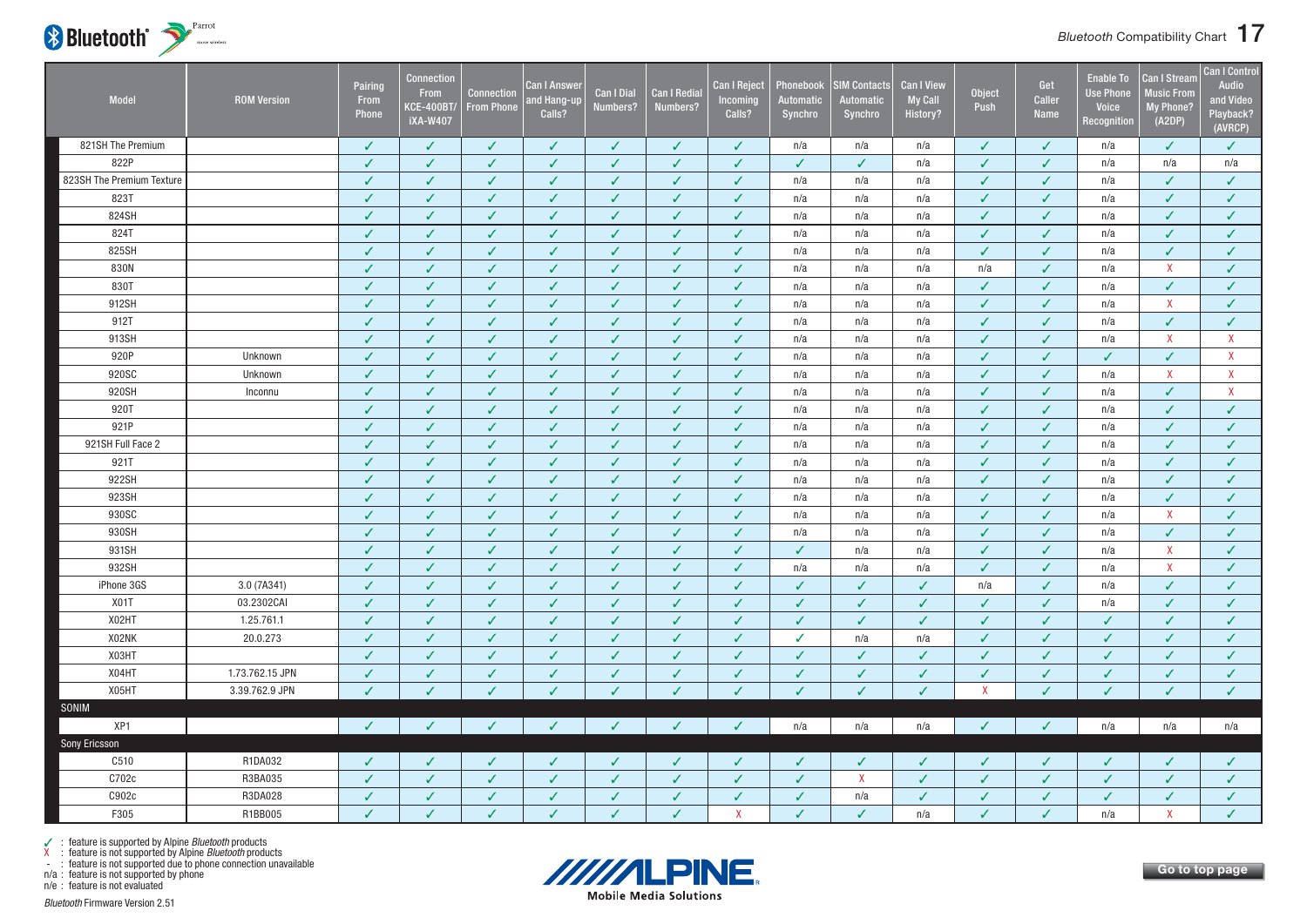

| Model            | <b>ROM Version</b> | Pairing<br>From<br>Phone | <b>Connection</b><br>From<br><b>KCE-400BT</b><br><b>iXA-W407</b> | <b>Connection</b><br><b>From Phone</b> | Can I Answer<br>and Hang-up<br>Calls? | <b>Can I Dial</b><br>Numbers? | <b>Can I Redial</b><br>Numbers? | <b>Can I Reject</b><br>Incoming<br>Calls? | Phonebook<br>Automatic<br>Synchro | <b>SIM Contacts</b><br><b>Automatic</b><br>Synchro | <b>Can I View</b><br><b>My Call</b><br>History? | <b>Object</b><br>Push | Get<br>Caller<br><b>Name</b> | <b>Enable To</b><br><b>Use Phone</b><br>Voice<br>Recognition | <b>Can I Stream</b><br><b>Music From</b><br><b>My Phone?</b><br>(A2DP) | <b>Can I Control</b><br>Audio<br>and Video<br>Playback?<br>(AVRCP) |
|------------------|--------------------|--------------------------|------------------------------------------------------------------|----------------------------------------|---------------------------------------|-------------------------------|---------------------------------|-------------------------------------------|-----------------------------------|----------------------------------------------------|-------------------------------------------------|-----------------------|------------------------------|--------------------------------------------------------------|------------------------------------------------------------------------|--------------------------------------------------------------------|
| G700             | R6H815             | ✓                        | ✓                                                                | ✓                                      | $\mathsf{X}$                          | ✓                             | √                               | ✓                                         | ✓                                 | ✓                                                  | X                                               | ✓                     | $\checkmark$                 | ✓                                                            | ✓                                                                      | X                                                                  |
| G700             | R6J825             | $\checkmark$             | V                                                                | n/a                                    | ✓                                     | $\checkmark$                  | $\checkmark$                    | V                                         | $\checkmark$                      | $\checkmark$                                       | $\checkmark$                                    | $\overline{J}$        | $\checkmark$                 | J                                                            | V                                                                      | $\checkmark$                                                       |
| G700c            | R6JB825            | ✓                        | $\checkmark$                                                     | ✓                                      | ✓                                     | $\checkmark$                  | $\checkmark$                    | $\checkmark$                              | $\checkmark$                      | $\checkmark$                                       | $\checkmark$                                    | $\checkmark$          | $\sqrt{2}$                   | ✓                                                            | $\checkmark$                                                           | $\checkmark$                                                       |
| G705             | R1BA038            | J                        | J                                                                | ✓                                      | $\checkmark$                          | ✓                             | ✓                               | $\checkmark$                              | $\checkmark$                      | ✓                                                  | $\checkmark$                                    | J                     | $\checkmark$                 | X                                                            | ✓                                                                      | $\checkmark$                                                       |
| G705             | R1EA033            | √                        | J                                                                | $\checkmark$                           | ✓                                     | ✓                             | J                               | ✓                                         | $\checkmark$                      | ✓                                                  | ✓                                               | J                     | J                            | ✓                                                            | ✓                                                                      | $\checkmark$                                                       |
| G900             | R6J825             | ✓                        | J                                                                | ✓                                      | ✓                                     | $\checkmark$                  | $\checkmark$                    | ✓                                         | ✓                                 | ✓                                                  | ✓                                               | ✓                     | $\checkmark$                 | ✓                                                            | ✓                                                                      | ✓                                                                  |
| K530i            | R6CA001            | $\checkmark$             | $\checkmark$                                                     | $\checkmark$                           | ✓                                     | $\checkmark$                  | $\checkmark$                    | $\checkmark$                              | $\checkmark$                      | $\checkmark$                                       | $\checkmark$                                    | $\checkmark$          | $\checkmark$                 | $\checkmark$                                                 | ✓                                                                      | $\checkmark$                                                       |
| K550             | R1JD001            | J                        | ✓                                                                | $\checkmark$                           | ✓                                     | $\checkmark$                  | $\checkmark$                    | $\checkmark$                              | $\checkmark$                      | ✓                                                  | ✓                                               | $\checkmark$          | ✓                            | ✓                                                            | ✓                                                                      | ✓                                                                  |
| K660i            | R1EA030            | ✓                        | ✓                                                                | ✓                                      | ✓                                     | $\checkmark$                  | $\checkmark$                    | $\checkmark$                              | $\checkmark$                      | ✓                                                  | ✓                                               | ✓                     | ✓                            | ✓                                                            | ✓                                                                      | $\checkmark$                                                       |
| K750i            | R1AA008            | $\checkmark$             | $\checkmark$                                                     | $\checkmark$                           | ✓                                     | $\checkmark$                  | $\checkmark$                    | $\checkmark$                              | $\checkmark$                      | $\checkmark$                                       | $\checkmark$                                    | $\checkmark$          | $\checkmark$                 | ✓                                                            | n/a                                                                    | n/a                                                                |
| K750i            | R1DB001            | ✓                        | J                                                                | $\checkmark$                           | ✓                                     | $\checkmark$                  | $\checkmark$                    | $\checkmark$                              | $\checkmark$                      | n/a                                                | $\checkmark$                                    | $\checkmark$          | $\checkmark$                 | ✓                                                            | n/a                                                                    | n/a                                                                |
| K770i            | R8BA024            | ✓                        | $\checkmark$                                                     | $\checkmark$                           | $\checkmark$                          | $\checkmark$                  | $\checkmark$                    | $\checkmark$                              | $\checkmark$                      | $\checkmark$                                       | $\checkmark$                                    | $\checkmark$          | $\checkmark$                 | $\checkmark$                                                 | ✓                                                                      | $\checkmark$                                                       |
| K800i            | R1ED001            | $\checkmark$             | J                                                                | ✓                                      | ✓                                     | $\checkmark$                  | $\checkmark$                    | ✓                                         | $\checkmark$                      | $\checkmark$                                       | ✓                                               | $\checkmark$          | ✓                            | ✓                                                            | $\checkmark$                                                           | $\checkmark$                                                       |
| K810i            | R1KG001            | ✓                        | J                                                                | $\checkmark$                           | ✓                                     | ✓                             | $\checkmark$                    | $\checkmark$                              | $\checkmark$                      | ✓                                                  | ✓                                               | $\checkmark$          | ✓                            | ✓                                                            | ✓                                                                      | $\checkmark$                                                       |
| K850i            | R1CA029            | $\checkmark$             | $\checkmark$                                                     | $\checkmark$                           | $\checkmark$                          | $\checkmark$                  | $\checkmark$                    | $\checkmark$                              | $\checkmark$                      | $\checkmark$                                       | $\checkmark$                                    | $\checkmark$          | $\checkmark$                 | $\checkmark$                                                 | $\checkmark$                                                           | $\sqrt{2}$                                                         |
| K858c            | R1DA038            | ✓                        | ✓                                                                | ✓                                      | ✓                                     | $\checkmark$                  | $\checkmark$                    | $\checkmark$                              | $\checkmark$                      | n/a                                                | $\checkmark$                                    | ✓                     | ✓                            | ✓                                                            | ✓                                                                      | ✓                                                                  |
| M600i            | R9F011             | ✓                        | J                                                                | ✓                                      | ✓                                     | $\checkmark$                  | ✓                               | J                                         | ✓                                 | n/a                                                | $\mathsf{X}$                                    | J                     | J                            | ✓                                                            | ✓                                                                      | ✓                                                                  |
| P <sub>1</sub> c | R9GA001            | $\checkmark$             | $\checkmark$                                                     | $\checkmark$                           | $\checkmark$                          | $\checkmark$                  | $\checkmark$                    | $\checkmark$                              | $\checkmark$                      | n/a                                                | $\checkmark$                                    | ✓                     | $\checkmark$                 | ✓                                                            | ✓                                                                      | $\checkmark$                                                       |
| P1i              | R9G007             | $\checkmark$             | $\checkmark$                                                     | n/a                                    | $\checkmark$                          | $\checkmark$                  | $\checkmark$                    | $\checkmark$                              | $\checkmark$                      | X                                                  | $\checkmark$                                    | $\checkmark$          | $\checkmark$                 | ✓                                                            | ✓                                                                      | $\checkmark$                                                       |
| P990i            | R7A001             | $\mathsf{X}$             | $\overline{a}$                                                   | $\sim$                                 | $\sim$                                | $\sim$                        | $\sim$                          | ÷,                                        | $\sim$                            | $\overline{a}$                                     | $\sim$                                          | $\sim$                | ÷.                           | $\sim$                                                       | $\overline{\phantom{a}}$                                               | $\sim$                                                             |
| P990i            | R9G007             | $\checkmark$             | $\checkmark$                                                     | n/a                                    | $\checkmark$                          | $\checkmark$                  | $\checkmark$                    | $\checkmark$                              | $\checkmark$                      | $\checkmark$                                       | $\boldsymbol{\mathsf{X}}$                       | $\checkmark$          | $\checkmark$                 | ✓                                                            | ✓                                                                      | $\checkmark$                                                       |
| S500c            | R6BC002            | $\checkmark$             | $\checkmark$                                                     | $\checkmark$                           | $\checkmark$                          | $\checkmark$                  | $\checkmark$                    | $\checkmark$                              | $\checkmark$                      | ✓                                                  | $\checkmark$                                    | $\checkmark$          | $\checkmark$                 | $\checkmark$                                                 | $\checkmark$                                                           | $\checkmark$                                                       |
| T303             | R2BA005            | $\checkmark$             | $\checkmark$                                                     | $\checkmark$                           | $\checkmark$                          | $\checkmark$                  | $\checkmark$                    | $\checkmark$                              | n/a                               | $\checkmark$                                       | $\boldsymbol{\mathsf{X}}$                       | $\checkmark$          | $\checkmark$                 | n/a                                                          | n/a                                                                    | n/a                                                                |
| T610             | R3C002             | ✓                        | J                                                                | $\checkmark$                           | $\checkmark$                          | ✓                             | $\checkmark$                    | $\checkmark$                              | X                                 | n/a                                                | n/a                                             | ✓                     | $\checkmark$                 | $\mathsf{X}$                                                 | n/a                                                                    | n/a                                                                |
| T650i            | R7AA024            | √                        | J                                                                | ✓                                      | ✓                                     | ✓                             | J                               | ✓                                         | $\checkmark$                      | n/a                                                | ✓                                               | ✓                     | ✓                            | ✓                                                            | ✓                                                                      | ✓                                                                  |
| TM506 (T-Mobile) | R3CA033            | ✓                        | ✓                                                                | $\checkmark$                           | ✓                                     | $\checkmark$                  | $\checkmark$                    | $\checkmark$                              | $\checkmark$                      | ✓                                                  | $\checkmark$                                    | $\checkmark$          | $\checkmark$                 | ✓                                                            | $\checkmark$                                                           | $\checkmark$                                                       |
| W300i            | R9A031             | $\checkmark$             | J                                                                | $\checkmark$                           | $\checkmark$                          | $\checkmark$                  | $\checkmark$                    | $\checkmark$                              | $\checkmark$                      | n/a                                                | n/a                                             | $\checkmark$          | ✓                            | $\mathsf{X}$                                                 | n/a                                                                    | n/a                                                                |
| W350i            | R10AB002           | ✓                        | ✓                                                                | ✓                                      | ✓                                     | $\checkmark$                  | ✓                               | ✓                                         | ✓                                 | ✓                                                  | ✓                                               | ✓                     | $\checkmark$                 | n/a                                                          | $\checkmark$                                                           | $\checkmark$                                                       |
| W380i            | R9BB001            | J                        | $\checkmark$                                                     | $\checkmark$                           | ✓                                     | $\checkmark$                  | $\checkmark$                    | $\checkmark$                              | $\checkmark$                      | ✓                                                  | $\checkmark$                                    | $\checkmark$          | ✓                            | n/a                                                          | ✓                                                                      | X                                                                  |
| W395c            | R1CB008            | $\checkmark$             | ✓                                                                | $\checkmark$                           | $\checkmark$                          | $\checkmark$                  | $\checkmark$                    | ✓                                         | $\checkmark$                      | $\checkmark$                                       | $\checkmark$                                    | J                     | J                            | n/a                                                          | $\checkmark$                                                           | $\checkmark$                                                       |
| W550i            | R4CB020            | ✓                        | $\checkmark$                                                     | $\checkmark$                           | ✓                                     | $\checkmark$                  | $\checkmark$                    | $\checkmark$                              | $\checkmark$                      | $\mathsf{X}$                                       | $\checkmark$                                    | $\checkmark$          | $\checkmark$                 | $\checkmark$                                                 | n/a                                                                    | n/a                                                                |
| W580i            | R6BC002            | J                        | $\checkmark$                                                     | $\checkmark$                           | ✓                                     | $\checkmark$                  | J                               | ✓                                         | $\checkmark$                      | ✓                                                  | $\checkmark$                                    | J                     | J                            | ✓                                                            | ✓                                                                      | ✓                                                                  |
| W595             | R3DA026            | J                        | J                                                                | ✓                                      | $\checkmark$                          | J                             | J                               | J                                         | $\checkmark$                      | ✓                                                  | J                                               | J                     | J                            | ✓                                                            | J                                                                      | $\checkmark$                                                       |
| W595c            | R3DA031            | √                        | ✓                                                                | ✓                                      | ✓                                     | $\checkmark$                  | ✓                               | ✓                                         | $\checkmark$                      | ✓                                                  | $\checkmark$                                    | J                     | ✓                            | ✓                                                            | ✓                                                                      | $\checkmark$                                                       |
| <b>W660i</b>     | R6AD001            | ✓                        | $\checkmark$                                                     | $\checkmark$                           | ✓                                     | $\checkmark$                  | $\checkmark$                    | $\checkmark$                              | $\checkmark$                      | $\checkmark$                                       | $\checkmark$                                    | $\checkmark$          | $\checkmark$                 | ✓                                                            | $\checkmark$                                                           | $\checkmark$                                                       |
| W705             | R1DA029            | J                        | ✓                                                                | $\checkmark$                           | ✓                                     | $\checkmark$                  | ✓                               | $\checkmark$                              | $\checkmark$                      | $\checkmark$                                       | $\checkmark$                                    | ✓                     | ✓                            | ✓                                                            | ✓                                                                      | $\checkmark$                                                       |
| W715             | R1EA033            | ✓                        | ✓                                                                | ✓                                      | ✓                                     | ✓                             | ✓                               | ✓                                         | ✓                                 | ✓                                                  | ✓                                               | J                     | ✓                            | ✓                                                            | ✓                                                                      | $\checkmark$                                                       |
| W760c            | R3BA035            | $\checkmark$             | ✓                                                                | $\checkmark$                           | ✓                                     | $\checkmark$                  | $\checkmark$                    | $\checkmark$                              | $\checkmark$                      | $\checkmark$                                       | $\checkmark$                                    | J                     | ✓                            | ✓                                                            | $\checkmark$                                                           | $\checkmark$                                                       |
| W760i            | R3BA035            | J                        | ✓                                                                | ✓                                      | J                                     | J                             | J                               | J                                         | J                                 | J                                                  | J                                               |                       | J                            | ✓                                                            | J                                                                      | $\checkmark$                                                       |